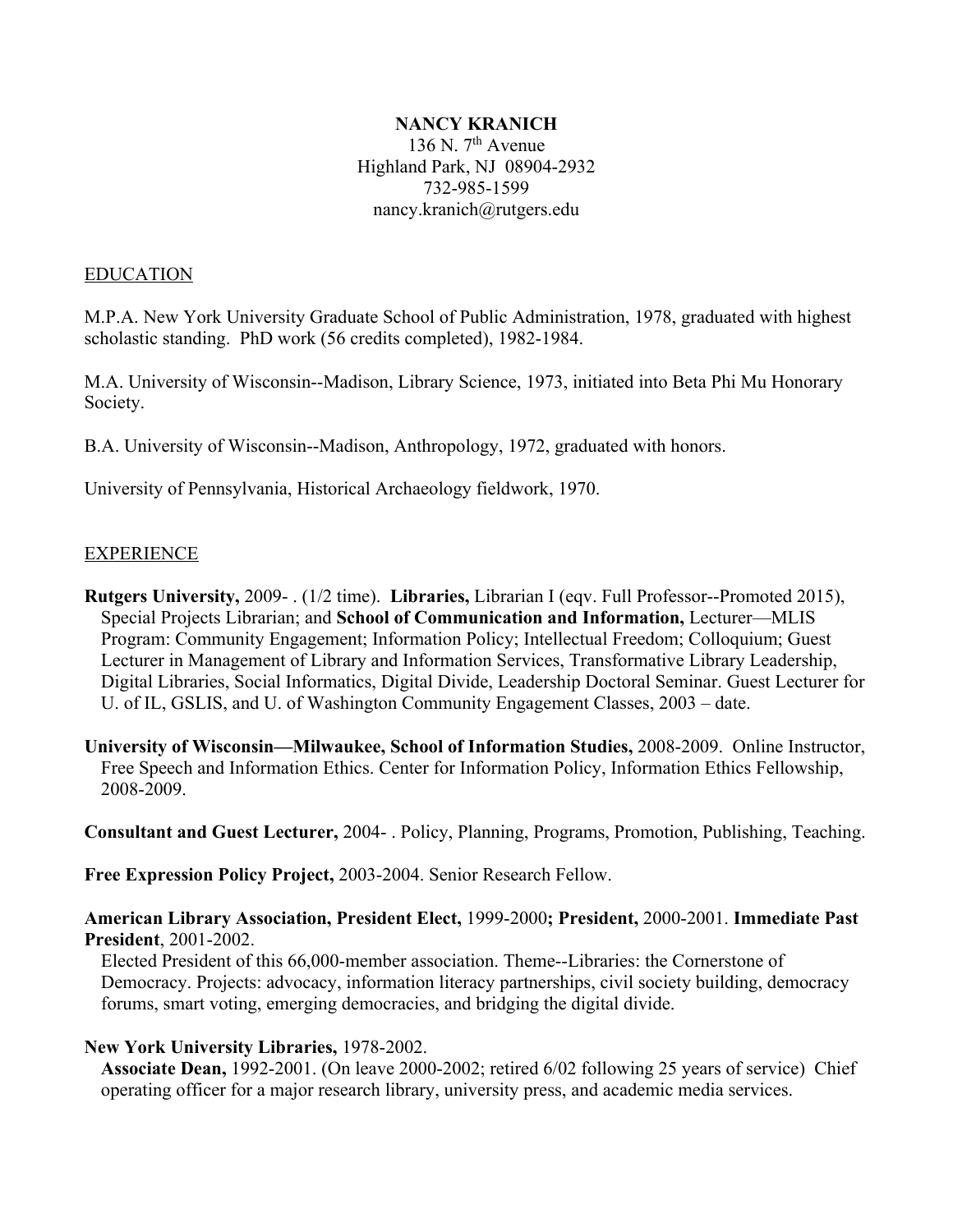Tenured; Faculty rank of Curator (eqv. Professor). Accomplishments: led strategic planning and building renovation effort; launched major archival, special collections, media, digital library, distance learning, electronic publishing and preservation programs; selected and implemented automation and web-based information systems; expanded and improved services; established and incorporated branch libraries; strengthened communications with and outreach to faculty and students; raised several million dollars in grants; initiated information literacy program; established partnership with LIU Palmer Library School; built exceptional professional team.

**Director, Public Services,** 1982-1992; **Director of Administrative Services**, 1980-89; **Research and Development Librarian,** 1978-1980.

**Principal Investigator,** "Development of a Fully Integrated Library Multi-Media Information System," \$650,000 grant funded by the Andrew W. Mellon Foundation, 1995-1999.

**Project Director,** American Library Association/Benton Foundation "Right to Know Project," 1989-90. Sabbatical leave to work on grant with environmental and library groups promoting public access to environmental information; launched ALA media training program.

**Principal Investigator**, "A Study of User Success with an Online Catalog", 1983-84, funded by the Council on Library Resources and the Association of Research Libraries.

**New York University Graduate School of Public Administration:** Graduate Assistant for Library Services, 1976-1978.

**Bridgeport Public Library, Bridgeport, CT:** Head, Fine Arts Department, 1975-1976; Reference Librarian, 1974-1975.

**Windsor, CT. Public Library:** Reference/Interlibrary Loan Librarian, 1974.

**Madison (WI) Public Library:** Acting Municipal Reference Librarian, 1973-1974.

**University of Wisconsin Memorial Library:** Head, Graduate Reading Collection, 1972-1973; Student Assistant, 1970-1972.

# **GRANTS, LEARNING EXCHANGES, CONSULTING, EXTERNAL REVIEWS, PANELS, EXPERT TESTIMONY, ADVISORY ROLES**

Institute for Museum and Library Services (IMLS). Laura Bush Program. Grant reviewer, July 2018.

Delegate, Dartmouth Conference—Citizen-to-Citizen Direct Dialogue, September 25 – 30, 2017, Zavidovo and Moscow, Russia. Washington, DC, June 12 – 13, 2018.

OCLC-ALISE Library and Information Science Research Grant Program. "Investigating Engagement of Public, Academic, and Medical Libraries with Community-Based Health and Wellness Activities in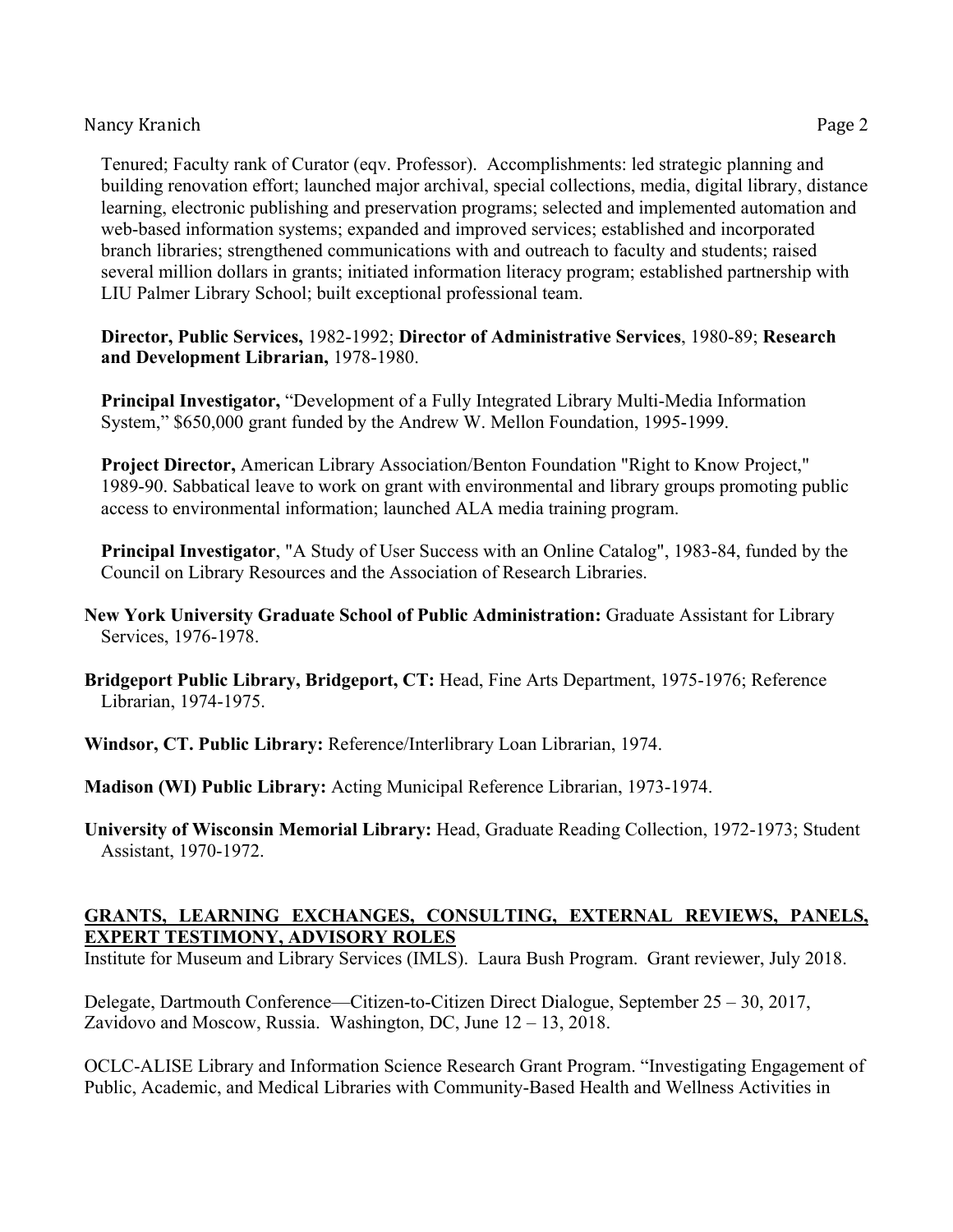Diverse Urban Communities," Charles Senteio, Principal Investigator, Nancy Kranich, Co-Principal Investigator, 2017-2018: https://doi.org/doi:10.7282/T3X351TK. \$25,000.00.

# Charles F. Kettering Foundation

Kettering Foundation. Citizens Creating Healthy Communities Research Exchange, Dayton, OH, May 23 – 24, 2018. "Engaging Local Libraries with the New Brunswick Community A Collaborative Case Study Research Initiative: Final Report," https://doi.org/doi:10.7282/T3NP27SV

Kettering Foundation, Russia-U.S. Library Dialogue, Building Strong Communities: The Civic Role of Libraries in the 21st Century, Program Co-Convener, 2016 – 2020. Dayton, Ohio, March

30-31, 2017; Suzdal, Russia, May 11–18, 2018.

Libraries and Democracy Learning Exchange, Dayton, OH, July 13–14, 2015; November 17-18, 2015; May 25-26, 2016; July 10-11, 2017; November 8-9, 2017; February 23-24, 2018. Secured Joint Learning Agreement based on a research proposal: "Engaging Local and Health Science Libraries with the New Brunswick Community: A Collaborative Case Study Research Initiative" in collaboration with Jeanette Valentine, Rutgers Community Health Institute: \$5000.00. Developing Materials for Public Deliberation: A Kettering Foundation Learning Exchange Dayton, Ohio, November 7-8, 2017.

*Ecology of Democracy*, Book Discussion Group Learning Exchange, 2014-.

Public Voice, Panel Participant, June 4-5, 2013; February 24-25, 2015; May 7, 2015. Place Based Civic Organizations Workshop, Panel Participant, February 26-27, 2014. Journalists and Public Life: Engaging a Citizenry at Work Workshop, Panel Participant, February 27-28, 2014.

The Development of Public Practices: Creating Centers of Innovation and Learning, Multinational Alumni Exchange, Presenter and Panel Participant, April 3–5, 2013. New Public Policy Centers, Panel Participant, 2010-2013.

Online Deliberation, Panel Participant, 2012; Test Online Forum, Moderator, 2007-date. Deliberative Forum Issue Books, Panel Participant, July 23-24, 2012;

"A Nation in Debt: How Can We Pay the Bills?" Forum Moderator, July 23, 2012.

Online Deliberation Workshop—Panel Participant, May 25-26, 2011

Deliberative Dialogue and Professional Associations Workshop—Panel Participant, October 6-7, 2011.

"US-Russia Relationships: Implications for Public Attitudes," 50<sup>th</sup> Anniversary Celebration of the Dartmouth Conference, Woodrow Wilson Center, Washington, DC, October 25, 2010. US-Russia Dialogue, Annual Dartmouth Conference, Washington, DC, 2003; 2004; 2017 (in Russia); 2018 (Washington, DC\_.

Kettering Foundation, Research Consultant Studying Libraries and Civic Engagement, 2008.

American Library Association/National Endowment for the Humanities. Latino Americans: 500 Years of History; 100 Years in New Jersey. 2015-16. \$10,000 Grant. Project Director.

Center for Technology in Government, University at Albany. *Enabling Open Government for All: A Planning Framework for Public Libraries,* Funded by the Institute of Museum and Library Services (IMLS), Workshop Participant, May 7-8, 2014, Alexandria Virginia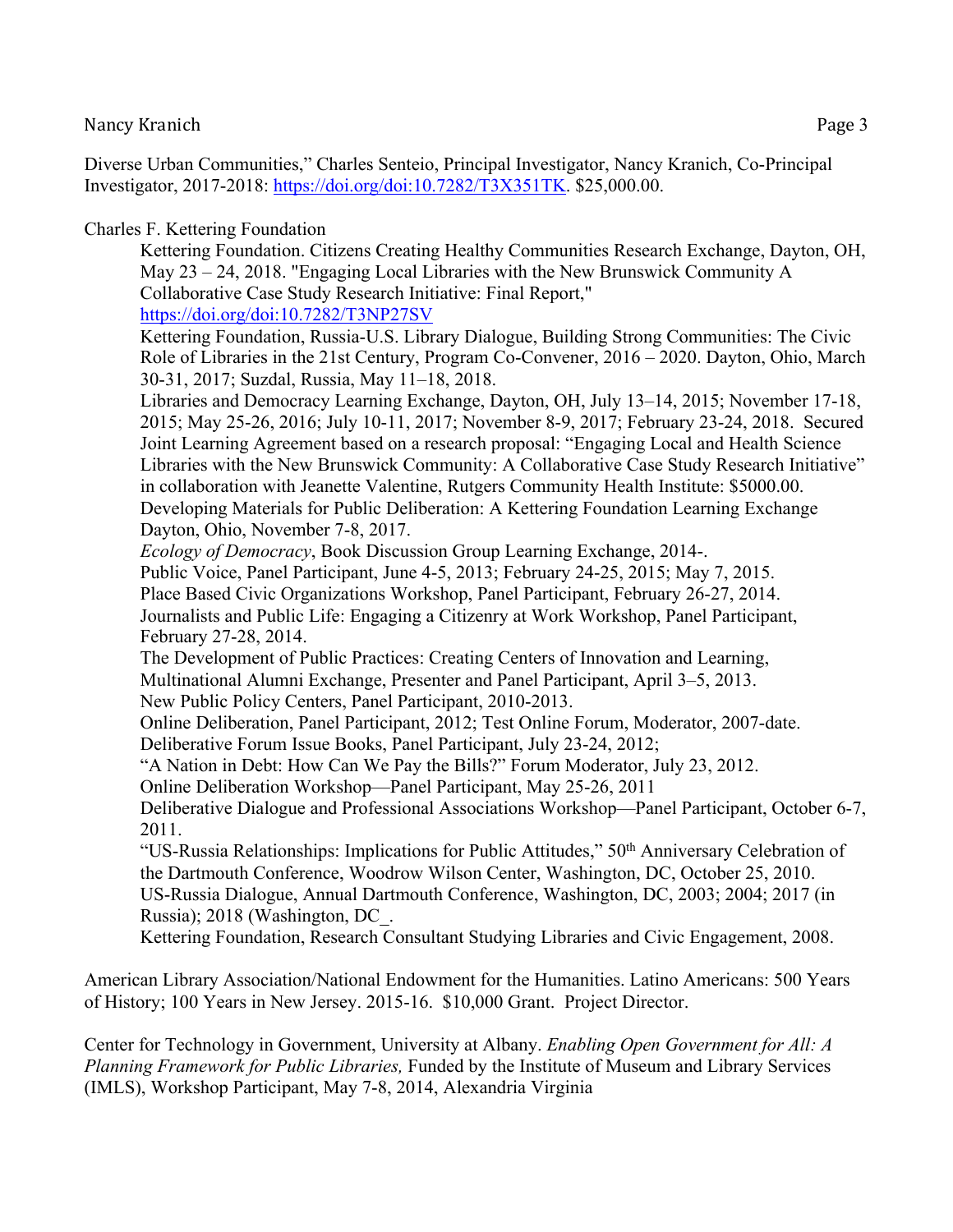United States Holocaust Memorial Museum, "State of Deception: The Power of Nazi Propaganda, Roundtable for Stakeholders in Media Literacy and Civic Education, Participant, Washington, DC, September 13-14, 2012.

*The Journal of Information Policy*: A peer-reviewed professional journal dedicated to timely policy research that addresses contemporary challenges and connects researchers to policymakers, Member, Advisory Board, 2011-. http://jip.vmhost.psu.edu/ojs/index.php/jip/index

Academic Libraries and Civic Engagement, American Association of State Colleges and Universities— American Democracy Project, Washington, DC, November 11, 2010.

WPSU, Public Service Media Group, Member of Advisory Council, 2007-2008.

Participant, Penn State University, A Capacity to Sustain Democracy Seminar, 2007-2008.

Otter Group (Cambridge, MA) Business Advisory Committee, Member, 2006-2007.

Berkshire Publishing Advisory Group, Member, 2005-.

East Hampton Public Library Building Planning, Consultant, January/February 2006.

Learning in Communities, participant in workshop funded by the National Science Foundation, Pennsylvania State University, School of Information Sciences and Technology, State College, PA, August 14-17, 2005.

National Science Foundation, National Science Digital Library, Grants Reader, Washington, DC, May 23-25, 2005, May 22-24, 2006; July 23-25, 2008. National Science Foundation, Grants Reader, Digital Libraries 1994.

Wesleyan University, Intellectual Property Committee, Assistance with policy development, February 2004.

PolicyLink, Contributed to proposal for research on privacy, filtering, the digital divide, and other information policy issues, 2004.

U.S. Department of Commerce, National Telecommunications and Information Administration. Technology Opportunity Program (TOP) Grants Reader, Washington, DC, June 30-July 1, 2003.

Kettering Foundation, New Dartmouth Conference, Member of U.S./Russia Delegation to Consider the future of the U.S.-Russia Relationship, Washington, DC: April 30-May 2, 2003; May 2006; Democracy's Challenge, November 2006.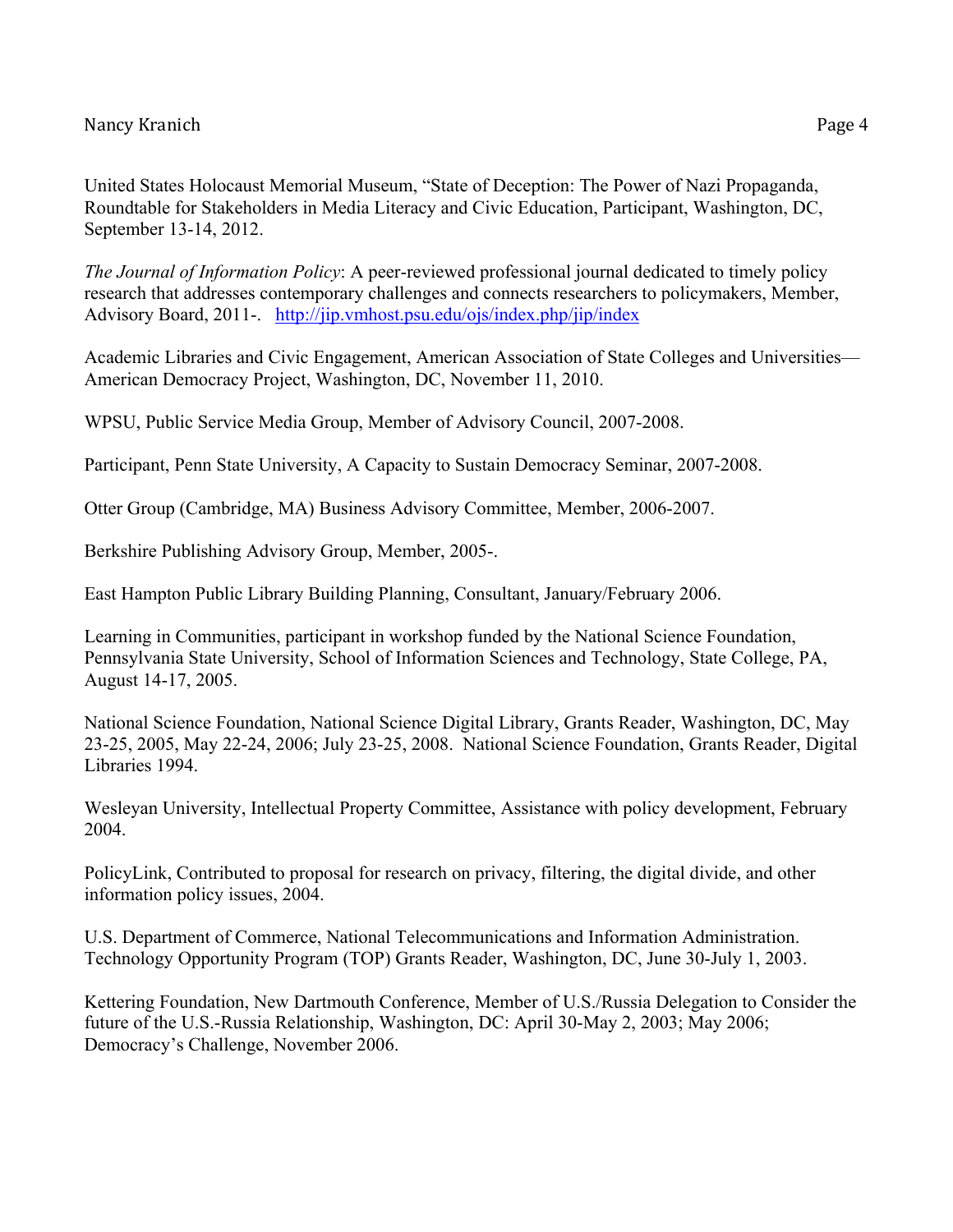Community Informatics Roundtable, Participant in Forum funded by the Ford Foundation, Colorado Springs, CO, April 11-13, 2003

Pacific Bell/UCLA Initiative for 21<sup>st</sup> Century Literacies, Measuring the Digital Divide Public Policy Roundtable, Participant, Los Angeles, CA, August 5, 2002.

Video Pipeline, Inc. v. Buena Vista Home Entertainment, Inc., U.S. District Court for the District of New Jersey, No. 00 CV 5236 (JBS), expert witness for Video Pipeline in a copyright infringement case, March 29, 2002-.

International Children's Digital Library, "Children's Books in Common," Colloquium sponsored by the Internet Archive, Berkeley California, February 15, 2002.

National Research Council/National Academy of Sciences, Computer Science and Telecommunications Board, "Toward an Enhanced Workforce: Understanding the Digital Divide," panelist, Washington, DC, December 7, 2001.

"New Technology, the Information Commons, and the Future of Libraries," convener of invitational forum sponsored by the American Library Association, Office of Information Technology Policy, at the Aspen Institute, Wye, November 2-4, 2001. Funded by the Rockefeller Foundation.

Aspen Institute, "Seminar on Minority Media," July 13-16, 2000 and July 13-14, 2002.

Packard Foundation/Blueprint initiative, Foundations in the Knowledge Economy, 2001.

Open Society Institute (Soros Foundation), "Democracy and the Digital Divide," panelist, New York City, June 21, 2000.

South Caucasus Regional Library Conference. Led ALA delegation to help strengthen library associations in emerging democracies in the newly independent states of Georgia, Armenia, and Azerbaijan. Funded by the Carnegie Corporation, Soros Open Society Institute, U.S. State Department, the American Councils for Education (ACCELS), and the American Library Association. May  $5 - 8$ , 2001. http://www.ala.org/ala/aboutala/offices/iro/iroactivities/strengtheninglibrary.cfm

*The Nation* Business Advisory Council, advisor on magazine's digital archive, 2000-.

American Museum of Natural History: Consultant, digital library and publishing program, 1998.

New-York Historical Society Library: Consulting administrator through management contract with New York University Libraries, 1993-94, 1997-1998.

The Vera Institute: Consulted to develop an information service program and assisted with recruitment, January-July, 1997.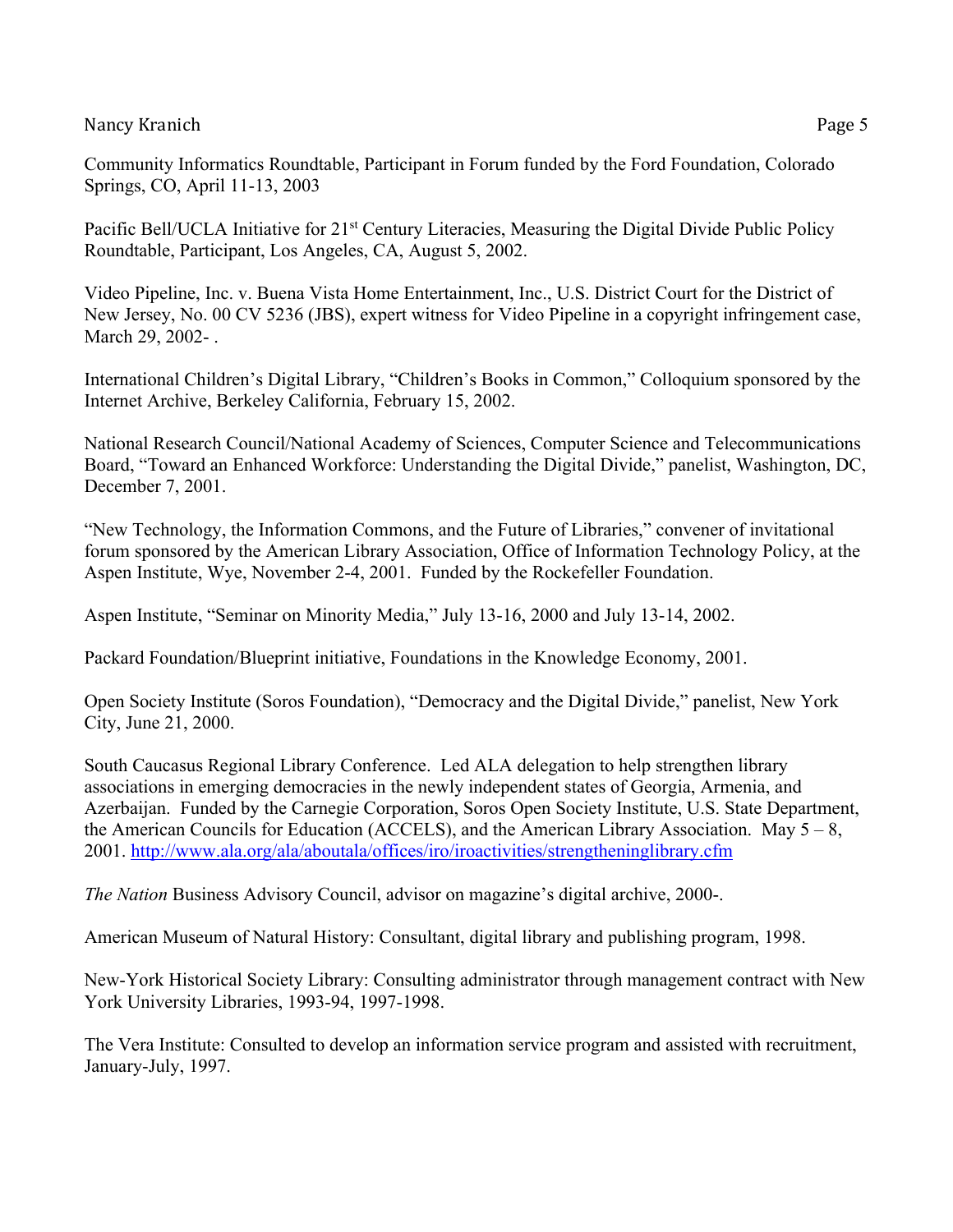Council on Foreign Relations: Consulted on plan for future deaccessioning, staffing, and automation, 1991.

Baruch College, CUNY: Consultant for new library building and search for a new library director, 1989- 90.

Rutgers University: Member of 3-person Committee for the External Review of the Promotion Criteria for the University's Library Faculty, February 8-10, 1987.

Hahnemann University: Consulting team for a new library and integrated information management, under the leadership of Carlton Rochell, December 1984-February 1985.

Health Planning Council of Eastern Fairfield County, CT: Library Consultant, 1975.

External Tenure Review Referee: SUNY/Albany Library, Rutgers University Library, Hunter College Library, Rutgers University Department of Visual Arts.

# HONORS AND AWARDS

Rutgers University School of Communication and Information, Distinguished Achievement as a Part-Time Lecturer, 2015; 2018.

"Notable Women of New Jersey," honoree for Women's History Month, Library of the Chathams (NJ), March 28, 2018.

OCLC/ALISE, Library and Information Science Research Grant Program, Grant Recipient, January 19, 2017. Final Report Submitted May 23, 2018.

Freedom to Read Foundation, Roll of Honor, June 2016. http://www.libraries.rutgers.edu/news/nancykranich-named-recipient-2016-freedom-read-foundation-roll-honor-award

ALA Ken Haycock Award for Promoting Librarianship, June 2015. http://www.ala.org/awardsgrants/ken-haycock-award-promoting-librarianship; http://www.ala.org/news/press-releases/2015/03/nancy-kranich-named-recipient-ken-haycock-awardpromoting-librarianship; http://comminfo.rutgers.edu/news/ala-honors-nancy-kranich-with-the-2015 ala-ken-haycock-award.html

ALA-APA Angel, Anaheim, CA, June 2008.

Centennial Distinguished Alumni Award, University of Wisconsin—Madison, September 30, 2006.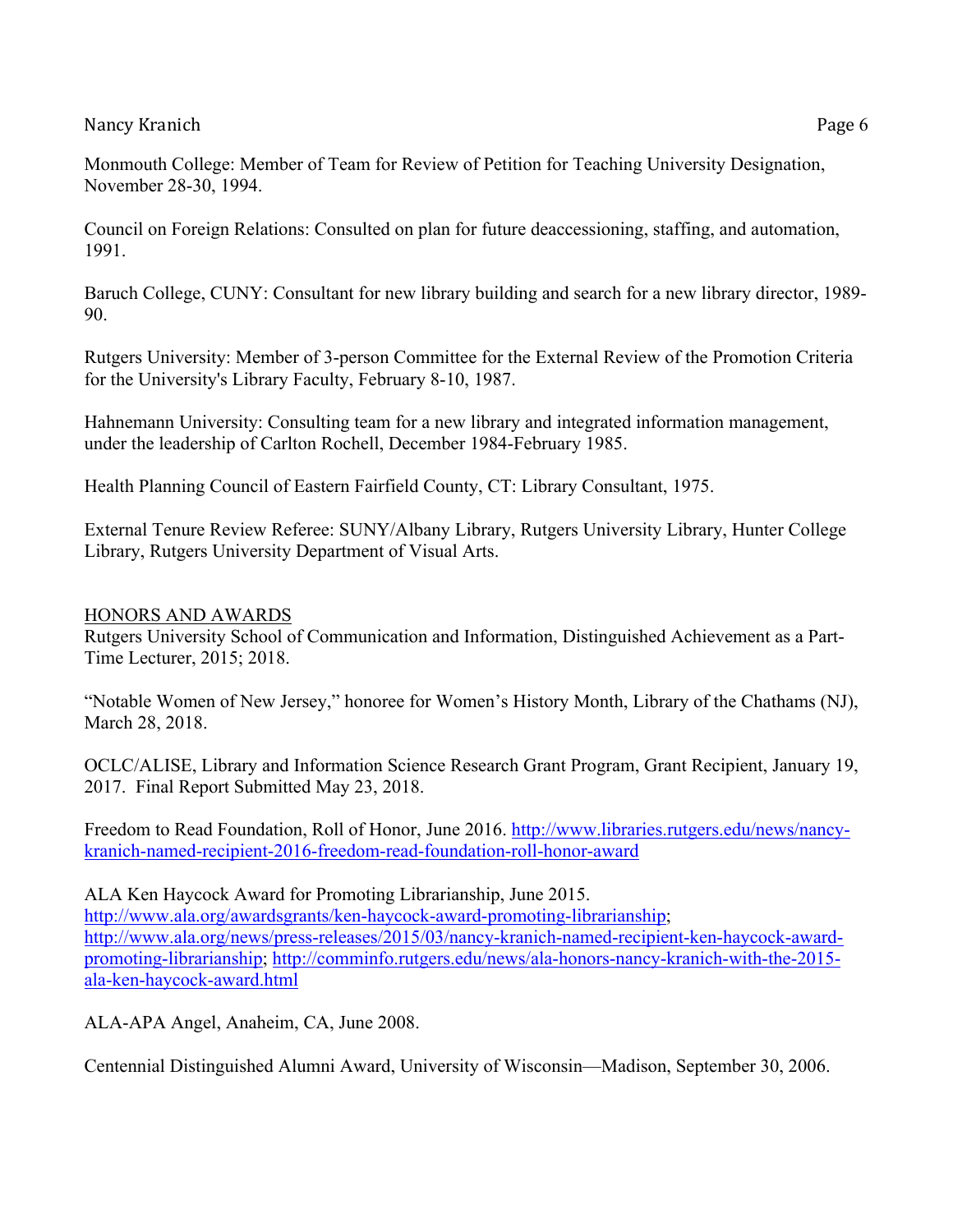Mentor, Snowbird Leadership Institute, Snowbird, UT, 1990, 1992, 2001. Advisory Board Member, 1993.

Young Visionary Leader, ALA Visionary Leaders for 2020: Developing Leadership in Human Resources for Library and Information Science, ALA President's Program, New Orleans, LA, July 10, 1988.

Award for Continuing Cooperation, Effort and Supportive Services (ACCESS), from the NYU Coalition for Students with Disabilities, Deaf Education and Awareness through Friendship, and the NYU Office of Disabled Student Services, April 1984.

U.S. Presidential Management Intern finalist, 1978.

New York University Graduate School of Public Administration: Major Lepesquer Award for graduation with highest scholastic standing; Scholars Seminar; Passage of Masters Comprehensive Examination with distinction; Scholarship; Graduate Assistantship.

University of Wisconsin, Madison: Graduation with Honors, 1972.

# CURRENT PROFESSIONAL ACTIVITIES

American Library Association

Past President, 2001- .

ALA Center for Civic Life, Founder and Chair, Advisory Committee, 2010-

Committee on Legislation, Member, 2006—2008, 2011-2013; Legislation Assembly, Chair, 2008- 2012; Copyright Subcommittee, Member 2006-2013; Chair 2007-2012, Co-chair 2012-2013; Telecommunications Subcommittee, Member 2007-2014; E-Government Subcommittee, 2008- 2011.

Libraries Foster Community Engagement Membership Initiative Group, Founder and Convener,  $2004 - .$ 

Libraries Transform Communities Initiative

Core Committee Member and Community Conversation Convener and Analyst, 2012-2014. Models for Change Advisory Committee, 2016 – 2018.

Public Programs Office Book on Libraries and Community Engagement, Advisor, 2019 - . Association of College and Research Libraries

*College and Research Libraries*, referee, 2010-

 ACRL Academic/Research Librarian of the Year Award Committee, member, 2016-2018. Leroy C. Merritt Fund, Elected Trustee, 2016-2018.

Harwood Institute for Public Innovation, Library Ambassador Group, 2019 - .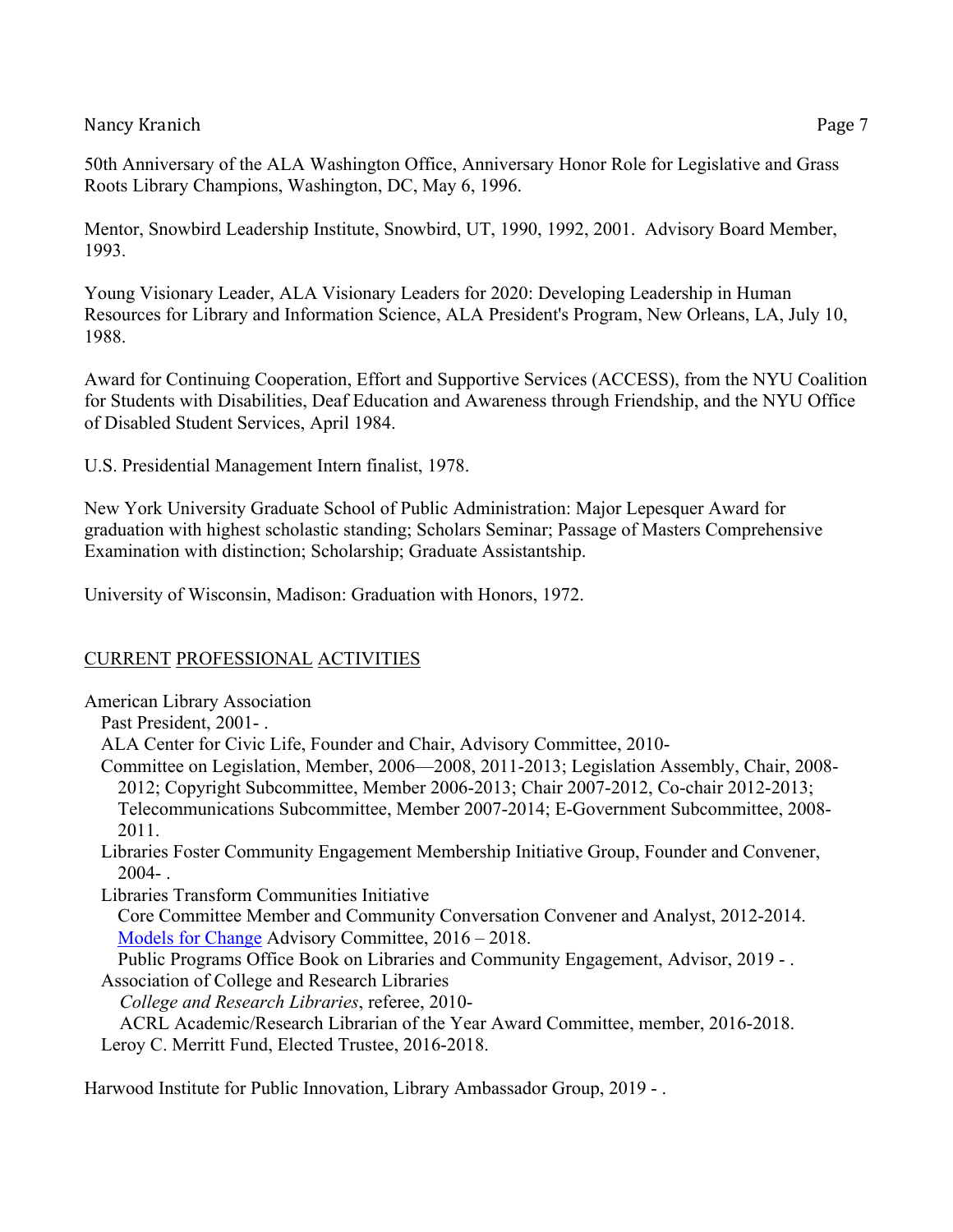Rutgers University

National Issues Forums Institute, Director, 2008 – 2011; 2017 – 2020.

National Security Archive, Advisory Board, 1991- Executive Committee Member, 1994- Treasurer, 1999-

Partnership for Progress on the Digital Divide, Member, Board of Directors, Vice President, 2002-

Project Censored, Most Underreported Story of the Year, Judge, 1997-

School of Communication and Information ALA Presidential Candidates Forum, Convener and Presenter, March 25, 2014. "Banned LGBTQ Books," Presenter, RASL, School of Communication and Information, October 9, 2013. MLIS Program Associates, Member, 2009- Curriculum Committee, 2010-2011 Publications Committee, 2011-2012 Accreditation Review, 2011-2012 Rutgers University, Other RU CARES: Community Action, Respect, Engagement and Service, Faculty Working Group, RU-NB Collaborative for Community Based Research and Service, 2017 - . Rutgers University Office for Undergraduate Education, Technology Task Force 2016 – 2017. Rutgers University Office for Diversity and Inclusion Annual Planning Retreat, Designer and Facilitator, August 20, 2014; August 22, 2013. Participant, Office for Diversity and Inclusion First Annual Forum, April 23, 2014. Rutgers Strategic Planning Committee, "Educating Involved Citizens and Effective Leaders for a Dynamic World Subcommittee," Member, Ruth Mandel and Ernie Lapore (Co-chairs) Participated in 3 Town Hall Strategic Planning Meetings, 2012-2013. Rutgers University Libraries PPAAC, 2016 - 2017. Non-Tenure Track Faculty Promotion Committees: Served on 5 committees, November 2014; April 2017. LEAD Committee, Member 2012-2015; Chair 2013-2015. Innovation Space, Convener, 2012-2015. Liaison Action Team, Convener, 2010-2015. Liaison Assessment Committee, 2017-2018. Privacy Policy Task Force, Chair, 2009-2011. SAPAC, 2009-2012. Scarlet Latte Electronic Display Team, 2011-2012. Presenter: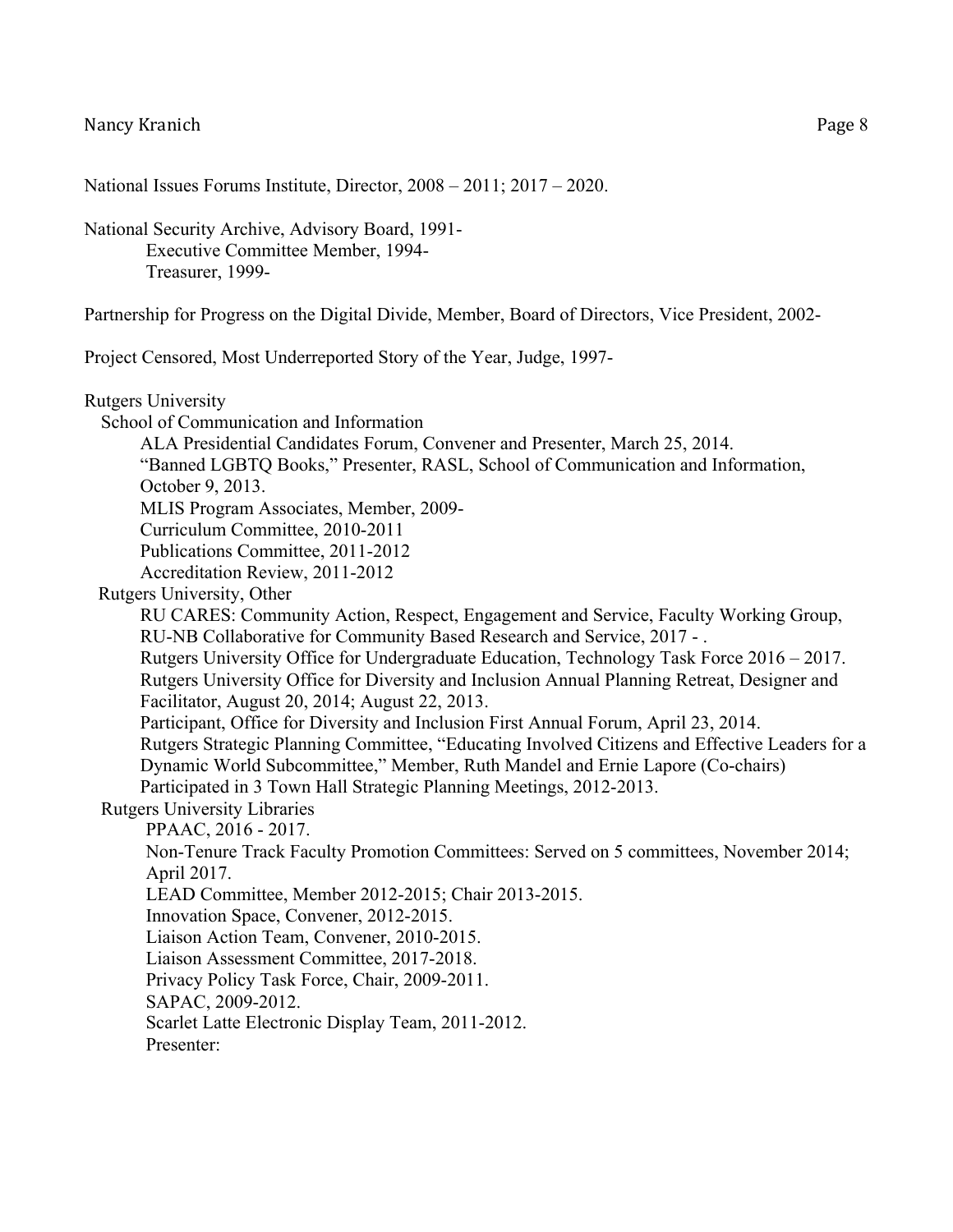"Listening to Many Voices: Community Conversations and the Graduate Experience," with Triveni Kuchi, Karen Hartman, Laura Palumbo, and Jonathan Sauceda, RUL Faculty Meeting, March 7, 2014. "Listening to Many Voices: Community Conversations about Undergraduate Education," with Kayo Denda, Melissa Just, Megan Lotts, Gene Springs, RUL Faculty Meeting, March 8, 2013. "Open Access: Toward a 21st Century Knowledge Commons," Panelist at the Rutgers University Libraries Open Access Week, New Brunswick, NJ, October 23, 2012. "Undergraduate Community Conversations," with Gene Springs, Myoung Wilson, and Melissa Just, RUL Faculty Meeting, June 15, 2012. "Shaping Your Academic Future," Futures Group, Presenter, February 23, 2012. "Privacy in a Public Era: Can We Still Be Safe and Free in a Post 9-11 World?" Panel Presentation, Rutgers University Libraries Cybersecurity Month Panel, New Brunswick, NJ, October 31, 2011. "Liaison Action Team Update," Faculty Meeting, April 27, 2011, June 11, 2010. RUL Privacy Policy, Presenter, October 10, 2010. "Liaison Action Team," State of the Libraries, February 28, 2011. "Future of Liaisons at RUL," Designer Framer and Convener of Deliberative Dialogue, May 7, 2010. "Google Books: What's in It for Libraries?" Presentation at Rutgers University MLIS Program Colloquium, October 28, 2009. "Privacy as a First Amendment Right," Panel Presentation for Banned Books Week, Rutgers University Libraries, New Brunswick, NJ, September 29, 2009. Framer and Convener, Future of Liaisons at RUL, May 7, 2010

#### PREVIOUS PROFESSIONAL ACTIVITIES

American Library Association, Member 1974-

Immediate Past President, 2001/2002; President, 2000/2001; President-Elect, 1999/2000. Executive Board, 1999-2002; 1994-1998.

- Search for ALA Executive Director, Chair of Search Firm Selection Committee, 2001- 2002. Awards Committee, Equality Award Jury, 2003-2004; Joseph W. Lippincott Award Jury, 2002- 2003.
	- Freedom to Read Foundation, Board member: ex officio as Chair of the ALA Intellectual Freedom Committee, 2002-2004; ALA Officer Board Member, 1999-2001; Board Liaison 2001-2002.
	- ALA/AAP Joint Committee, 1999-2002.
	- American Library Association/Associated Professional Association Transition Team, Chair, 2002-2003.
	- Committee on Committees, Elected Member, 1993-94; Chair, 1999-2000.

Committee on Legislation, Member, 1992-1994, 2006-2008. Chair, 1998-1999.

Subcommittee on Government Information, Chair, 1988-1996.

Ad Hoc Subcommittee on Telecommunications, Member, 1992-95.

Ad Hoc Subcommittee on the Library of Congress Fee Legislation, 1992-93.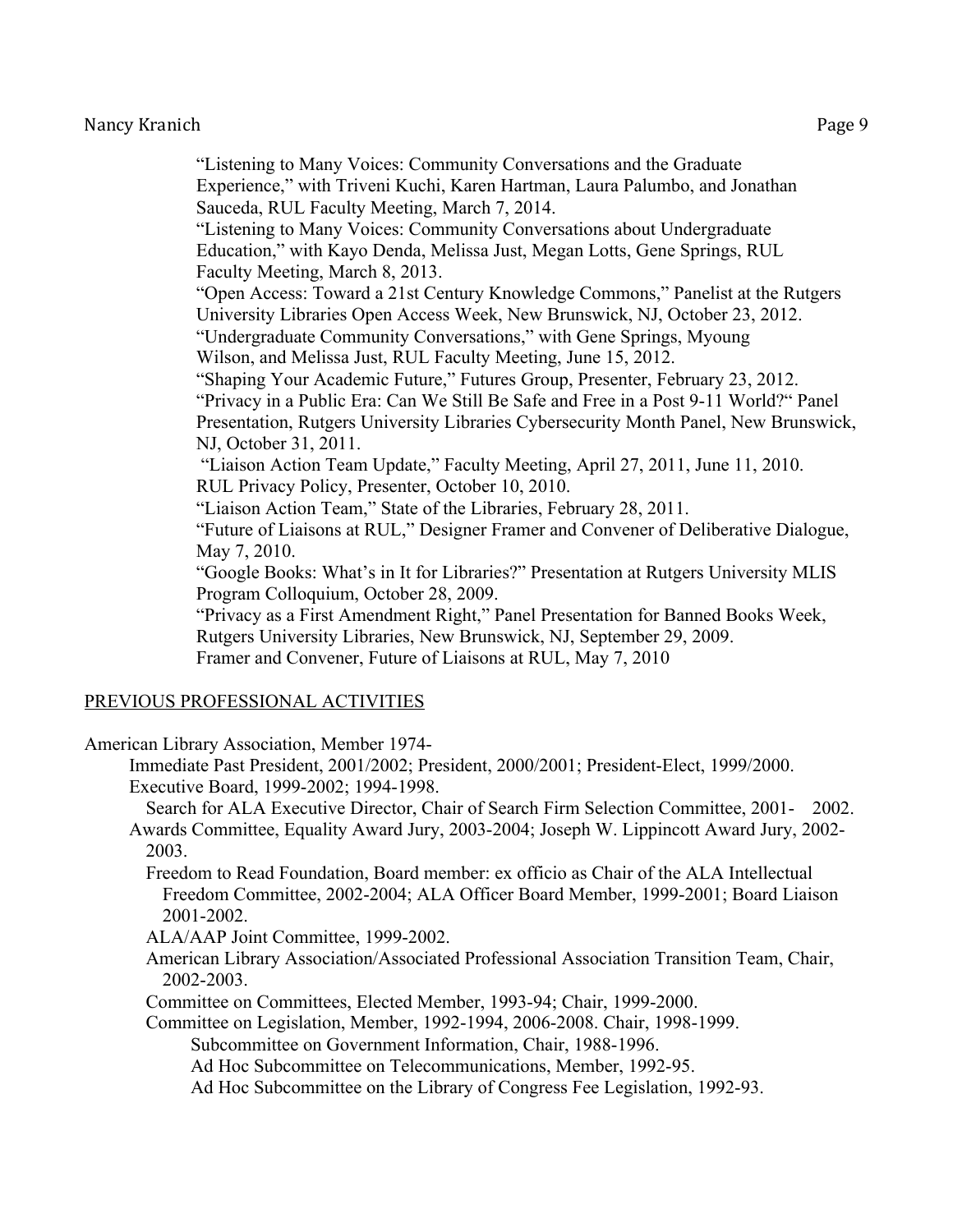Ad Hoc Committee to Form a Coalition on Government Information, 1985-; Chair, 1986-1988. Coordinating Committee on Access to Information, Member, 1989-1991. Copyright Committee/Forum, Liaison from NY, 1984-1990. Council, Elected Member, 1987-1991; 1992; 1993-1997; 1999-2002. Executive Board, Elected Member, 1994-1998; 1999-2002. Planning Subcommittee, Chair, 1995-1998. Finance and Audit Subcommittee, Member, 1994-5. Search Committee for Executive Director, 1996-97; Chair 1997. Equal Access Committee, 1978-1979. Information Commons Membership Initiative Group, Founder and Convener, 2005-. Intellectual Freedom Committee, Chair, 2002-2004; Member, 2002-2006; Subcommittee on the Impact of Media Concentration on Libraries, Chair, 2003-2007; Subcommittee on Privacy, Member 2002-2010. Legislative Assembly, Member 1985-86; Chair and representative to the ALA Legislation Committee, 1986, 2008-2012. Local Arrangements Committee, 1986 New York Conference, Chair-Fun Run Committee and Member-President's Dance Committee. Office of Information Technology Policy, Information Initiative Group Task Force, Chair, 2002-2004. Information Commons Workshop coordinator, October 29-31, 2004. Presidential Initiative, Strategic Toolkit Team, Co-chair, 2011-2012. Presidential Committee to Develop a National Library Agenda, Chair, 2006-2007. Presidential Subcommittee on the Procurement of Funding from Foundation Sources, Chair 1984. President's Committee on Intellectual Freedom 2000, Member 1998-1999. President's Committee for the Information Summit, Chair, 1995-1996. President's Committee on Diversity, Member, 1991-1992. President's Committee on Your Right to Know, Member 1991-1993. Washington Office Director, Search Committee, Member 1999. Association of College and Research Libraries 1979- Legislation Committee, 1981-1986; Chair, 1984-1986. Personnel Officers' Discussion Group, Chair, 1982-1983. National Conference, April 1986, Paper Reviewer.

Library Administration and Management Association, 1979- .

Task Force to Coordinate Responses from ALA to the Report of the Commission on Freedom and Equality of Access to Information, 7/87-6/89.

#### American Bar Association

Advisory Committee to the Standing Committee on Public Education, Member 2012-2015.

American Society for Public Administration, Member, 1978-2000.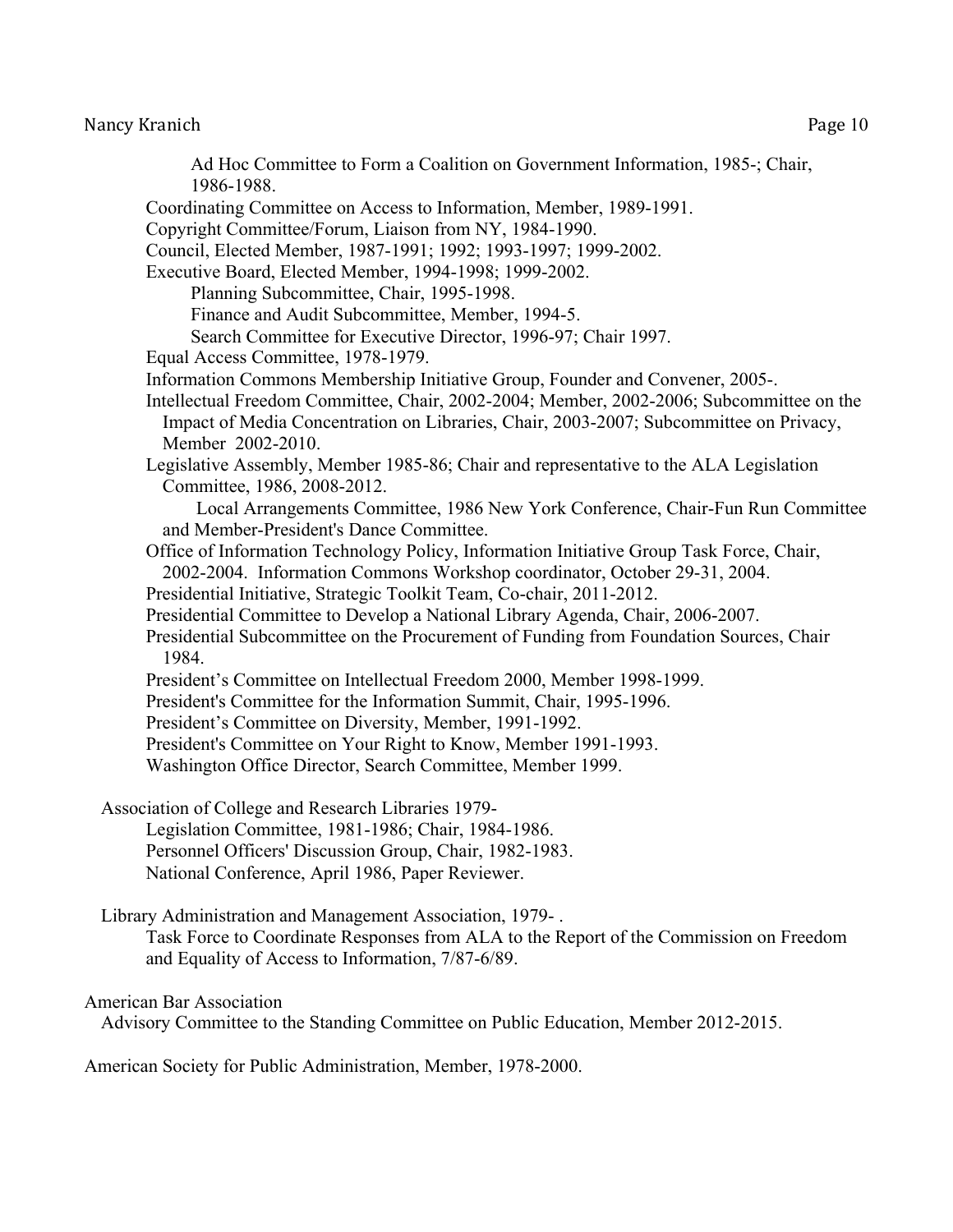New York Metropolitan Chapter, American Society for Public Administration, Member, 1978- 2000; Council, Member 1989. Public Access to Government Information Committee, Member, 1986.

Annenberg Public Policy Center (U. Of Pennsylvania) Advisory Council on Excellence in Children's Media, 2000-2004.

Archons of Colophon, Member, 1991-

Beta Phi Mu International Library Science Honor Society, 1973-

Blue Mountain Center Colloquium on Access to and Use of Government Information, Steering Committee, Member, 1993-1994.

Coalition on Government Information, Chair, Steering Committee, 1986-1996. Forum Planner and Moderator, January 6, 1989. Planner and Moderator for Freedom of Information Day Celebrations, 1988-1995, 2000-2001.

Hartford, CT. Mayor's Task Force on Cable Television, 1974.

Indiana University (Bloomington) Advisory Committee for the Master of Library Science Program, 2002-2006.

Institute for Museum and Library Services, Facilitator, National Leadership Grants Research and Demonstration Projects Working Meeting, February 26, 1999.

International Federation of Library Associations (IFLA), Management and Marketing Standing Committee, August 2001-2005.

Internet SEC EDGAR Access Project Committee, 1994-1995.

Freeing the Media, Planning Committee, 1996-97.

Long Island University, Palmer School of Library and Information Science, Advisory Committee, 1993- 1997.

Media and Democracy Congress, New York, Fall 1997, Planning Committee, 1996-1997.

National Communication Association, NCA Task Force on the Digital Divide, 2001-2008 . Member representing the American Library Association.

New Jersey Center for the Book, Board Member, 2008-2016.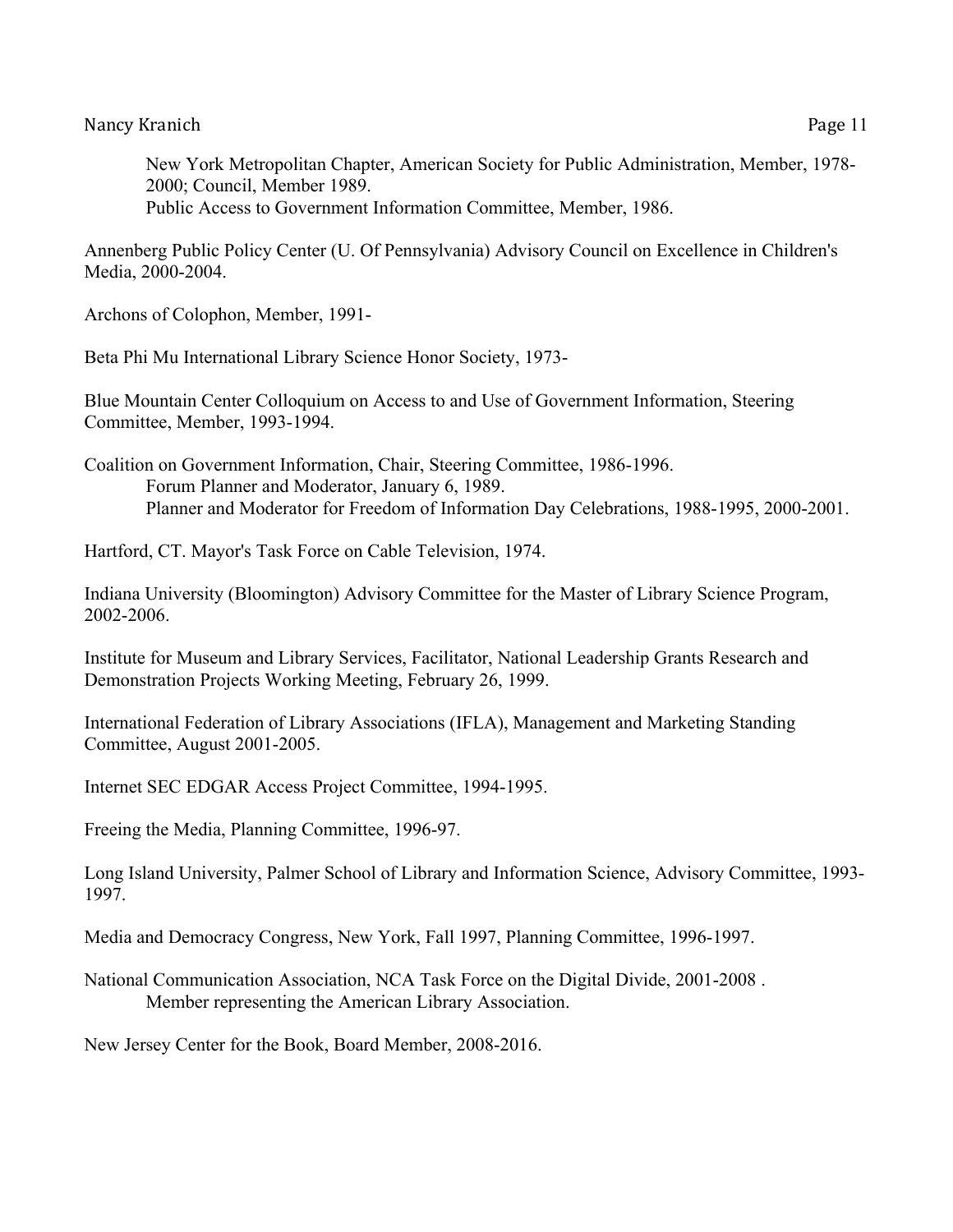New York Comprehensive Research Libraries (NYCRL), Convener, 1994-. Principal Investigator for Mellon Foundation planning grant, "The Making of New York" to develop a New York State Digital Library, 1996-1998.

- New York Library Association, Member, 1978-1988; 1999-. Academic and Special Library Section Legislative Committee, Chair, 1978-1981. Legislation Committee, Member, 1979-1981.
- New York Metropolitan Reference and Research Library Resource Agency (METRO) Legislation Committee, Chair, 1980-1983.

New York Joint Museum/Library Council, Member, 1997-1998.

New York State Board of Regents Advisory Council on Libraries, Member, 1983-1987.

NYS Board of Regents Legislative Conference, Participant, 1995-1999.

New York State Interlibrary Loan Program (NYSILL), Advisory Committee on Interlibrary Loan Redesign, Member and liaison from Regents Advisory Council, 1984.

New York University (1990-2001 only)

Chief Information Technology Officer Search Committee, 1998. Year 2000 Celebration Committee, 1998. FAS Library Committee, Library Representative, 1997-1999. GSAS Student Library Committee, Library Representative, 1997-1999. Office of Sponsored Research Review Team, 1997-1998. Conflict of Interest Committee, 1993-1994. Center for Digital Multimedia, Production, Publishing and Education (NY State Center for Advanced Technology), Steering Committee, 1993-1994. Network Planning Group, 1993-1994. Community Service Council, 1991-2000; Chair, subcommittee to develop a community service database, 1991-92. Information Technology Review Technical Committee, 1996-1998. College of Arts and Science, Language Coordinating Committee, 1996-1997. Robert F. Wagner School of Public Service, Program on Negotiation and Conflict Resolution, Advisory Committee, Member, 1995-. World Wide Web Committee, 1996. NYU in Albany Day, Team Leader, 1986-2000.

Public Issues Forums of Centre County (PA), Chair, Steering Committee, 2006-2008; Steering Committee Member, 2005-2008; Operations Committee, Member, 2005-2008; Moderator Trainer, 2006-2008; Convener and Moderator for National Issues Forums on topics such as Democracy's Challenge; Immigration; Energy Futures; Death and Dying; Privacy; America's Role in the World; Emergency Planning; The National Debt; Success in School; Paying for Health Care.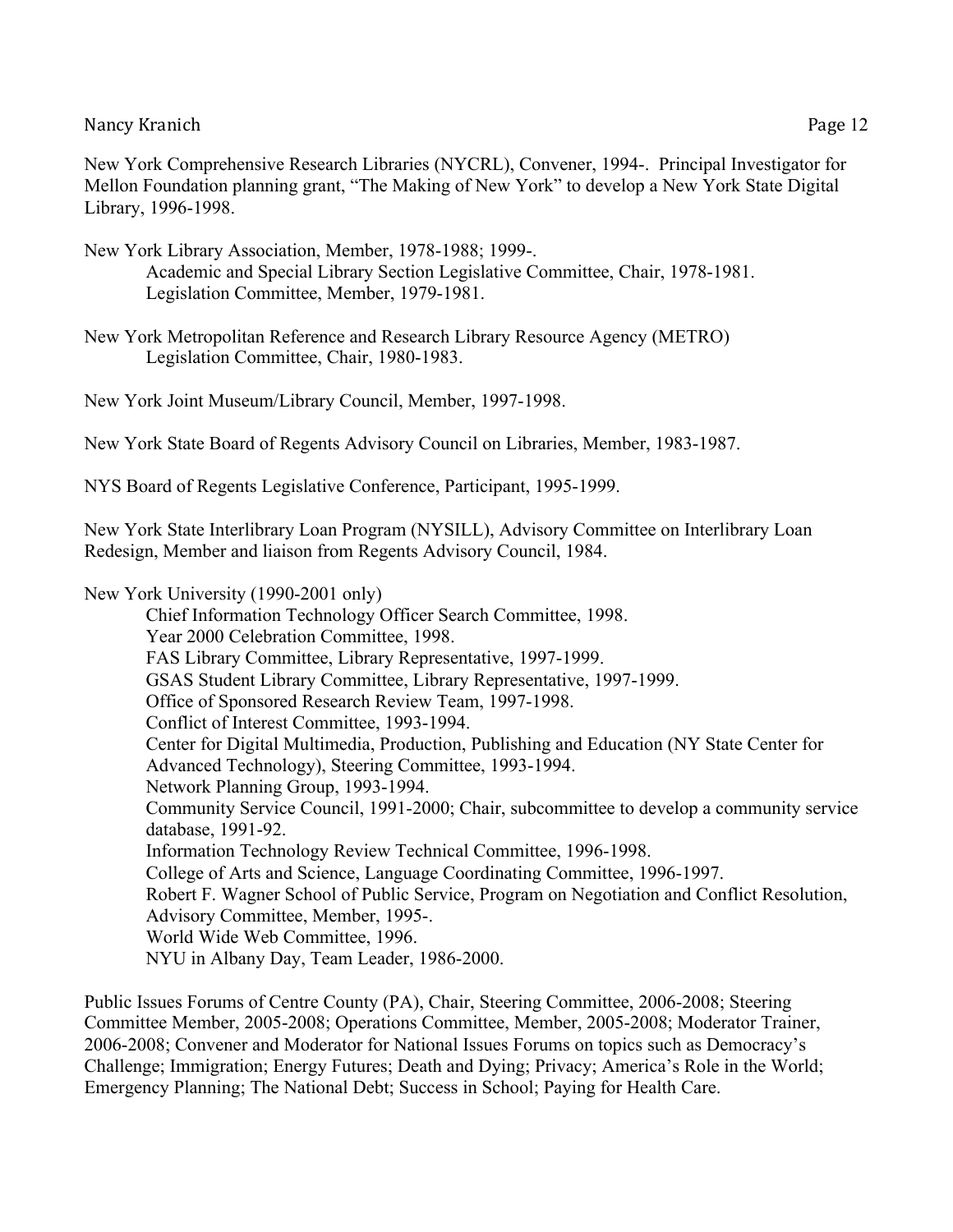Small Press Center (NY), Advisory Council, Member 2002-2004.

State College, (PA) Schlow Centre Region Library, Trustee, 2008.

State College, (PA) Centre Region Bill of Rights Defense Committee, Convener, 2005-2006, Passed Bill of Rights Safe Zone Resolution in State College Borough Council (unanimous), February 2006.

U.S. Dept. of Education, Office of Library Programs, "Issues in Library Research -- Proposals for the Nineties," Task Force on a Library Based Research Infrastructure, August 1988; Reader, HEA II-B grants, March 1990.

White House Conference on Library and Information Services, Facilitator, July 1991.

#### PUBLICATIONS

"Libraries and Democracy Revisited," *Library Quarterly: Information, Community, Policy*. Forthcoming (2020).

"Champion of Libraries and Democracy: An Interview with Nancy Kranich, Rutgers University School of Communication and Information," by Rebecca Hill, *Intellectual Freedom Blog.* Chicago, IL: American Library Association, Office for Intellectual Freedom. (June 20, 2019). https://www.oif.ala.org/oif/?p=18077

"Remembering Carlton Rochell," *Library Journal*, January 9, 2019. https://www.libraryjournal.com/?detailStory=190109-RememberingCarltonRochell

"Academic Libraries as Civic Agents," in Timothy J. Shaffer and Nicholas V. Longo, eds. *Discussing Democracy: A Primer on Dialogue and Deliberation in Higher Education* Sterling, VA: Stylus Publishers (2019): 199-208. https://doi.org/doi:10.7282/t3-zn3f-6a39

"Adventures in Information Policy Wonderland," Afterward in Paul T. Jaeger and Natalie Greene Taylor. *Foundations of Information Policy.* Chicago, IL: American Library Association, 2019: 167-175. https://doi.org/doi:10.7282/t3-tsbv-jh65

"Safe/Brave Spaces: Engaging Future Citizens through School Libraries," *School Library Connection* 3 (9) May/June 2018. http://dx.doi.org/doi:10.7282/T3JD50WR

"Investigating Engagement of Public, Academic, and Medical Libraries with Community-based Health and Wellness Activities in Diverse Urban Communities: Final Report," with Charles Senteio. May 2018. https://doi.org/doi:10.7282/T3X351TK.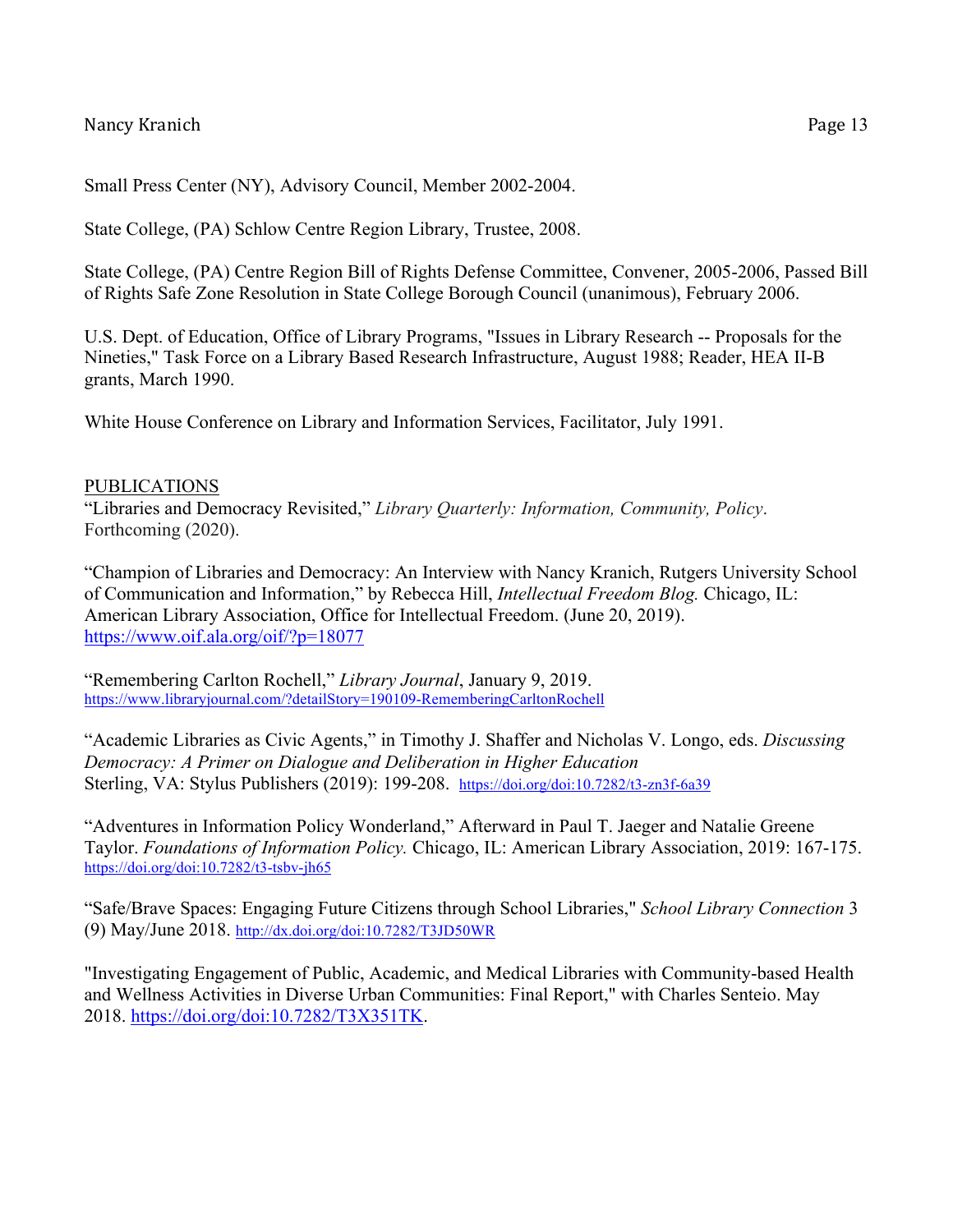"American Library Association Offers Free Webinars on Convening and Moderating," *The Moderators Circle: An Occasional Update Highlighting News from the Network of the National Issues Forums*, Dayton, OH: Kettering Foundation, Fall 2017. http://conta.cc/2z1T6Rt

"Libraries: Reuniting the Divided States of America," *Library Quarterly: Information, Community, Policy*, 87(4) October, 2017: 419-429. http://dx.doi.org/doi:10.7282/T38C9ZPB

"Long Overdue: Revisiting Library Privacy Policies During Choose Privacy Week," Choose Privacy Week Blog, May 1, 2017. https://chooseprivacyweek.org/revisiting-library-privacy-policies/

"Mind the Gap: Connecting Academic Libraries and Campus Communities," *NEA Yearbook of Higher Education, 2017.* Washington, DC: National Education Association: 47-59. http://dx.doi.org/doi:10.7282/T3FR0015

Association of College and Research Libraries. "ACRL Member of the Week—Interview with Nancy Kranich," August 11, 2015. http://www.acrl.ala.org/acrlinsider/archives/10536

"Nancy Kranich: Harwood Public Innovator Pick—Interview," *Harwood Institute for Public Innovation Blog*, October 28, 2014, http://www.theharwoodinstitute.org/news/2014/10/nancy-kranich-public-innovator-pick

"Just Another Hysterical Librarian for Freedom," Choose Privacy Week Blog Posting, American Library Association, May 6, 2014, http://www.oif.ala.org/oif/?p=4968

With Megan Lotts, and Gene Springs, "The Promise of Academic Libraries Transforming Campus Communities," *College and Research Libraries News* 75 (4) April 2014: 182-186. http://crln.acrl.org/content/75/4/182.full

"Join the National Conversation About Mental Health," *Programming Librarian,* August 13, 2013. http://www.programminglibrarian.org/articles/join-national-conversation-about-mental-health

"Interview," *I Need a Library Job blog*, May 6, 2013, http://inalj.com/?p=20854

"Can the First Amendment Coexist with Civility? Response to 'What Is the Role of Law in Promoting Civility? What Are Its Limits?'" *Insights on Law and Society* (American Bar Association) 13 (2) Winter 2013: 30. http://dx.doi.org/doi:10.7282/T37P8W90

"Libraries and Strong Democracy: Moving from an Informed to a Participatory Citizenry," *Indiana Libraries,* Special Issue on Intellectual Freedom and related issues 32 (1), 2013: 13-20. http://journals.iupui.edu/index.php/IndianaLibraries/article/view/4228/pdf

"The Conversation Continues @ your library," with Carlton Sears, *American Libraries,* March/April 2012, vol. 43 (3/4): 22. https://americanlibrariesmagazine.org/2012/03/06/the-conversation-continuesyour-library/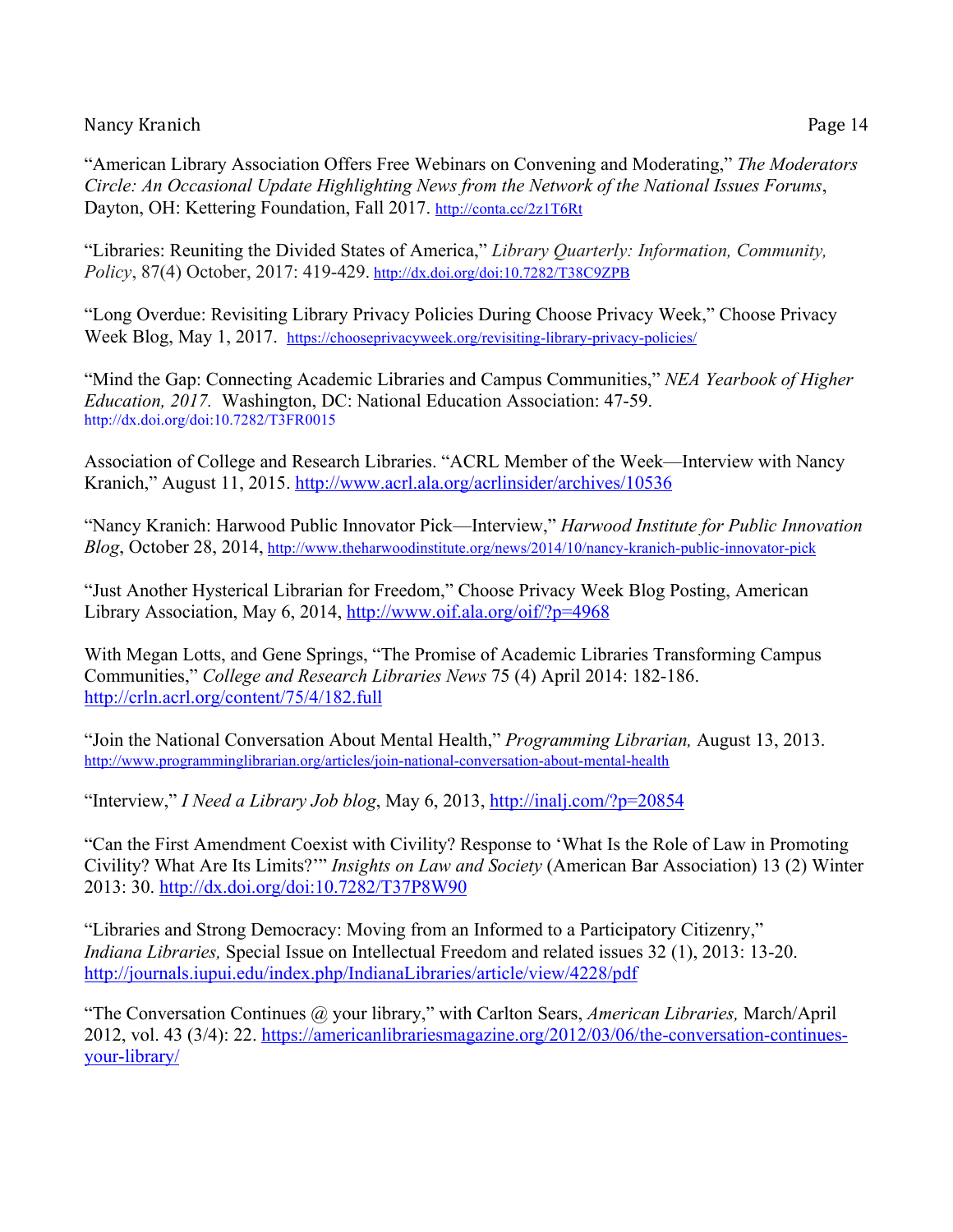"Libraries and Civic Engagement," *The Library and Book Trade Annual 2012*, Medford, NJ: Information Today, 2012: 75-97, http://mss3.libraries.rutgers.edu/dlr/showfed.php?pid=rutgerslib:37218

"Preparing the Next Generation of Library Policy Makers," *New Jersey Library Association Newsletter*, 9 (4): 6, Winter 2011, http://njla.org/sites/default/files/winter2011.pdf

"Deliberative Dialogue-Changing the Discourse in the Country, the Committee and the Classroom," In Debbie Abilock, *School Librarians as Leaders in Professional Development,* Santa Barbara, CA: ABC-CLIO, 2012: 299-302, http://mss3.libraries.rutgers.edu/dlr/showfed.php?pid=rutgers-lib:37219

"Interview on Libraries and Democracy," American Association of State Colleges and Universities (AASCU), American Democracy Project, Blog, January 4, 2011, (selected July 2, 2014 by the Educational Testing Service for AP test questions, 2015-2025), http://adpaascu.wordpress.com/2011/01/04/interview-with-nancy-kranich-on-libraries-and-democracy/

"Civic Engagement," Podcast/YouTube, Public Library Talk, December 31, 2010, https://www.youtube.com/watch?v=httEEgpFeEk

"Promoting Adult Learning Through Civil Discourse in the Public Library," In Marilyn Parrish and Edward Taylor, *Adult Education in Cultural Institutions: Libraries, Museums, Parks, and Zoo,* in series, *New Directions for Adult and Continuing Education,* Number 127 (Fall 2010): 15-24. http://mss3.libraries.rutgers.edu/dlr/showfed.php?pid=rutgers-lib:36945

"Building a Better Journalism: Media Activists and Scholars Share Their Ideas," *Extra: Fairness and Accuracy in Reporting (FAIR),* July 2009, http://www.fair.org/index.php?page=3830.

"Academic Libraries as Hubs for Deliberative Democracy," *Journal of Public Deliberation* special issue on Higher Education and Deliberative Democracy 6 (1) 2010, Article 4, http://services.bepress.com/jpd/vol6/iss1/art4; http://dx.doi.org/doi:10.7282/T3B85C63. revised from "Academic Libraries as Hubs for Civic Engagement," Paper prepared for the Democracy Imperative symposium: No Better Time: Promising Opportunities in Deliberative Democracy for Educators and Practitioners, The University of New Hampshire, Durham, N.H., July 8 – July 11, 2009.

"Wasilla, Fahrenheit 451," *The Nation* 287 (12) October 20, 2008: 5. Available online as: "What's Daddy's Roommate Doing in Wasilla?" posted September 18, 2008, https://www.thenation.com/article/whats-daddys-roommate-doing-wasilla/

"Communities, Learning, and Democracy in the Digital Age," with Lynette Kvasny and Jorge Schement, in John Carroll, ed., *Learning in Communities Interdisciplinary Perspectives on Human Centered Information Technology,* London: Springer, 2009: 41-44, available online at: http://www.springerlink.com/content/978-1-84800-331-6.

"Democracy's Challenge: Reclaiming the Public's Role," *Centre Daily Times*, July 2, 2008: A6.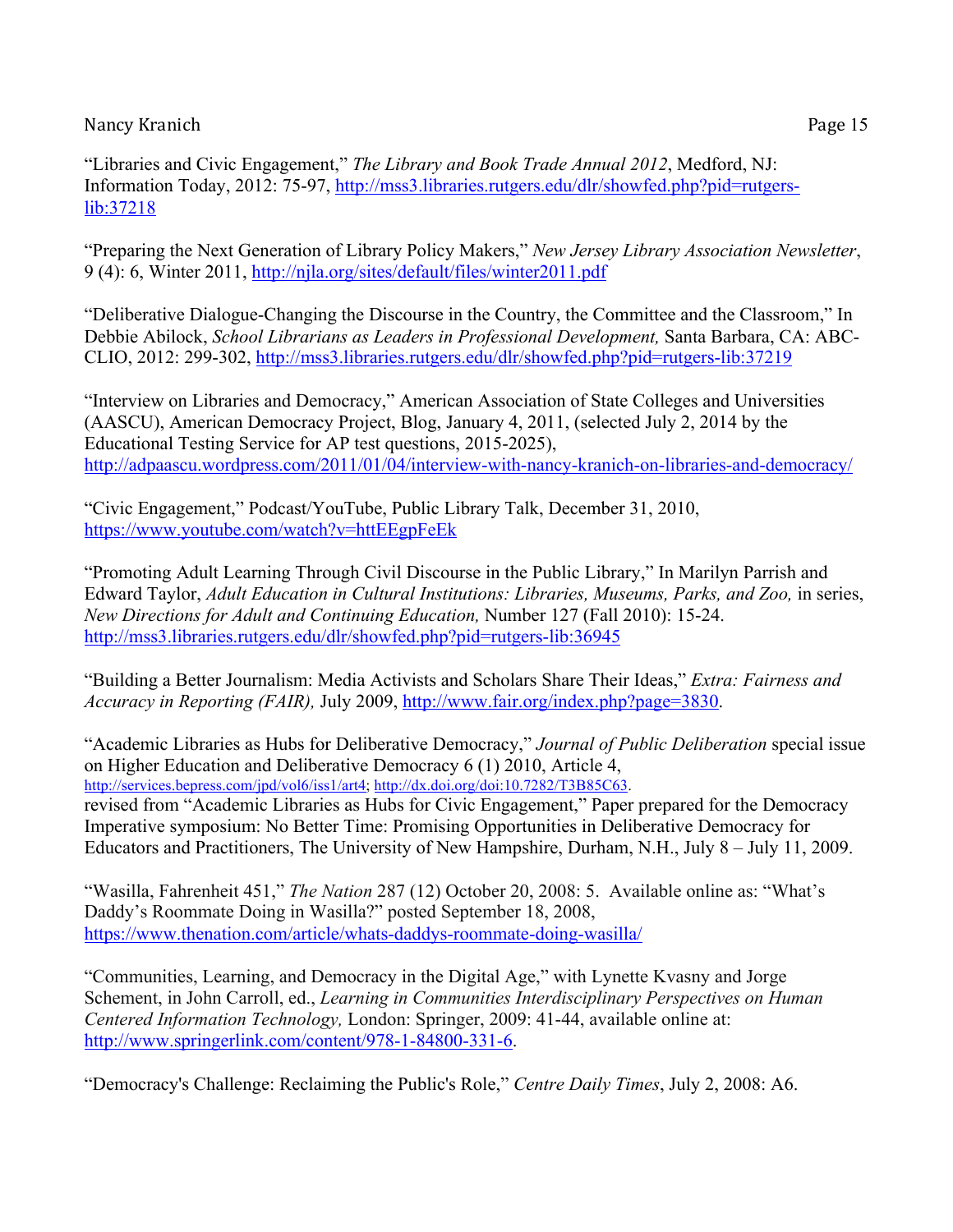"IF Advocacy and Public Policy: Q&A with Former ALA President Nancy Kranich," with Marta Magnuson*, Wisconsin Library Association IFRT Newsletter,* Spring 2008: 10-11, http://wla.wisconsinlibraries.org/images/ifrt/newsletters/IFRT\_Spr08-1.pdf.

"Deliberative Dialogue: A Different Kind of Talk—Another Way to Engage Communities," *FOLUSA News Update* 31 (2) (March 2008): 5, 11.

"Making Difficult Decisions about Alcohol," with Susan Kennedy, *Centre Daily Times,* March 24, 2008: A6.

"What Kind of World Do We Want Our Children and Grandchildren to Inherit?" *Centre Daily Times,*  January 27, 2008: E5.

"Keeping It Open," in Kresh, Diane, ed., *The Whole Digital Library Handbook.* Chicago, IL: American Library Association, 2007: 378-387.

"Librarians and Teen Privacy in the Age of Social Networking," *Knowledge Quest* 36 (2) November/December 2007: 34-37.

"The Energy Problem: Choices for an Uncertain Future," *Centre Daily Times,* October 21, 2007: E5.

"Democracy: Who Decides?" with David Hutchinson, *Centre Daily Times,* July 3, 2007.

"Building Prosperity, Encountering Hostility—The New Challenges of American Immigration: What Should We Do?" *Centre Daily Times,* April 8, 2007: E5.

"How Prepared Are We for a Major Emergency in Centre County?" *Centre Daily Times,* March 20, 2007: A6.

"Seeking Consensus on Issues That Matter—Emergency Preparedness: How Do We Mend Our Emergency Safety Net?" *Centre Daily Times*, February 11, 2007: A9.

"Who Should Be Making End of Life Decisions?" *Centre Daily Times,* January 29, 2007: A6.

"Overview: Life and Death Decisions: Who Decides?" *Centre Daily Times*, October 29, 2006: A9.

"Information Commons," with Jorge R. Schement, *Annual Review of Information Science and Technology* 42, 2008: 547-591. https://doi.org/doi:10.7282/T3KW5JBB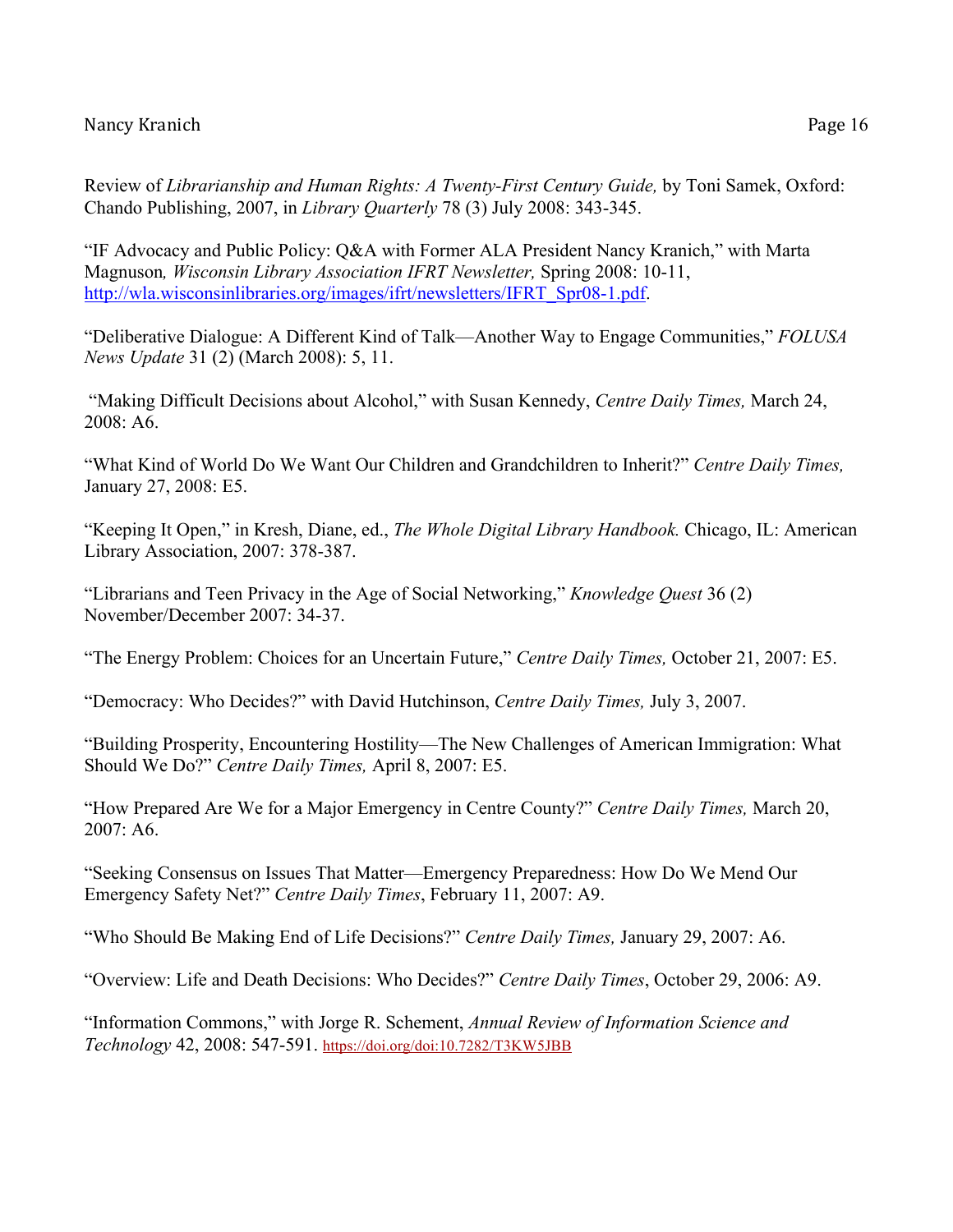"Libraries as Universal Service Providers," paper presented at the Benton Foundation Universal Service Project Meeting, Washington, DC, 2007, https://doi.org/doi:10.7282/T3HH6NDF.

"Preface," *Alternative Publishers of Books in North America,"*6th ed., edited and compiled by Byron Anderson, Duluth, MN: Library Juice Press, 2006: v-ix. http://libraryjuicepress.com/apbna-preface.php

"Communities, Learning and Democracy in the Digital Age," with Lynette Kvasny and Jorge Reina Schement, *Journal of Community Informatics* 2 (2) 2006, http://ci-journal.net/index.php/ciej/article/view/341/247

"Countering Enclosure: Reclaiming the Knowledge Commons" in *Understanding Knowledge as a Commons: From Theory to Practice*," edited by Charlotte Hess and Elinor Ostrom, MIT Press, 2006: 85-122. http://dx.doi.org/doi:10.7282/T3S184DN

"Make State College a 'Safe Zone' for Rights," *Voices of Central Pennsylvania,* November 2005: 10,12. http://www.voicesweb.org/archive/november05/Page\_10.pdf; http://www.voicesweb.org/archive/november05/Page\_12.pdf.

"The Civic Mission of School Libraries," *Knowledge Quest* 34 (4) March/April 2006: 10-17.

"Let the USA PATRIOT Act Sunset Now," *Voices of Central Pennsylvania,* May 2005: 13. http://www.voicesweb.org/archive/may05/voicesmaypg13.pdf

"Open Access vs. Filtering: An Affirmative Response," *Public Libraries,* July/August 2005: 15-21.

"Equality and Equity of Access: What's the Difference?" Prepared for the ALA Intellectual Freedom Committee, March 3, 2005. http://www.ala.org/offices/oif/iftoolkits/toolkitrelatedlinks/equalityequity

"ALA and Political Action: Ensuring the Public's Right to Know in the Digital Age," *Argus, the official publication of la Corporation des Bibliothécaires Professionnels du Québec* 33 (3) (Fall 2004): 17-23.

"Media, Democracy and Libraries: The Growth of Media Activism in the United States," *Feliciter: Publication of the Canadian Library Association* 50 (5) (October 2004): 200-203.

"Promoting Civic Engagement through the Campus Library," *Friends of Libraries USA (FOLUSA) Newsletter,* (October 2004).

"The Information Commons: New Models for the Digital Age," with Marjorie Heins, *Cultural Commons: The Meeting Place for Culture and Policy*, (September 2004).

"Civic Partnerships: The Role of Libraries in Promoting Civic Engagement," in "Creative Collaborations: Libraries Within Their Institutions and Beyond," Special issue of *Resource Sharing and Information Networks,* Volume 18, # 1 & 2, 2005/6: 89-103. Downloadable text available at: http://dx.doi.org/doi:10.7282/T3FF3V6S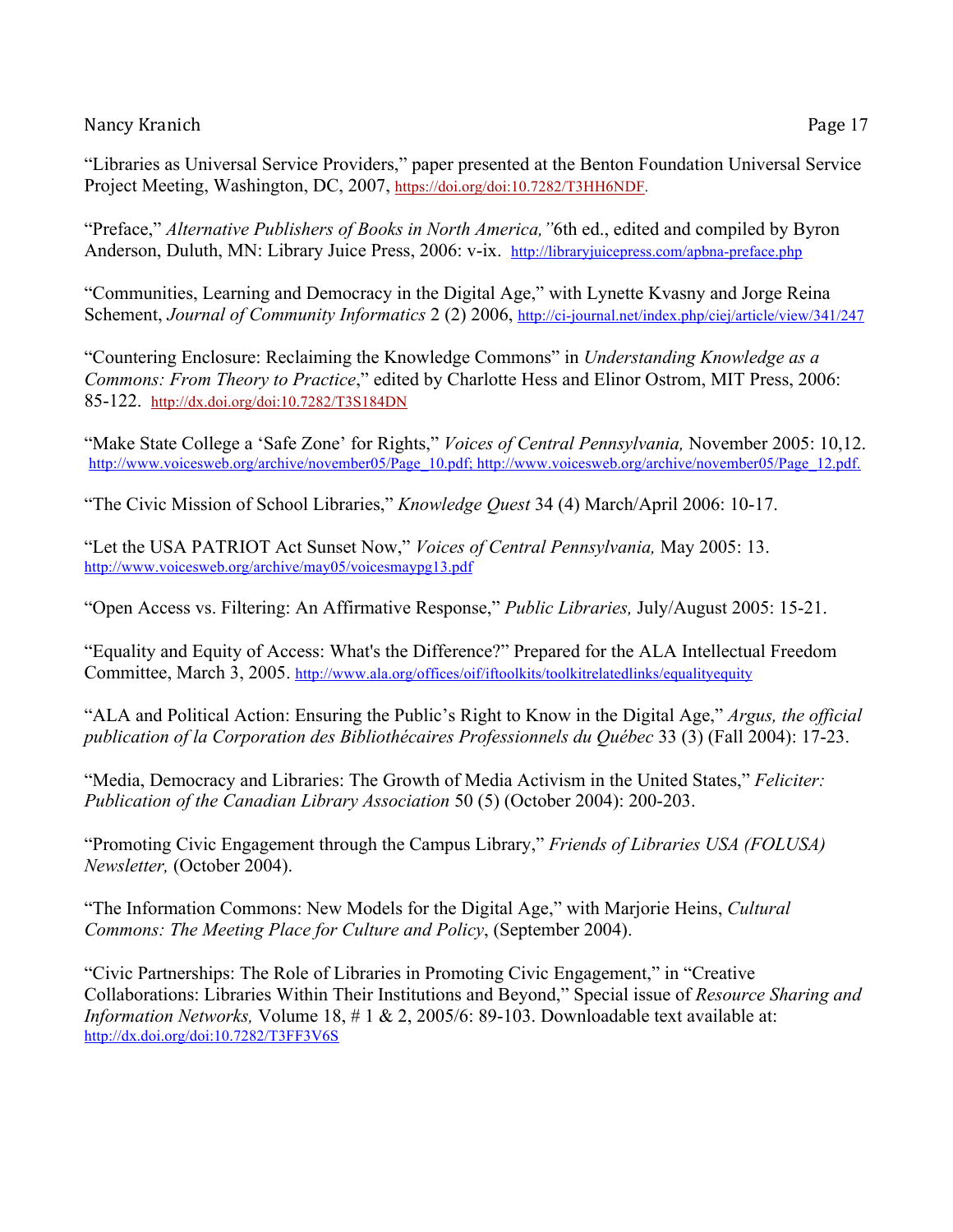"Another Hysteric Librarian for Freedom," in *Censored: 2005*, by Peter Phillips and Project Censored (New York: Seven Stories Press, Fall 2004): 9-13.

*The Information Commons: A Public Policy Report*, (New York: Free Expression Policy Project, June 2004). http://dx.doi.org/doi:10.7282/T32B923R

"Libraries and FCC Rules Related to Media Concentration and Localism," Statement prepared for "Media Diversity and Localism: Meaning, Metrics, and the Public Interest" Conference Report, Sponsored by the Ford Foundation, December 15-16, 2003, Fordham University, New York. http://www.ala.org/offices/oif/ifissues/issuesrelatedlinks/librariesfcc

"The Role of Research Libraries in Conceptualizing and Fostering Scholarly Commons," paper prepared for the Workshop on Scholarly Communication as an Information Commons, Indiana University Workshop in Political Theory and Policy Analysis, Bloomington, IN, March 30-April 2, 2004. http://dlc.dlib.indiana.edu/archive/00001249/

"Civic Engagement and Academic Libraries," with Michele Reid and Taylor Willingham, *College and Research Libraries News*, vol. 65, #4 (July/August, 2004): 380-383, 388, 393. http://crln.acrl.org/content/65/7/380.full.pdf+html

"Libraries and the Information Commons: A Discussion Paper," (Washington, DC: American Library Association Office for Information Technology Policy, December 2003).

"MATRIX and the New Surveillance States," (New York: Free Expression Policy Project, October 16, 2003): http://www.fepproject.org/commentaries/matrix.html. Modified version, "A Blip in the MATRIX," (San Francisco, CA: Alternet, October 16, 2003). http://www.alternet.org/story.html?StoryID=16985.

"Literacy in the Digital Age," in Navigating the Network Society*: The Challenges and Opportunities of the Digital Age,* edited by Susan Kretchmer and Rod Cravath. (Thousand Oaks, CA: Sage Publications, forthcoming).

"Libraries: The Information Commons of Civil Society," in Douglas Schuler, *Shaping the Network Society,* (Cambridge, MA: MIT Press, 2004): 279-299, http://www.scn.org/sphere/mit-book/.

"Libraries and the Information Commons: New Opportunities to Participate in the Information Society," (Geneva, Switzerland: World-Information.Org InfoPaper for distribution at the World Summit on the Information Society, December 2003). http://world-information.org/wio/readme/992006691/1070970786

"Why Filters Won't Protect Children or Adults," *Library Administration and Management,* vol. 18, #1, (December 2003): 29-35. http://www.ala.org/ala/aboutala/offices/oif/ifissues/issuesrelatedlinks/whyfilterswontprotect.cfm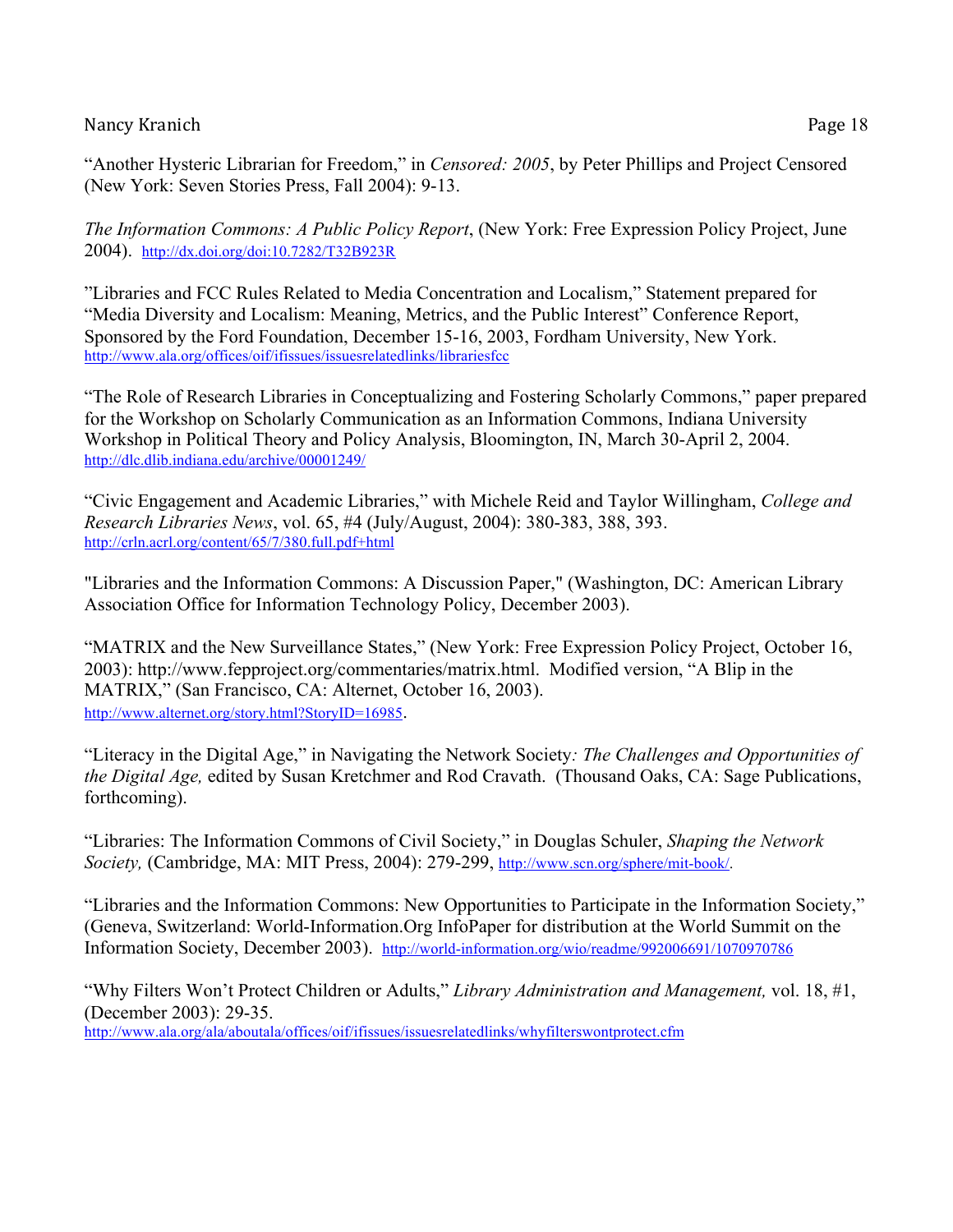"The Impact of the USA PATRIOT Act on Free Expression," (New York: Free Expression Policy Project, May 2003): http://dx.doi.org/doi:10.7282/T3SX6H92; "Update," (August 27, 2003): http://dx.doi.org/doi:10.7282/T3P55RM3; reprinted in *Censored, 2004,* by Peter Phillips and Project Censored (New York: Seven Stories Press, 2003): 275-281.

"The Information Commons," (New York: Free Expression Policy Project, April 2003): http://www.fepproject.org/infocommons/intro.html

"Staking a Claim in the Information Commons," Knowledge Quest, vol. 31, #4 (March/April 2003): 22- 25. Preprint available on the Digital Library of the Commons, http://dlc.dlib.indiana.edu

"Libraries—Public Forums for Today's Critical Issues," with Anne Heanue and Taylor Willingham, *American Libraries*, 34, #1 (January 2003): 68-70.

"Equity and the American Library Association," Introduction to *Rocks in the Whirlpool,* (Chicago: American Library Association, June 2002): http://www.ala.org/Conhttp://www.ala.org/Content/NavigationMenu/Our\_Association/Governance/General\_Background\_Inf ormation/RITW-Intro.htm

"Big Ten Media Conglomerates—Comments," *The Nation* 274 (1) (January 7/14, 2002): 34.

"Libraries Create Social Capital," *Library Journal,* 126 (19) (November 15, 2001): 40-41.

"Why Do We Still Need Libraries?" Tenth Nasser Sharify Lecture, Delivered October 28, 2001, (New York: Pratt Institute, 2002).

"Libraries Bridge the Digital Divide," *Spectra: The NCA Newsletter*, 37 (7) (July 2001): 4, 12.

"ALA President Leads Delegation to Strengthen Library Associations in the South Caucasus," *International Leads: Newsletter of the ALA International Relations Office,* Fall 2001: 4. http://www.ala.org/work/international/caucasus/ileads092001.pdf.

"Develop Yourself: Expose Your Mind to a Banned Book," Essay on Banned Books, http://www.ala.org/Template.cfm?Section=Related\_Links7&Template=/ContentManagement/ContentDisplay.cfm&ContentI D=32783; Reprinted in *Learning and Media: Journal of the Pennsylvania School Librarians Association,*  29, # 4, (Fall 2001): 8-9.

"Should Public Libraries Use Filters to Block Obscenity and Pornography on the Internet? NO," *The CQ Researcher* 7 (21) (June 1, 2001): 481.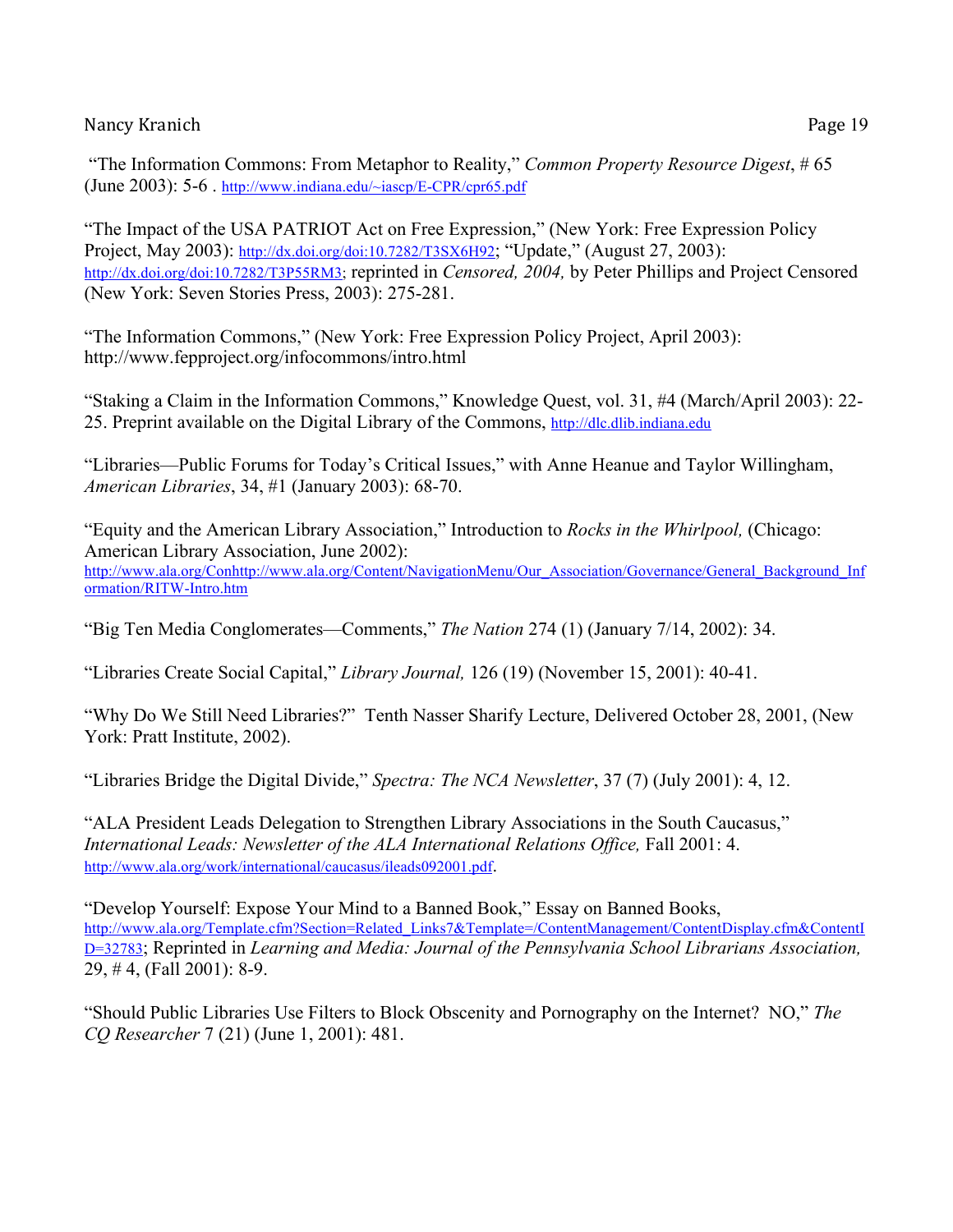*Libraries and Democracy: The Cornerstones of Liberty.* Editor and Contributor*.* (Chicago, IL: American Library Association, June 2001).

"Why Filters Won't Protect Our Children: Libraries, Democracy and Access," *iMP: Information Impacts Magazine* (June 2001).

*Final Report: Strengthening Library Associations in the South Caucasus: A Regional Workshop--*May 5-8 2001, Tbilisi, Georgia, (June 2001). http://www.ala.org/aboutala/offices/iro/iroactivities/strengtheningassociationstreports

"Libraries Help to Build Civil Society," *American Libraries* 32 (6) (June/July 2001): 7. http://www.ala.org/ala/aboutala/governance/officers/past/nancykranich/kranichalcolumns.cfm#jun/july

"Libraries, Democracy, and Online Access," *American Libraries* 32 (5) (May 2001): 7. http://www.ala.org/ala/ourassociation/governanceb/pastpresidents/nancykranich/kranichalcolumns.htm# may

"Libraries in the Digital Age: Enhancing Teaching and Learning," *Future Courses: Technological Trends That Will Change Education*, Edited by Dr. Jason Ohler (Bloomington, IN: Technos Press), 2001: 97-110.

"Why Libraries Are More Popular Than Ever," *American Libraries* 32 (4) (April 2001): 7. http://www.ala.org/ala/ourassociation/governanceofficeb/pastpresidents/nancykranich/kranichalcolumns .htm#apr

"Libraries for 2020: Ensuring Public Participation in the 21<sup>st</sup> Century Information Society," *iMP: Information Impacts Magazine*, March 2001.

"Celebrate Freedom of Information Day," American Libraries, 32, #3 (March 2001): 7. http://www.ala.org/ala/aboutala/governance/officers/past/nancykranich/kranichalcolumns.cfm#mar

"Assessing Internet Access: The Public Library Meets the First Amendment in the Information Age," *Media Studies Journal* 14 (3) (Fall 2000): 42-45, http://www.freedomforum.org/publications/msj/msj.pdf. Adobe Reader pps. 53-56.

"Join ALA's Campaign for America's Libraries," *American Libraries* 32 (2) (February 2001): 7. http://www.ala.org/ala/aboutala/governance/officers/past/nancykranich/kranichalcolumns.cfm#feb

"Libraries: Ensuring Information Equity in the Digital Age," *American Libraries* 32 (1) (January 2001): 7. http://www.ala.org/ala/aboutala/governance/officers/past/nancykranich/kranichalcolumns.cfm#jan

"Libraries, the Internet and Democracy," Managing the Internet Controversy: Effective Strategies and Successful Models, Edited by Mark Smith, (NY: Neal-Schuman Publishers), 2001, p. 1 - 21. Reprinted in: Libraries and Democracy (Chicago, IL: American Library Association, 2001).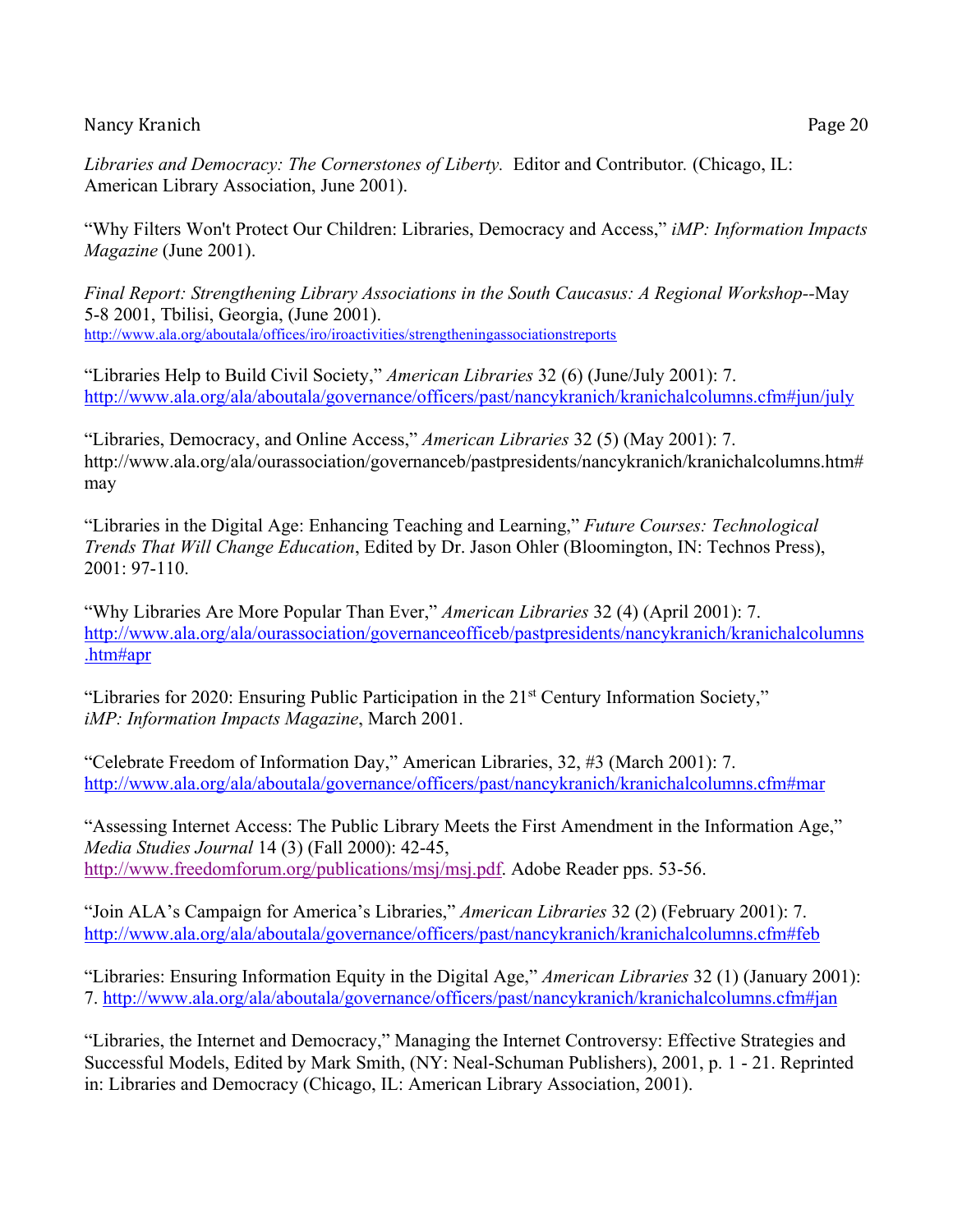"Libraries as Civic Spaces," *American Lib*raries 31 (10) (November 2000): 7. http://www.ala.org/ala/aboutala/governance/officers/past/nancykranich/kranichalcolumns.cfm#nov

"Building Advocates for 21st-Century Libraries," *American Libraries* 31 (9) (October 2000): 7. http://www.ala.org/ala/aboutala/governance/officers/past/nancykranich/kranichalcolumns.cfm#oct

"Building Partnerships for 21st-Century Literacy," *American Libraries* 31 (8) (September 2000): 7. http://www.ala.org/ala/aboutala/governance/officers/past/nancykranich/kranichalcolumns.cfm#Septemb er

"Libraries: The Cornerstone of Democracy," *American Libraries* 31 (7) (August 2000): 5. http://www.ala.org/ala/aboutala/governance/officers/past/nancykranich/kranichalcolumns.cfm#aug

"Smart Voting Starts @yourlibrary," Tip Sheet, *American Libraries* 31 (7) (August 2000): insert. http://www.ala.org/aboutala/sites/ala.org.aboutala/files/content/governance/officers/kranich\_2.pdf

"Libraries, the New Media, and the Political Process," *iMP: Information Impacts Magazine*, (May 2000).

"Information Equity for the 21st Century," *Censored: The News That Didn't Make the News* (NY: Seven Stories Press, 2000): 221-228.

"Collaborating to Build a Global Digital Library," *The Electronic Library* 17 (6) *(*December 1999) : 353-354.

"A Question of Balance: The Role of Libraries in Providing Alternatives to the Mainstream Media," *Counterpoise* 3/4, (July/October 1999): 7 - 10, reprinted in *Alternative Library Literature, 2000/2001,* (Jefferson, NC: McFarland , 2000); and *Collection Building,* vol 19, #3, 2000: 85-91.

"Digital Libraries: Building a Bridge to the 21st Century," *Texas Library Journal* (Fall 1999): 96-103.

"Building a Global Digital Library," in *IT and Global Digital Library Development,* edited by Ching-chi Chen. (West Newton, MA: MicroUse Information, 1999): 251-256.

"A Popular Government, Without Popular Information....," *Speaking Out! Voices in Celebration of Intellectual Freedom*, edited by Ann Symons and Sally Gardner Reed. (Chicago, IL: American Library Association, 1999): 26-27.

"The American Library Association Candidates' Perspective," *Public Libraries,* (March/April 1999): 91-92.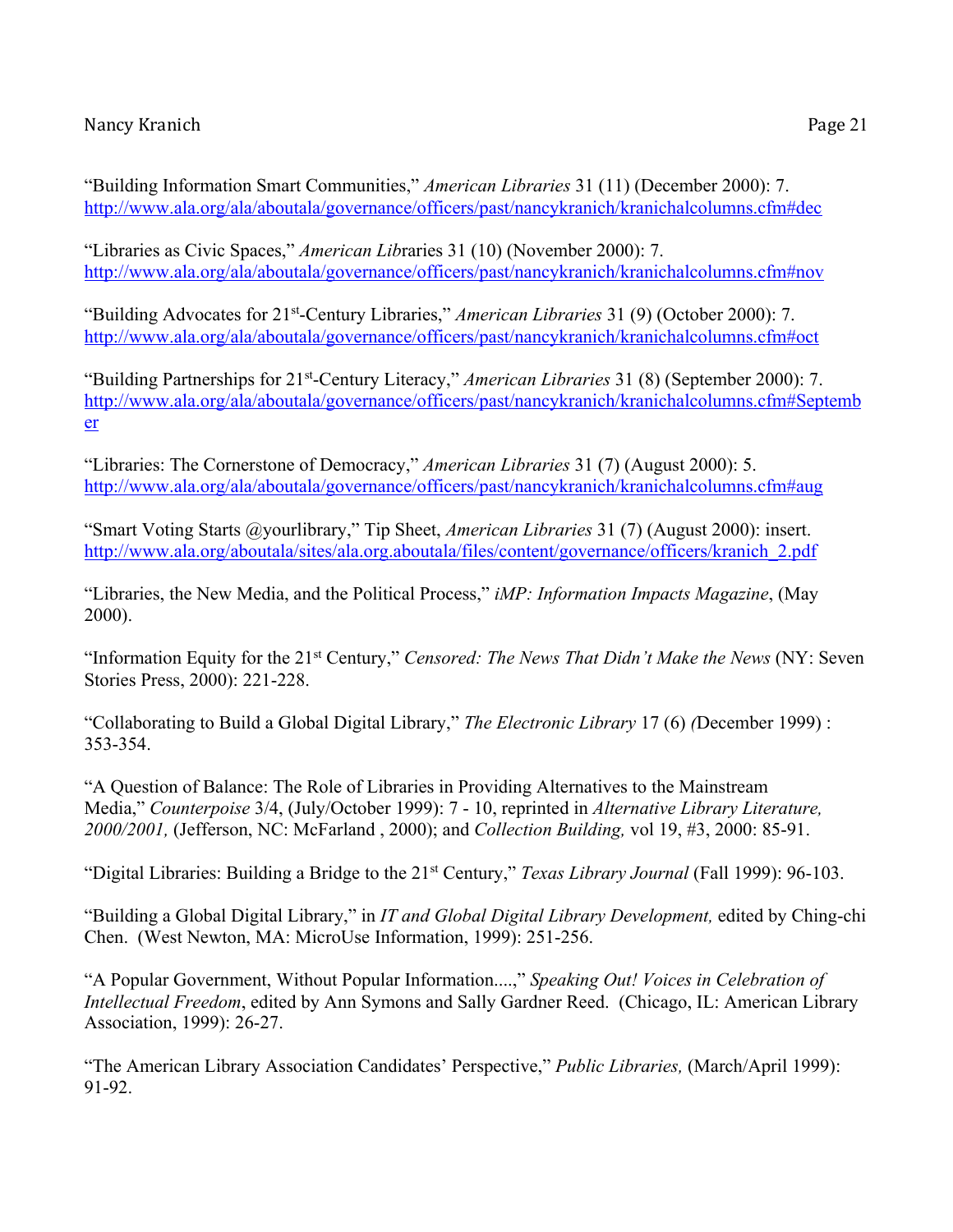"Meet the Candidates for ALA President," *C&RL News* (March 1999): 185-188.

"Statement by Nancy Kranich: Candidate for ALA President," *American Libraries* (March 1999): 78.

"Kranich vs. Schmidt: The ALA Campaign Begins," *Library Journal* (March 1, 1999): 50-51.

"Scholarly Publishers Hold Universities Hostage: Monopoly on Journals Causes Prices to Soar," *Extra*, publication of FAIR (January 1999): 24-25.

*The Making of New York: Past, Present and Future, Plan and Final Report for Building a New York State Digital Library,* with Leslie Burger, submitted to the Mellon Foundation, June 1998. http://www.nysl.nysed.gov/nycrl/

"NYCRL Proposes a New York State Digital Library," *METRO,* newsletter of the Metropolitan New York Library Council 2 (1) (January/February 1998): 6.

"Staking a Claim for Public Space in Cyberspace," in *Creating the Future: Essays on Librarianship*, edited by Sally Gardner Reed (Jefferson, NC: McFarland, 1996): 8-28.

*Staking a Claim in Cyberspace: Ensuring Public Places on the Information Highway*, limited edition prepared for the Media and Democracy Conference, Westfield, NJ: Open Magazine, February 1996; earlier edition reprinted in *The New American Crisis: Radical Analyses of the Problems Facing America Today*, edited by Greg Ruggiero and Stuart Sahulka, New York: The New Press, 1995: 182-203.

"Building Coalitions: Ensuring the Public Right to Access to the Information Highway," *Feliciter:* Publication of the Canadian Library Association 41, #3 (March 1995): 18-21.

"Bit Bang: The Haves and Have Nots--Letter to the Editor," *Newsweek* (March 20, 1995): 16.

"Government Information Already Available--Letter to the Editor," *Communications Week,* (January 30, 1995): 41.

*Internet, Access and Democracy,* (Westfield, NJ: Open Magazine Pamphlet Series, #31) 1994.

"The Selling of Cyberspace: Can Libraries Protect Public Access?" *Library Journal* 118 (November 15, 1993): 34-37.

"Federal Funding for Academic Libraries," in *The Funding of Public and Academic Libraries: The Critical Issue for the '90s*, ed. by Alphonse F. Trezza (Detroit, MI: G.K. Hall, 1992): 17-27.

"Whose Right to Know Is It Anyway? The Struggle to Insure Public Access to Government Information," *Your Right To Know: Librarians Make It Happen*--Conference Background Papers (Chicago, IL: American Library Association, June 1992): 12-18.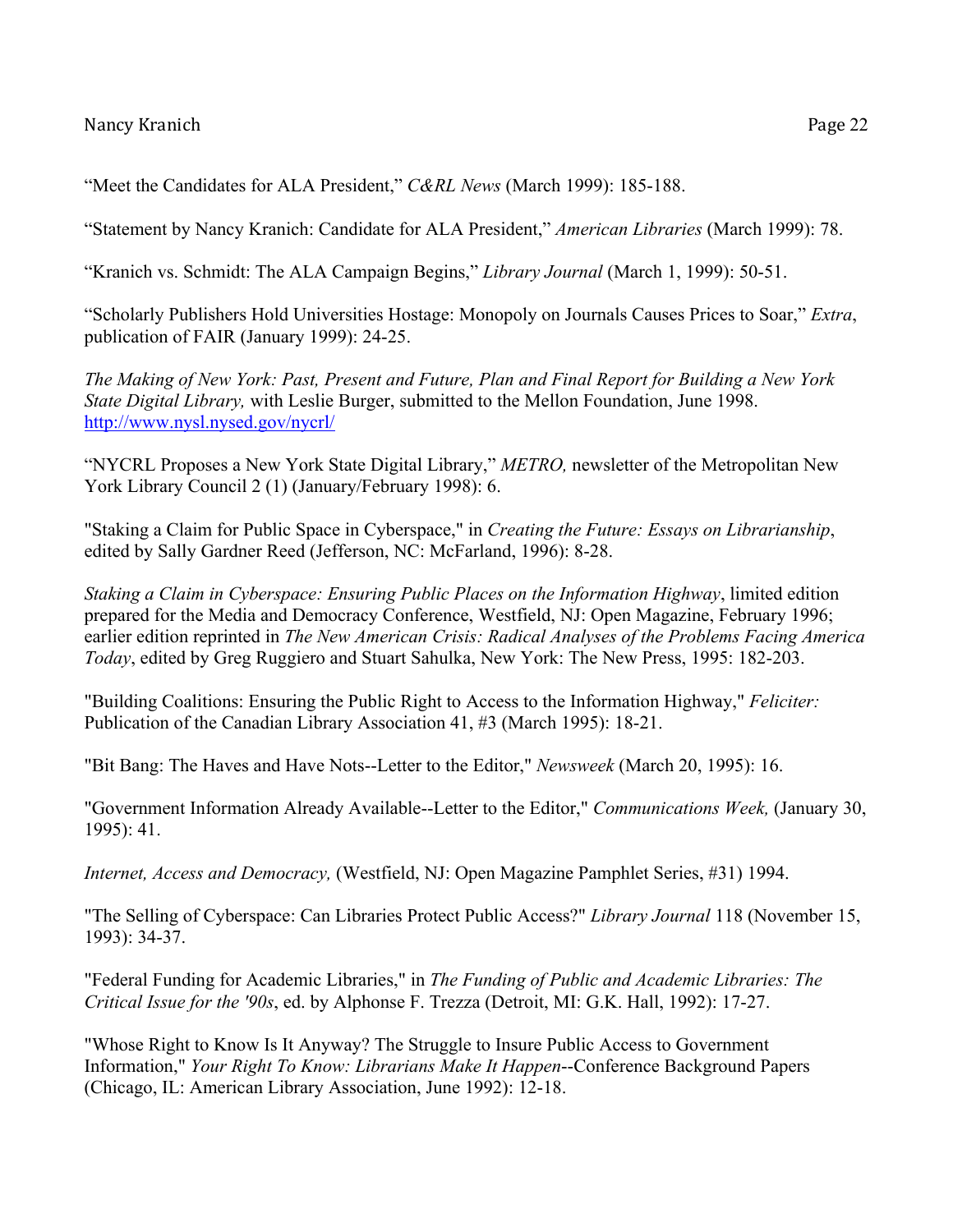"Directory of the University's Community Service Activities," *Vniversity* II Winter 1992, p. 86.

"The Public's Right to Know and Electronic Government Information," *Citizen Rights and Access to Electronic Information: A Collection of Background Essays Prepared for the 1991 LITA President's Program,"* edited by Dennis J. Reynolds (Chicago, IL: Library and Information Technology Association, 1991): 27-29. Reprinted in *Citizen Rights and Access to Electronic Information: The 1991 LITA President's Program Presentations and Background Papers,"* edited by Dennis J. Reynolds (Chicago, IL: Library and Information Technology Association, 1992): 107-110.

*Directory of the University's Community Service Activities, 1990,* compiled with Beth Stevens, (New York: New York University, 1991).

"Freedom of Information: Government Information in Electronic Format," *Convergence: Proceedings of the Second National Conference of the Library and Information Technology Association, October 2-6, 1988, Boston.* (Chicago, IL: American Library Association, 1990): 228-234.

"Statement on Federal Information Dissemination Policies and Practices before the U.S. House Subcommittee on Government Information, Justice and Agriculture, May 23, 1989," *Federal Information Dissemination Policies and Practices:* Hearings, 101st Cong., 1st session, April 18, May 23, and July 11, 1989. (Washington, D.C.: Government Printing Office, 1990): 306-332 and Appendix 6, 823-883.

"You Have the Right To Know," Tip Sheet on Access to Environmental Information, (Chicago, IL: American Library Association, 1990.)

"Information Drought: Next Crisis for the American Farmer?" *Library Journal,* 114 (June 15, 1989): 22-27. Reprinted in Jane Anne Hannigan, *The Best of Library Literature, 1989* (Metuchen, NJ: Scarecrow Press, 1990): 190-204.

"Research Libraries or Library Consortia As the Basis for Creating a Research Infrastructure in Library and Information Science," joint author with a task force chaired by Jerome Yavarkovsky, in *Rethinking the Library in the Information Age: Building an Infrastructure for Library Research,* Vol. III (U.S. Department of Education, 1989): 43-53.

"The KGB, The FBI and Libraries," *Our Right To Know* (Summer 1988): 1-5.

"The Coalition on Government Information," *The ALA Yearbook of Library and Information Services '88,* Vol 13 (Chicago: American Library Association, 1988).

"Government Information: Less is Dangerous," *Thought and Action: The NEA Higher Education Journal* 4 (Spring 1988): 37-48. Reprinted in Jane Anne Hannigan, *The Best of Library Literature, 1988*  (Metuchen, NJ: Scarecrow Press, 1989): 49-58.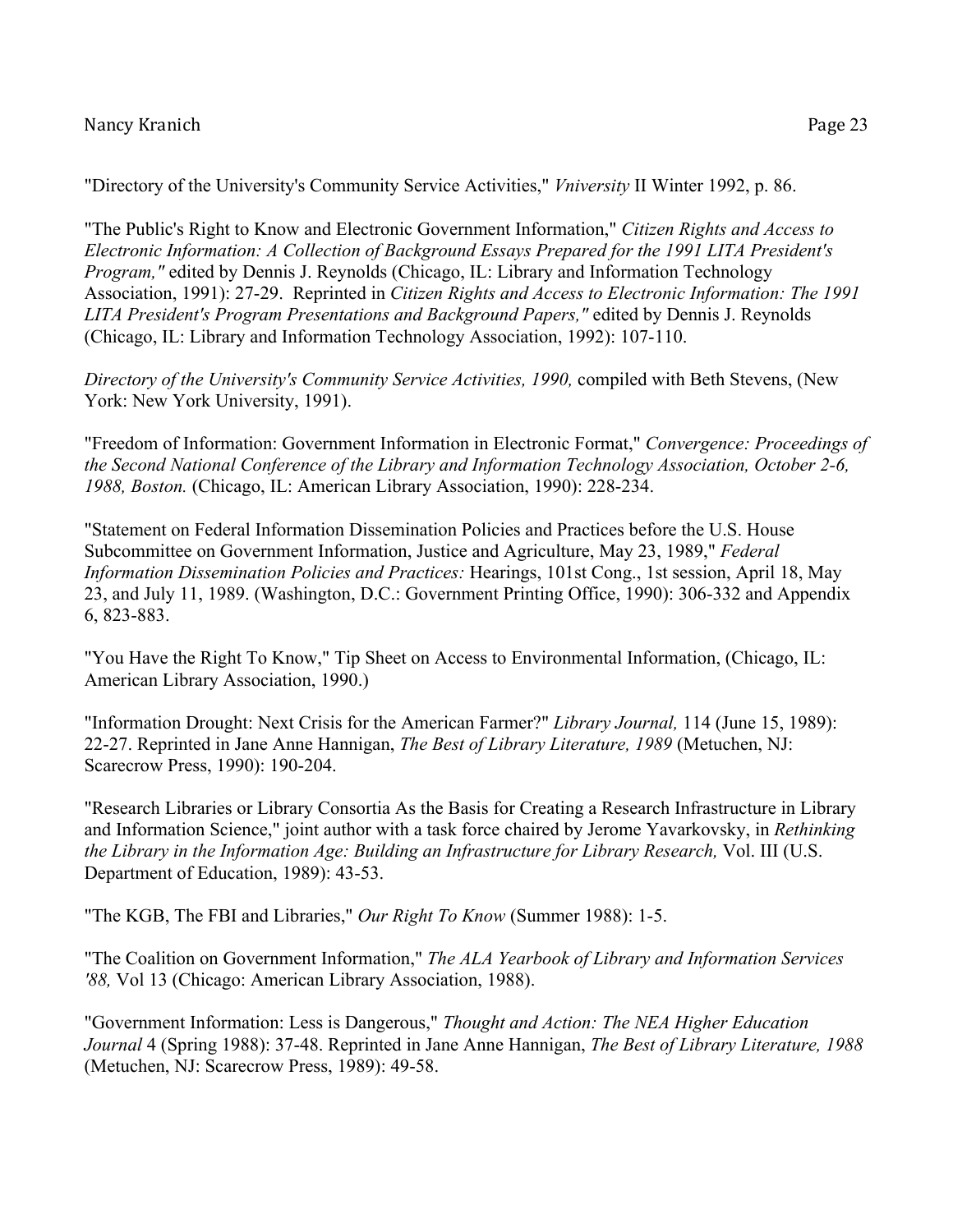"The Coalition on Government Information," in *Libraries, Coalitions, and the Public Good,* edited by E.J. Josey (New York: Neal Schuman Publishers, 1987): 143-150.

"Find the Right Criteria, Then Decide About Fees," *Collection Building* 8 (1) (1986): 21-22.

"Evaluating the Online Catalog From A Public Services Perspective: A Case Study at New York University Libraries," with Christina Spellman, Deborah Hecht, and Gail Persky, in *The Impact of Online Catalogs,* edited by Joseph R, Matthews (New York: Neal-Schuman Publishers, 1986).

"Statement before the U.S. House Postsecondary Education Subcommittee," *Reauthorization of the Higher Education Act: Title II, (College Libraries), and Titles VI, VIII, X, XI -* Hearings Before the Subcommittee on Postsecondary Education, House Document, 99th Cong., 1st sess., September 6, 1985, (Washington, D.C.: Government Printing Office, 1986): 37-55.

"Statement of Nancy Kranich before the U.S. House Postsecondary Education Subcommittee," *West Virginia Libraries* 38 (Fall 1985): 34-41.

"Proposed Need Criteria for HEA II-A: What Constitutes a Needy Library?" *College and Research Libraries News* 46 (March 1985): 113-114.

"Action Exchange: Response to Job Sharing in Reference," *American Libraries* 16 (March 1985): 148.

*A Study of An Online Catalog From a Public Services Perspective;* Final Report to the Office of Management Studies, Association of Research Libraries, with Christina Spellman, Deborah Hecht, and Gail Persky, (Washington, DC: Association of Research Libraries, December 1984). ERIC # ED 254 249.

*A Study of User Success with an Online Catalog;* Final Report to the Council on Library Resources for Grant, CLR 2065, with Christina Spellman and Deborah Hecht, (New York, NY: New York University, December 1984). ERIC # ED 254 247.

"Higher Education Act Revision Due in 1985," *College and Research Libraries News* 10 (November 1984): 542-544.

"A Study of an Online Catalog from a Public Services Perspective," with Christina Spellman, Gail Persky, and Deborah Hecht, in *Preliminary Report From the Public Services Research Projects,*  (Washington, D.C.: Association of Research Libraries, Office of Management Studies, September 1984).

C*opyright Policies in ARL Libraries,* (compiler) (Washington, D.C.: Association of Research Libraries, March 1984). SPEC Kit #102.

"Going by the Book: A Case Study -- Analysis," *Library Journal,* 108 (April 1, 1983): 637-638.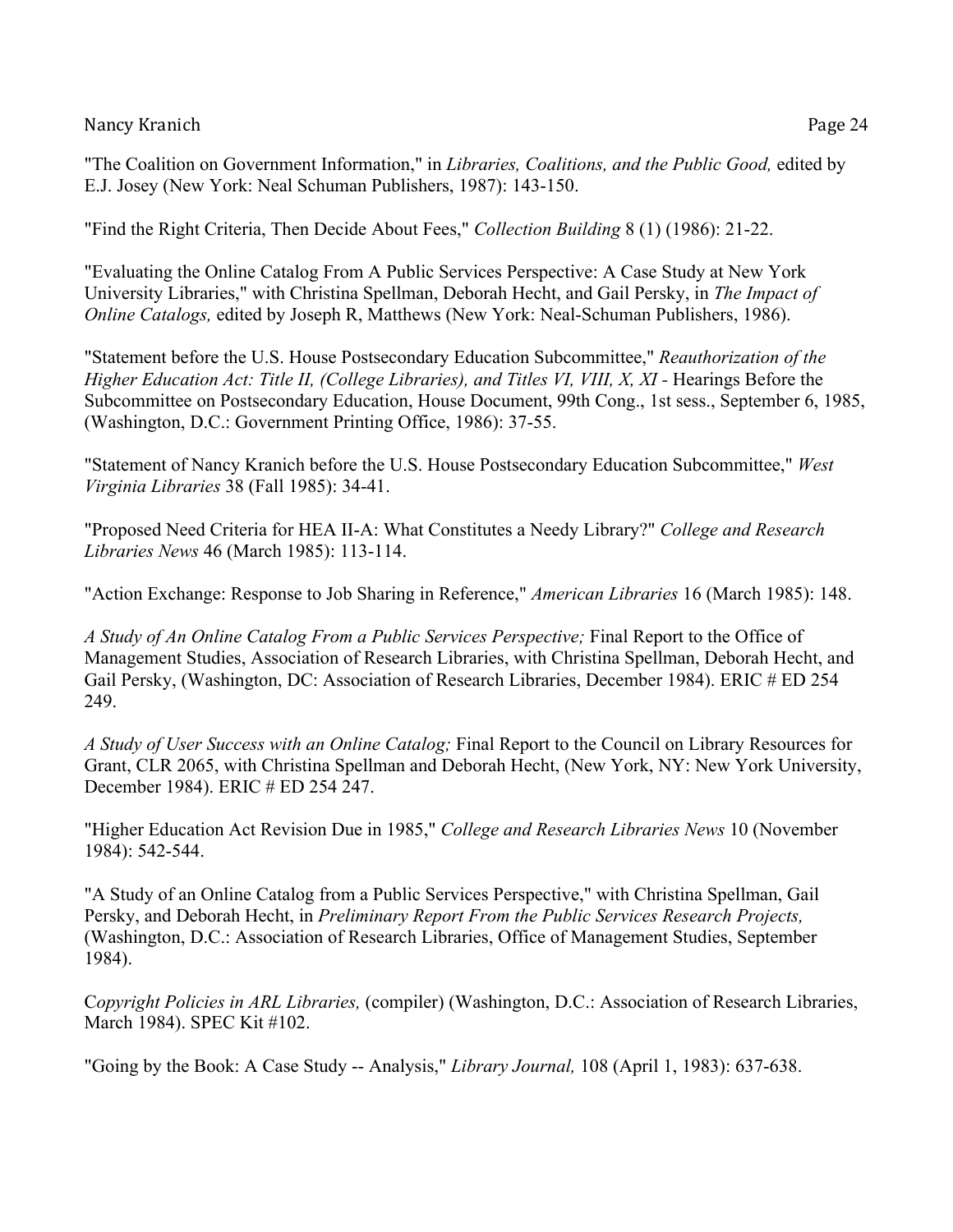"New York University Libraries, 1831-1981", *The Booklist,* 40 (Winter 1982): 85-88.

"New York State Passes Landmark Legislation Aiding Academic Libraries," *NYLA Bulletin,* 29 (November 1981): 7.

"User Fees: They are not Inevitable," *Library Journal,* 105 (May 1, 1980): 1048-51.

"The 1980 CULS Legislative Program," *NYLA Bulletin,* February 1980.

"Urban Libraries: A Strategy for Survival through Decentralization and Community Control," *The Public Sector,* 1 (Fall 1978): 1-7.

*Guide to Information Resources in Public Administration* (New York: New York University Graduate School of Public Administration, 1977).

*Focus on Bridgeport: A Guide to City Government.* (Bridgeport, CT: League of Women Voters, 1977) contributor.

"Information Power...to the People," *Search:* Newsletter of the Connecticut Library Association, Continuing Education Section. 3 (August 1975) co-editor of entire issue.

*The Source Book: A Directory of Information Collections on Human Resources in the Greater Bridgeport Area* (Bridgeport, CT: Bridgeport Public Library, 1975) editorial assistant.

### BOOK REVIEWS

Blurb review for Cassandra O'Neill and Monica Brinkerhoff. (2017). *Five Elements of Collective Leadership for Early Childhood Professionals.* Minneapolis, MN: Redleaf Press.

Blurb review for Ursula Gorham. (2017). *Access to Information, Technology, and Justice: A Critical Intersection.* Lanham, MD: Rowman and Littlefield.

Peer reviewed for *Collaborations: A Journal of Community-Based Research and Practice,* Article for publication, August 23, 2016.

Peer reviewed for *Social Forces*, Article for publication, December 23, 2015.

Peer reviewed for *Library Quarterly*, Article for publication, October 3, 2015; June 7, 2016; July 2018; June 2019.

Peer reviewed for *Journal of Information Policy,* Article for publication, 2014.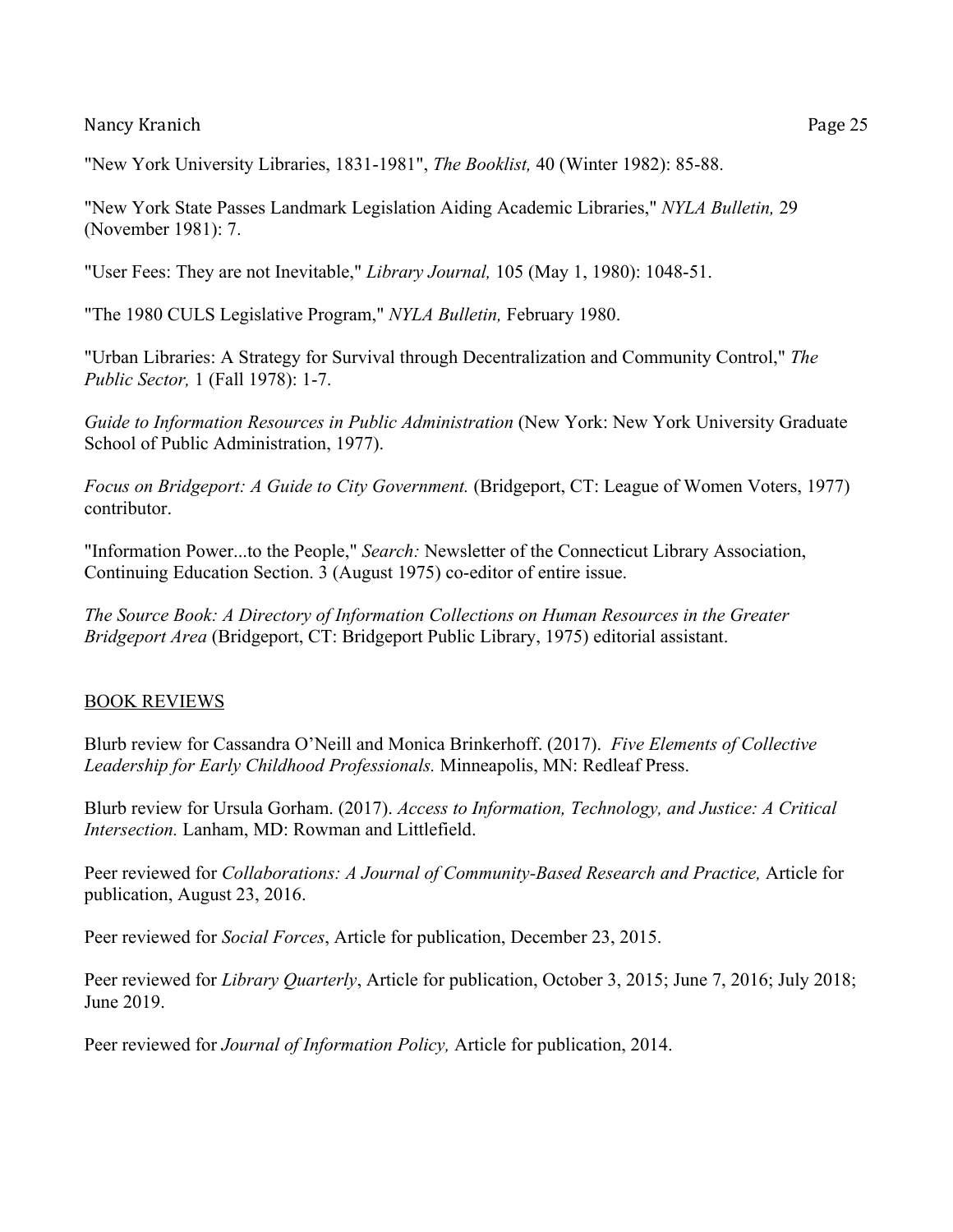Review of "Scholar as E-Publisher: The Future Role of [Anonymous] Peer Review Within Online Publishing," for *Journal of Communication Inquiry,* March 15, 2009.

Review of *Librarianship and Human Rights: A Twenty-First Century Guide,* by Toni Samek, Oxford: Chando Publishing, 2007, in *Library Quarterly,* forthcoming, July 2008.

Review of *Print,* by Jessica Winter for the Oxford University Press, March 24, 2007.

Review of *The Researcher's Guide to Digital Resources* by Robert Berkman for the NYU Press, March 1999.

Review of *Civic Space/Cyberspace: The American Public Library in the Information Age* by Redmond Kathleen Molz and Phyllis Dain for the MIT Press, Cambridge, MA, August, 1997.

Review of *Financing Information Services: Problems, Changing Approaches and New Opportunities for Academic and Research Libraries,* ed. by Peter Spuyers-Durand and Thomas W. Mass, Jr., in *Library Journal* 110 (September 15, 1985): 60.

Review of *Working with Library Consultants* in *Library Journal* by Beverly A. Rawles & Michael B. Wessells, 109 (December 1984): 2246.

Review of *Information Economics and Policy in the United States* in *Information Technology and Libraries* by Michael Rogers Rubin, 3(September 1984): 324-325.

Review of *The Information Dilemma: A Critical Analysis of Information Pricing and the Fees Controversy* by Harry Kirbirge*,* in *Library Journal* 109 (February 1, 1984): 158.

"Review of *Public Libraries: An Economic View,"* by Malcolm Getz, in *Library Journal,* 106 (January 1, 1981): 39.

# TEACHING

"Information Professions and Community Engagement," Rutgers University School of Communication and Information, Spring 2018, Fall 2019.

"Information Policy," Rutgers University School of Communication and Information, Spring 2009; Spring 2010, Spring 2011, Summer 2011 (Independent Study), Spring 2012; Spring 2013; Spring 2015; Spring 2017; Spring 2019.

"Intellectual Freedom," Rutgers University School of Communication and Information (online), Fall 2010, Fall 2011, Fall 2012, Fall 2013; Fall 2014; Fall 2015; Fall 2016; Fall 2017; Fall 2018.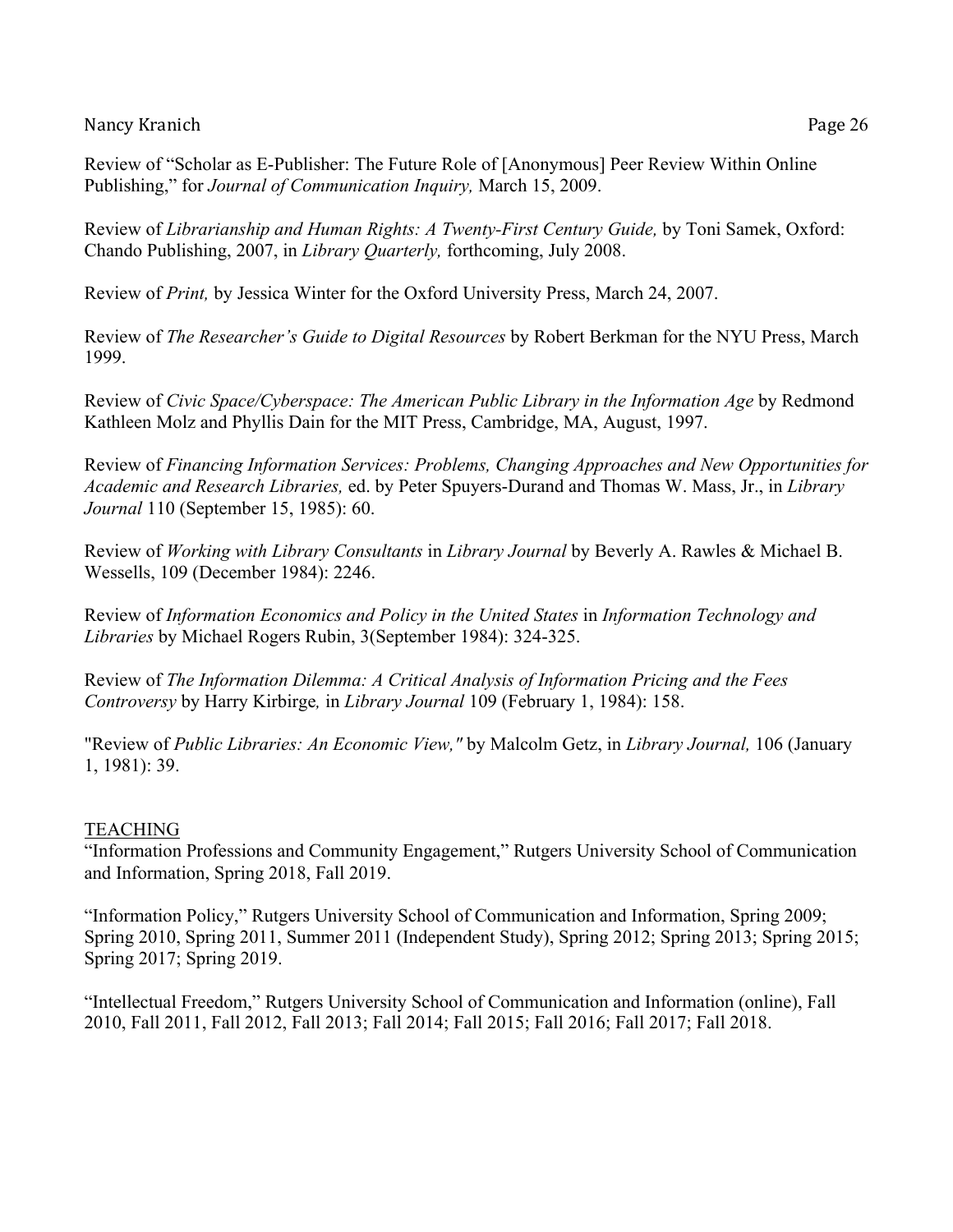"Community Engagement," Special Topics Course, Rutgers University School of Communication and Information, Spring 2016. Online and On-Campus sections. Course accepted in curriculum, Online, 2017.

Independent Study, Digital Divide and Anchor Institutions, Rutgers University MI Program Spring 2016.

Guest Lecturer, Rutgers University MLIS Program, Management of Library and Information Services, "Library Ethics," November 25, 2014; March 6, 2014; March 25, 2010; October 30, 2009; November 12, 2008; "Privacy," November 25, 2014; and "Community Engagement and Libraries," March 6, 2014; April 20, 2015; "Leading Change," November 6, 2017.

"Civic Engagement and Academic Libraries," Guest Lecture online to the U. of Illinois Graduate School of Library and Information Science, Spring 2013; Spring 2014; Spring 2015; Spring 2016; Spring 2017. "US and Russian Libraries as Community Centers," Spring 2018 (February 12, 2018)

. MLIS Colloquium, Faculty Convener, Rutgers University School of Communication and Information, Online and In Person, Spring 2014. Planner and Presenter, *Getting Engaged, Connecting Libraries to Communitie*s, October 18, 2017.

"Advocacy Messaging and Community Engagement," U. of Toronto iSchool MOOC on Advocacy, Recorded January 6, 2014.

"E-Democracy," Guest Lecturer, Rutgers School of Communication and Information, ITI Program Social Informatics Class, November 18, 2013.

"Civic Engagement: Leadership and Practice in Academic Settings," School of Communication and Information Leadership Doctoral Seminar, April 21, 2011.

"Libraries of the Future: Getting Beyond the 'Edifice Complex?" Guest Lecture to the Rutgers University Masters in Library and Information Science Digital Library class, November 17, 2009, March 23, 2010, October 5, 2010.

"Civic Engagement and Older Adults," Guest lecture to the Rutgers University Library and Information Services for Older Adults class, June 25, 2009.

"Information Ethics," University of Wisconsin—Milwaukee, Online, Graduate School of Library and Information Science, Fall 2008 (2 sections).

"Freedom of Speech," University of Wisconsin—Milwaukee, Online, Graduate School of Library and Information Science, Winterim 2008. Winterim 2010.

"Scholarly Publishing," and "Libraries and Electronic Publishing," Lectures to the Penn State University College of Communication Electronic Publishing class, October 4, 2007 and October 25, 2007.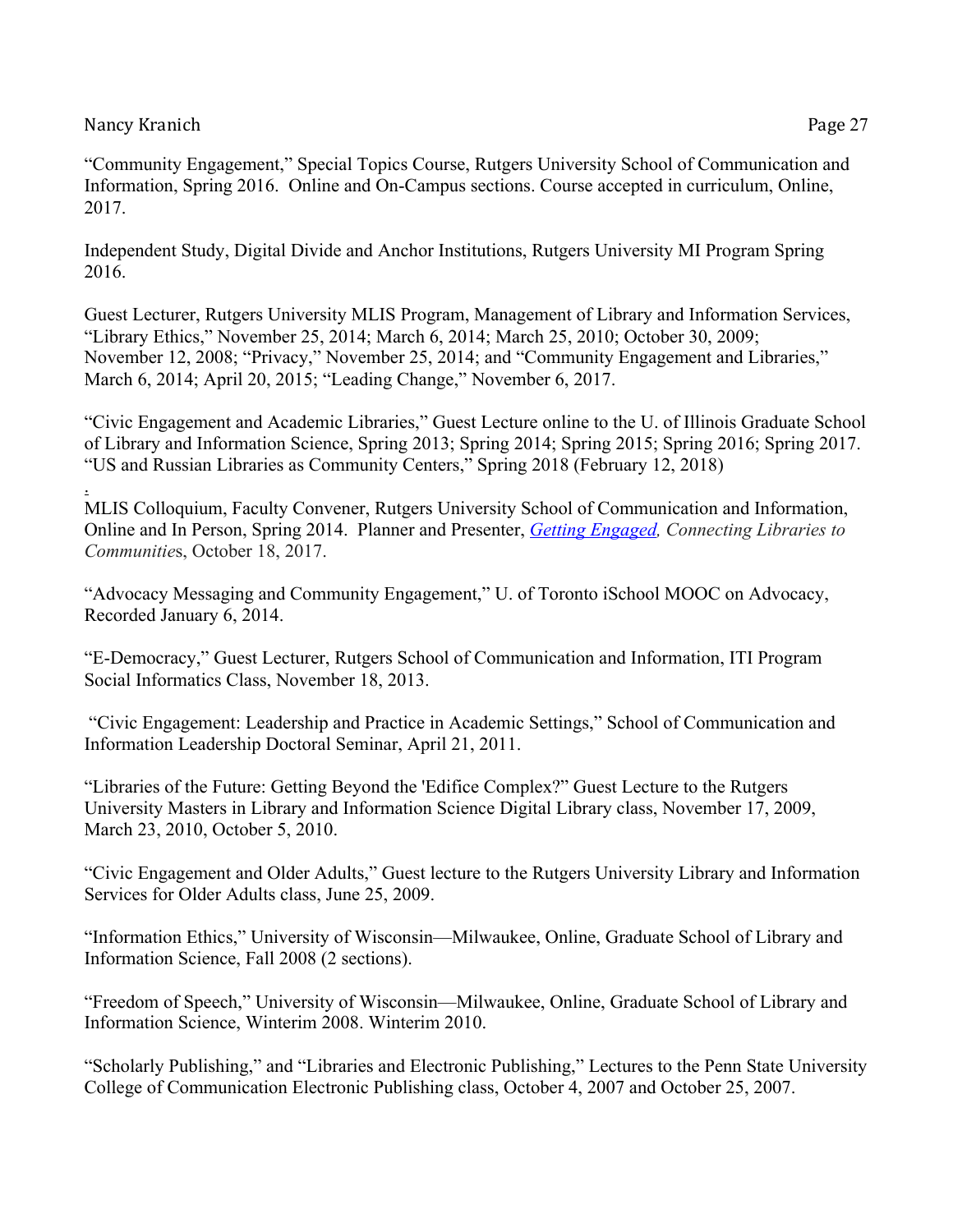"Privacy," "Copyright," and "Libraries as Universal Service Provider," Lectures to the Penn State University College of Communication Introduction to Telecommunications class, State College, PA, November 4, December 2, 2004; March 29, 2005; April 21, 2005, October 11, 2005, November 29, 2005, February 16, 2006, February 28, 2006; April 20, 2006, October 26, 2006, November 14, 2006, November 28, 2006; March 27, 2007, April 10, 2007; October 30, 2007, November 13, 2007, March 20, 2008, April 8, 2008.

"Privacy," "Obscenity and Indecency," "Copyright," and "The Information Commons," Presentation to the Penn State University School of Communication Telecommunications Policy seminar, October 5, 12, November 4, 9, 2004, September 20, 2005, October 11, 2005, November 29, 2005, State College, PA.

"Electronic Games and Information Policy," Penn State University School of Communication, Comm 489—Media Industries, State College, PA, February 16, 2006

"The Meaning of Libraries in America Today," Phone/MP3 Presentation to the New York University Communication Program Print and the Human Experience class, November 28, 2005.

"Change the World—Libraries and Civic Engagement," Phone/Online presentation to University of Illinois School of Library and Information Studies, Change Management--Distance Learning Class, November 10, 2005, April 5, 2007.

"The USA PATRIOT Act," Lecture to the Penn State University College of Communication Telecommunications Regulation class, State College, PA, October 25, 2005, March 2, 2006, October 31, 2006, March 20, 2007, October 23, 2007, March 18, 2008.

"Libraries and Civic Engagement," Lecture to the Penn State University School of Agriculture Civic Engagement Class, April 12, 2005.

"Leadership and Libraries," presentation to the Pratt Institute Library Leadership class, New York City, December 8, 2003.

"Government Information: Current Issues from the USA PATRIOT Act to the Selling of Government Information," presentation to the Pratt Institute Government Documents class, New York City, December 2, 2003.

"The Children's Internet Protection Act," presentation to the Penn State University School of Communication Telecommunications Policy class, March 17 and 19, 2003 and to the graduate seminar in telecommunications policy on March 19, 2003, State College, PA.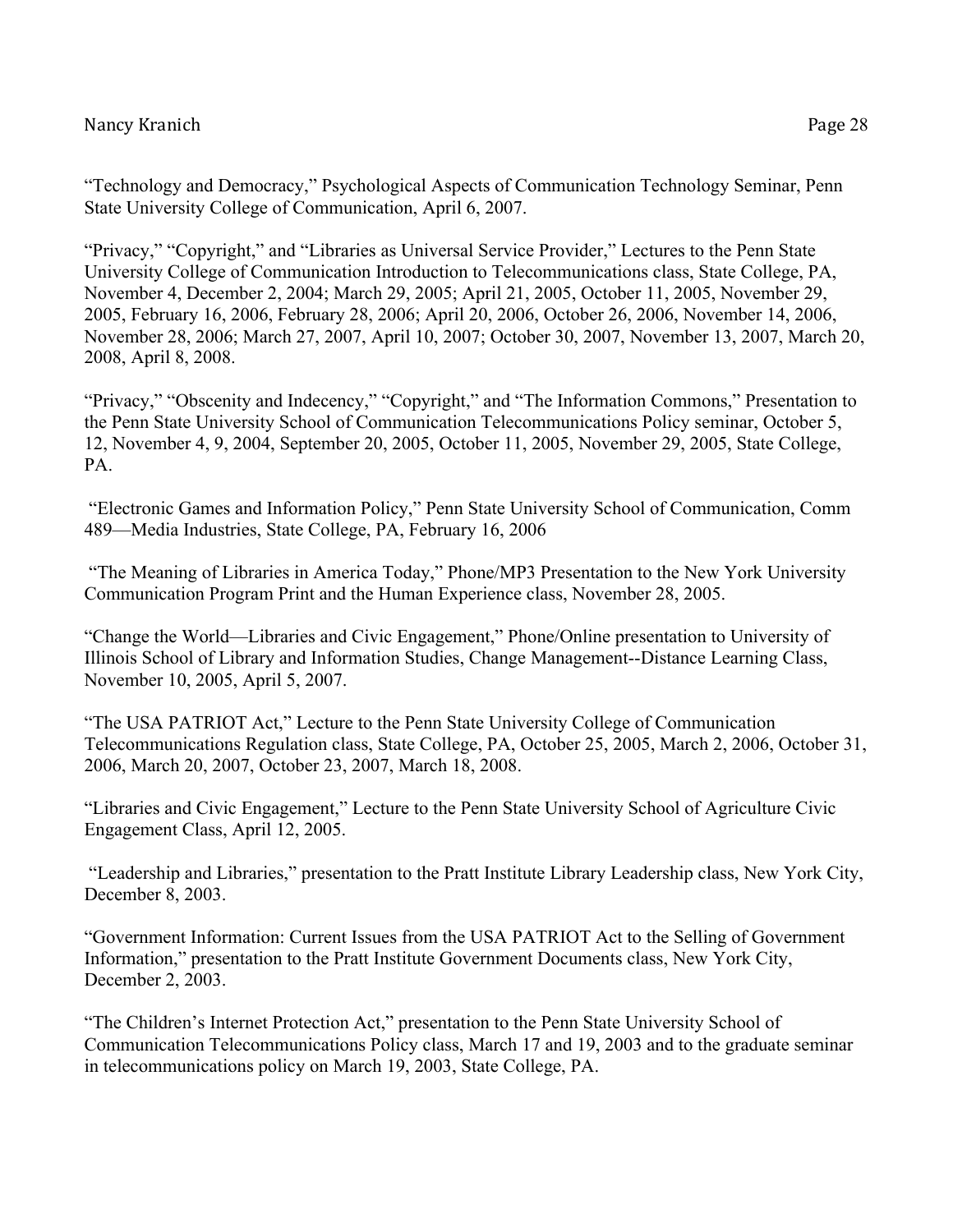"The Role of Libraries in Civil Society," presentation to the U. of Illinois School of Library and Information Science distance learning class on Libraries and Community Information Systems, February 20, 2003.

"Libraries and Democracy," presentation to the U. of Washington School of Information class on Public Libraries, Seattle, WA, May 15, 2002.

"Libraries as Social Capital Builders in Communities," presentation to the U. of Illinois School of Library and Information Science distance learning class on Managing Change, March 28, 2002.

"Challenges of Academic Librarianship," presentation to Rutgers U. School of Communications and Library Studies students and alumni, New Brunswick, NJ, November 5, 2001.

"Library Advocacy," presentation to the Rutgers U. School of Communications and Library Studies management class, New Brunswick, NJ, November 5, 2001.

"Legislation for Library Managers," presentation to the Pratt Institute library management class, Brooklyn, NY, July 8, 2001.

"The Digital Divide," presentation to the Indiana University School of Library and Information Science Information Policy Class, Bloomington, IN, November 21, 2000.

"The Value of Communication Skills in the Real World," presentation to the Pratt Institute School of Library Science Interpersonal Communication for Information Professionals Class, April 11, 2000.

"The Government as Publisher," presentation to the Pratt Institute School of Library Science Publishing Class, April 15, 1998; April 15, 1997; March 5, 1996.

"Problems of Academic and Research Libraries," presentation to the Libraries, Information and Society class, Pratt Institute, New York City, April 9, 2001, November 15, 2000; April 19, 2000; November 3, 1999; April 4, 1999; December 2, 1998; November 5, 1997.

"Information Policy and Libraries," Presentation to the Long Island University Palmer School Class in Information Policy, New York City, February 8, 1996.

"Evaluation Research in a Research Library," Presentation to the Long Island University Palmer School Research Methods Class, December 7, 1995.

"Information Policy," 3-day presentation to the Senior Fellows Program, Long Island University, July 24, 25, 27, 1995.

"Who Counts?" presentation to Applying Technology in Public Administration class, Baruch College Graduate School of Public Affairs, May 9, 1995.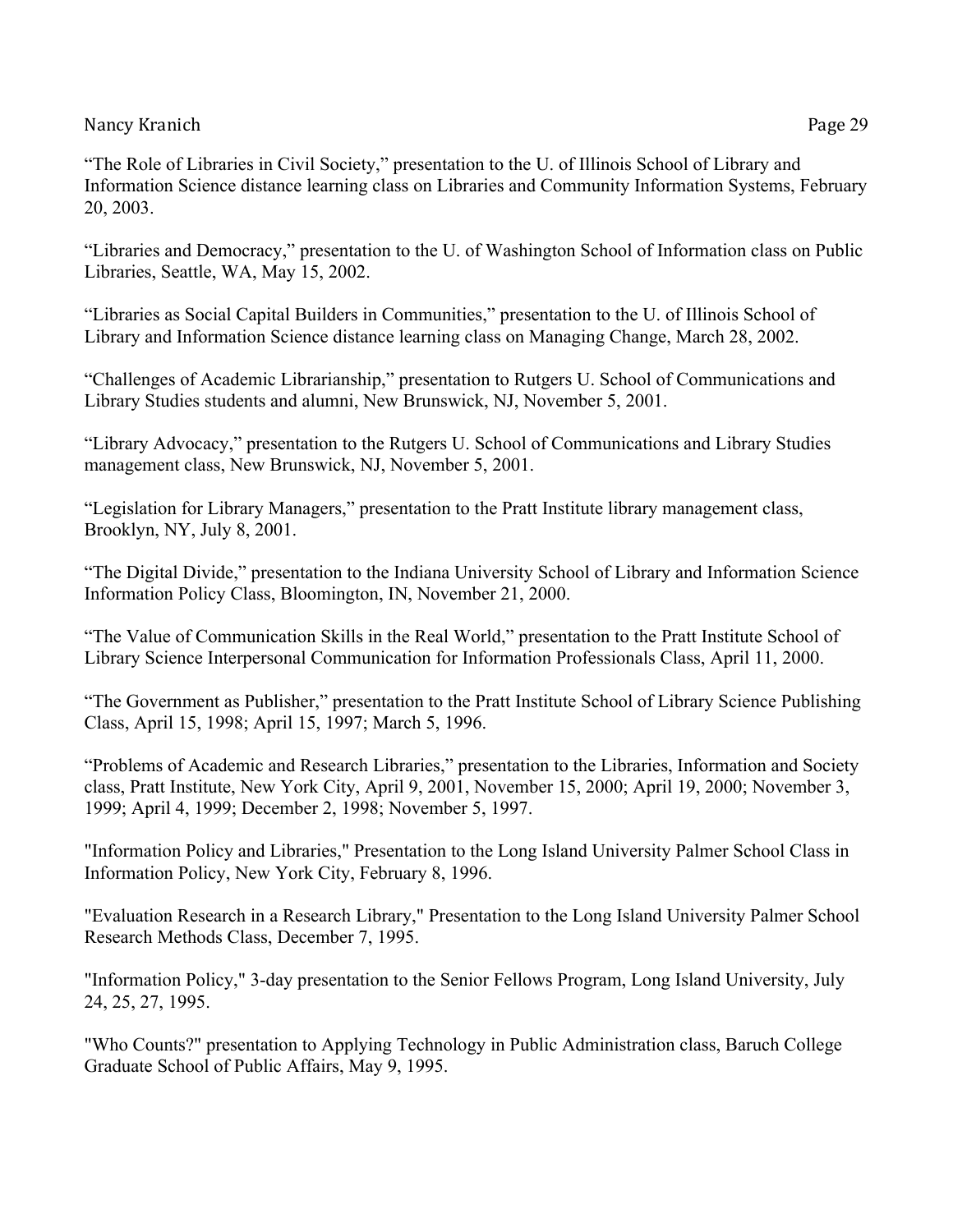"Research Methods in Research Libraries," presentation to the Pratt Institute Library School class in Research Methods, April 11, 1995.

"Research Libraries and Publishing," Presentation to the Libraries and Publishing class, New York University Gallatin Division, October 31, 1991.

"Planning and Budgeting," presentation to students in the Columbia U. Library School Library Administration class, New York City, April 8, 1985.

"Pragmatics: Administrative and Public Services", presentation to students in in the Columbia U. Library School Library Administration class, New York City, October 29, 1984, March 18, 1985.

"Policy: Decision-Making and Implementation", presentation to students in the Columbia U. Library School Library Administration class, October 8, 1984.

"Clienteles, Services and Programs of Academic Libraries," presentation to the students at the Columbia University Library School, October 31, 1983, October 29, 1984, October 28, 1985, and October 27, 1986, May 8, 1991.

New York University Graduate School of Public Administration, guest lecturer: Grantsmanship Institute, Summer 1978 and Intergovernmental Management Course, 1977-1980.

# SPEECHES AND PRESENTATIONS

"P is for Palestine: A Response from a local librarian and former president of the American Library Association," Highland Park (NJ) Public Library Trustee Meeting, July 22, 2019.

"Dialog and Exchange Transforms Russia and U.S. Libraries," Presenter as the American co-leader of the US/Russia Library Dialogue, American Library Association Annual Conference, Washington, DC, June 23, 2019.

"The Strength of Weak Ties: Health Literacy in Diverse Communities," Panel presentation at the International Conference on the Digital Divide," Washington, DC, May 22, 2019.

"Academic Libraries and Civic Engagement: New Roles for New Times," Panel presentation at VALE, 2019, Piscataway, NJ, January 5, 2019.

"A Voice from the Field," Presentation to the Harwood Institute Innovation Lab, online, November 16, 2018.

"Civility: Why, When, Where, How, Who?" Convener and Participant, National Coalition for Dialogue and Deliberation Biannual Conference, Denver, CO, November 3, 2018.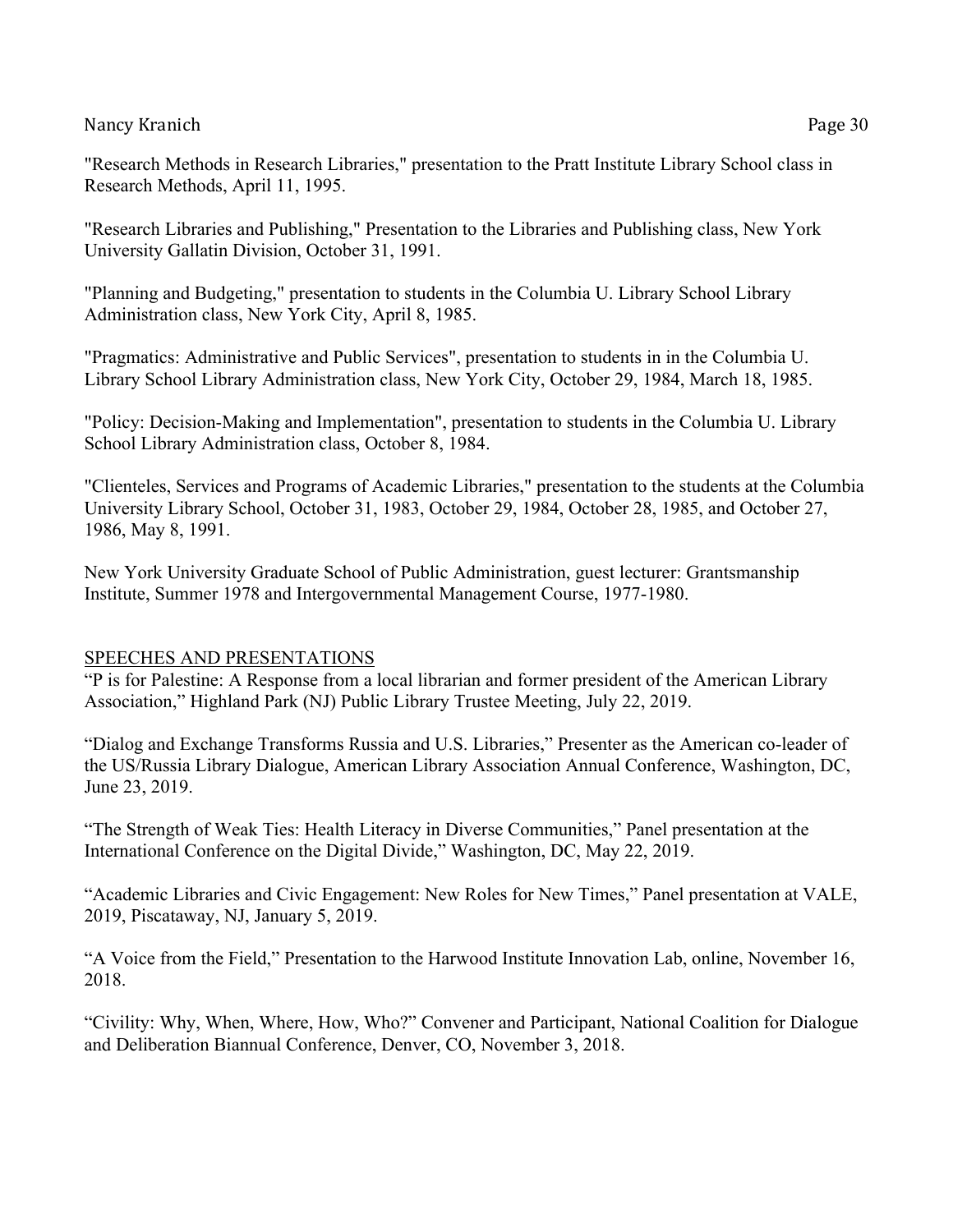"Collective Leadership for Community Change," Convener and Panelist, National Coalition for Dialogue and Deliberation Biannual Conference, Denver, CO, November 3, 2018.

"Emerging Roles of Academic Libraries in Dialogue and Deliberation," Convener and Panelist, National Coalition for Dialogue and Deliberation Biannual Conference, Denver, CO, November **3**, 2018.

"American Libraries," Presentation to visiting delegation to Rutgers University from Anhui Provincial Department of Culture, China, New Brunswick, NJ: Alexander Library, October 29, 2018.

"Getting Engaged: Leading Libraries and Communities," Keynote presentation at the Pennsylvania District Library Leadership Training, Hershey, PA, September 6, 2018.

"No Better Time: Transforming Community Relationships through Dialogue," ALA Annual Conference New Orleans, LA, June 23, 2018.

"US-Russia Library Dialogue on the Civic Role of Libraries in the 21st Century," Russian Library Association, Opening General Session, Suzdal, Vladimir, Russia, May 14, 2018.

"Academic Libraries and Civic Engagement: New Roles for New Times," ACRL/NJ Workshop on Academic Libraries and Civic Engagement, Raritan Valley Community College, April 27, 2018.

"Censorship: What Matters to Libraries?" Presentation to Students at Pratt Institute, New York City, April 19, 2018.

"Great Ideas for Teaching: My Journey," Lightning Round Presenter, School of Communication and Information Teaching and Learning Incubator, April 4, 2018

"Notable Women of New Jersey," panelist and honoree for Women's History Month, Library of the Chathams (NJ), March 28, 2018.

"Library Engagement with Community-Based Health and Wellness in Diverse Communities," with Charles Senteio, Paper presented at the ALISE national conference, Session for ALISE/OCLC Grant Award Winners, 2017, Denver, CO, February 8, 2018. https://doi.org/doi:10.7282/T3V12842

"Academic Libraries and Civic Engagement," American Library Association, Libraries Transform Communities: Models for Change, Webinar, September 13, 2017.

"Anchors Aweigh: The Role of Institutions in Spanning the Digital Divide," Paper presented at the Partnership for the Progress on the Digital Divide Conference, San Diego, CA, May 25, 2017.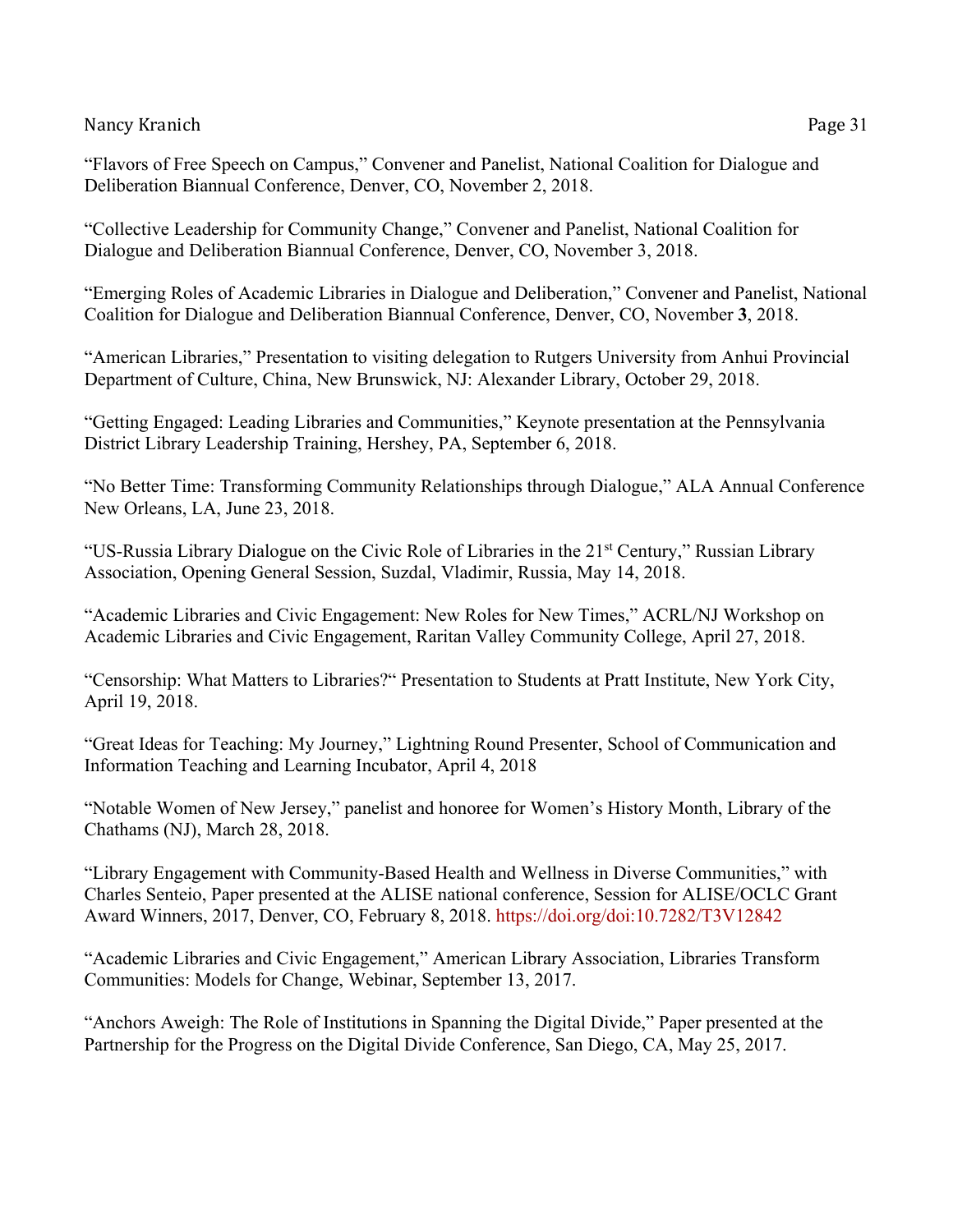"Strengthening Civil Society/Library Education," Keynote Virtual Presentation to the Slovakian, Czech, and Polish Librarians," Banská Bystrica, Slovakia, April 3, 2017.

"Moving From Nice To Necessary: How Your Library Can Become More Relevant In The Community," with Cheryl Gorman, Susan Taylor Simpson, and Cara Pryor, Ontario Library Association, Toronto, CA, February 3, 2017.

"Listening to Many Voice: Community Conversations at Rutgers University Libraries," ALA Futures Symposium, ALA MW Conference, Atlanta, GA, January 22, 2017.

"Teaching Community Engagement," with Ellen Knutson, Paper Presented at ALISE Conference, Atlanta, GA, January 19, 2017

"Getting Engaged: Partnering with Libraries in Your Community," National Coalition on Dialogue and Deliberation, National Conference, Framingham, MA, October 15, 2016.

"Leadership Networking – Harwood Approach & Practices," Chinese American Librarians Association (CALA), ALA Annual Conference, Orlando, FL, June 26, 2016.

"Conscious Engagement for Every Library: Forming Stronger Bonds with our Unique Communities," New Jersey Library Association, Atlantic City, NJ, May 17, 2016.

*"Decade of Discovery* Film Screening, Panelist, Drexel University, Philadelphia, PA, May 11, 2016.

"Community Engagement, with Tweets" A Twitter Chat with Nancy Kranich, former ALA President, Lecturer and Special Projects Librarian at Rutgers University," Midwest Collaborative for Library Services (MCLS), April 21, 2016. https://storify.com/mclsorg/community-engagement

"Turning Outward: Engaging Our Communities," Keynote Speaker, U. of Hawaii SLIS Reaccreditation Celebration, Honolulu, HI, February 21, 2016.

Kranich, Nancy. "Reclaiming the Commons: Countering Enclosure of our Archival Heritage," Keynote Speaker, Archival Seminar, Madrid Spain, December 11, 2015. http://www.museoreinasofia.es/actividades/archivos-comun

"Cornerstones of Democracy: Libraries, Intellectual Freedom and Privacy," Rhode Island State Library, Providence, RI, November 11, 2015.

"The Harwood Institute Partnership with the American Library Association, an Introduction," New Jersey Library Association Adult Services Workshop, Manalapan, NJ, October 26, 2015.

"Libraries as Anchor Institutions," Presentation at the International Conference on the Digital Divide, Phoenix, AZ, October 21, 2015.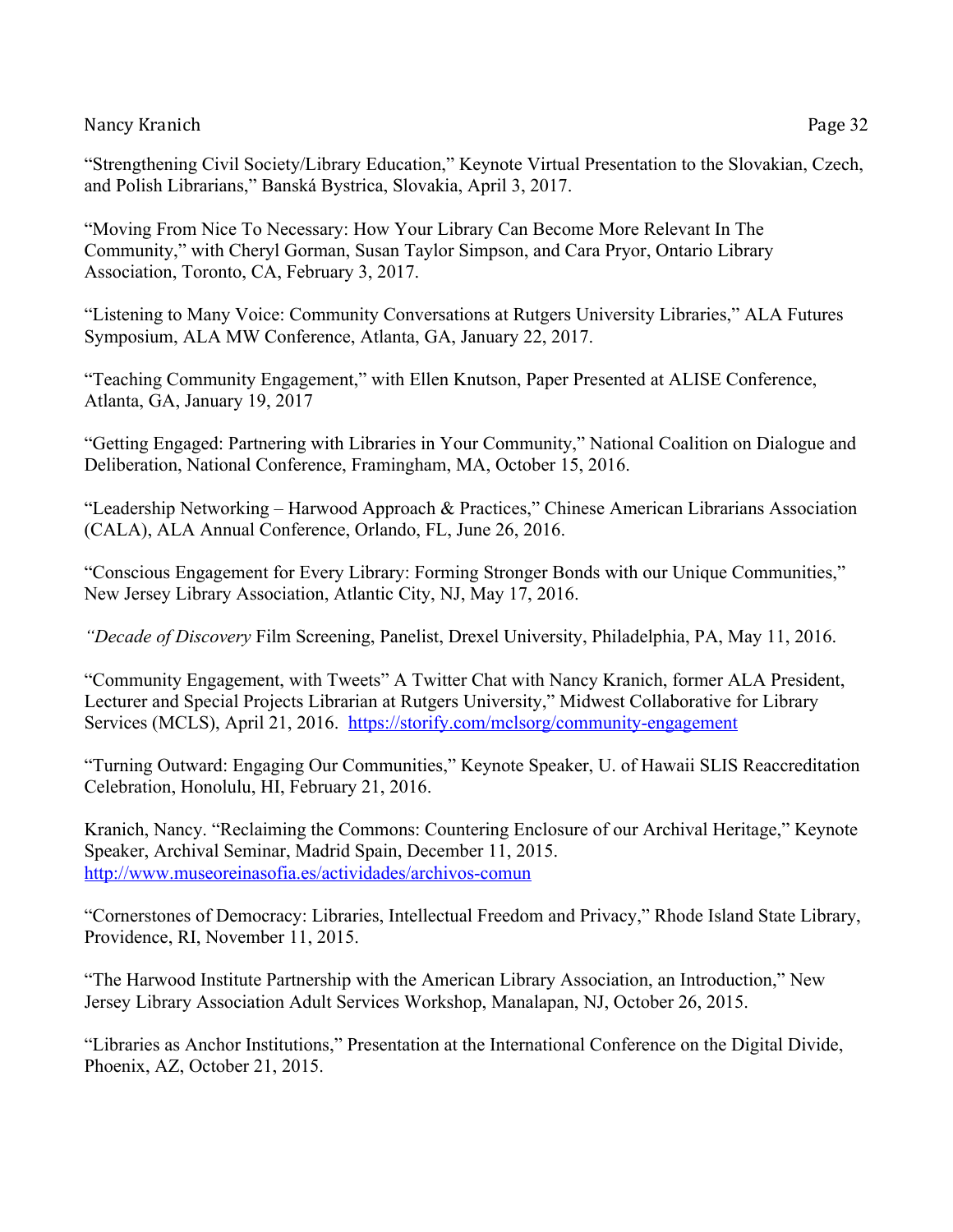"Libraries and the Public: Mapping the Terrain," Presentation at the Libraries and Democracy Workshop, Kettering Foundation DDEX, Dayton, OH, July 14, 2015.

"Listening to Many Voices: Community Conversations at Rutgers University Libraries," with Megan Lotts, Keynote Presentation at the Pennsylvania Library Association College and Research Division Conference, Millersville, PA, May 29, 2015. http://www.slideshare.net/NancyKranich/kranich-andlotts-listening-to-many-voices-pala-crd

"Turning Outward: Engaging Our Communities," Keynote Speaker for the "Public Libraries: Invest and Engage," Innovative Libraries Online Conference sponsored by the Iowa Library Service/Iowa State Library, April 1, 2015, Archived at: http://www.statelibraryofiowa.org/ld/c-d/continuinged/iloc/recordings/kranichtwainiloc205.

"Listening to Many Voices: Engaging the Academic Community," with Laura Palumbo and Jonathan Sauceda, Paper Presentation Accepted for the Library Research Seminar VI, U. of Illinois— Urbana/Champagne, October 9. 2014; VALE—NJ Conference, January 9, 2015. http://www.slideshare.net/NancyKranich/u-of-il-power-point-presentation-10-914

"Privacy and Libraries," Presentation to Temple University Libraries Continuing Education Day, Philadelphia, PA, December 10, 2014.

"The Conversation Continues: Hosting Public Issues Forums  $(a)$  your library," Webinar Series Produced by the ALA Center for Civic Life, Planner, Convener and Presenter:

Naming and Framing Public Issues, Produced by the ALA Center for Civic Life and the David Mathews Center for Civic Life in Montevallo, AL:

"Tools for Naming and Framing Public Issues," Webinar 7, December 3, 2014, Archived here

"Beyond Deadlock: A Better Way to Talk about Difficult Issues," Webinar 6, October 14, 2014, Archived here

Hosting Public Issues Forums  $(a)$  your library, Produced by the ALA Center for Civic Life: "Guides for Community Discussions: National Issues Forums (NIF) and Others," Webinar 5. November 5<sup>th</sup>, 2013, Archived here.

"Convening Forums @ your library--Nuts and Bolts," May 22, 2012, Archived here. "Practicing Moderating @ your library," April 24, 2012, Archived here

"Moderating Forums @ your library--Nuts and Bolts," March 27, 2012, Archived here. "An Introduction to Convening Forums @ your library," February 28, 2012, Archived here

Convener and Presenter, "ALA Community Conversations: A Step-by-Step Guide," Webinar for Conversation Leaders and Note Takers at ALA 2013 Annual Conference—Chicago, IL, Presentation, June 25, 2013; ALA 2014 Midwinter Conference—Philadelphia, PA, Presentation, January 15. 2014;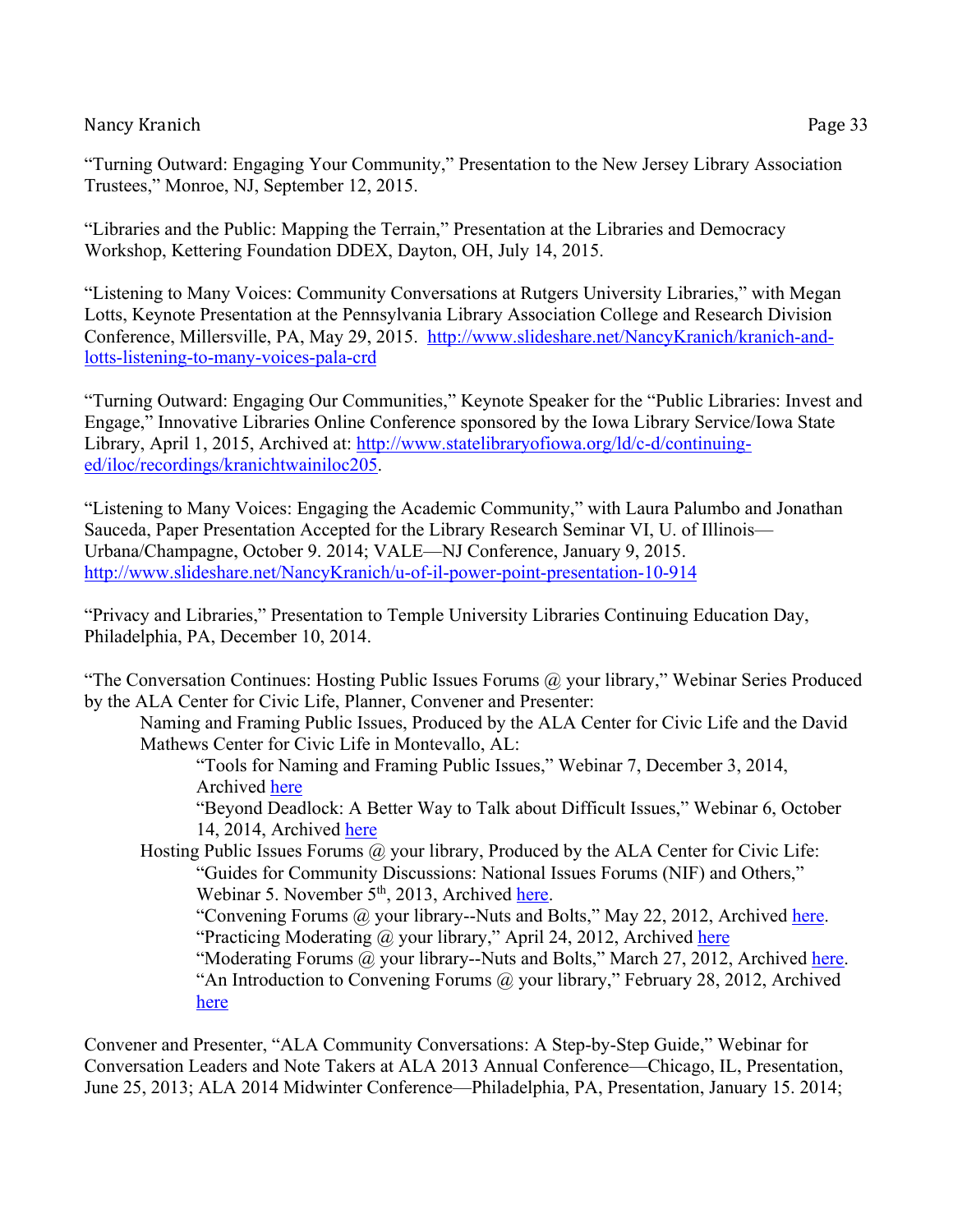ALA Annual Conference—Las Vegas, June 19, 2014. Retrieved from http://ala.adobeconnect.com/p1h7lxhpe9q/, http://ala.adobeconnect.com/p2hdc4753av/, and https://ala.adobeconnect.com/\_a1087453682/p6ipfd9b74d/?launcher=false&fcsContent=true&pbMode=normal

"Beyond Books: Librarians, Journalists and Dialogue Professionals Working Together," with Peggy Holman and Marla Crockett, Panel Presentation Accepted for the National Coalition on Dialogue and Deliberation 2014 Conference, Reston, VA, October 18, 2014.

"Youth Engagement: From Harry Potter and The Hunger Games to Active Participation in Civic Life," with Andrew Slack, Harry Potter Alliance, Panel Presentation and Dialogue, American Library Association Annual Conference, Las Vegas, NV, June 30, 2014.

"Libraries as Universal Service Providers," Presentation at the Digital Divide Research, Policy, and Practice Preconference Marking the 20<sup>th</sup> Anniversary of Recognition of the Digital Divide, International Communication Association, Seattle, WA, May 22, 2014.

"Using Harwood Institute Tools to Engage Campus Communities," ACRL Leadership Planning Meeting, Presenter and Participant, ALA Midwinter Conference, Philadelphia, PA, January 24, 2014.

"Is Government Listening? From e-Government to e-Democracy," Presentation at International Conference: Pro-Development Empowerment through Governmental Transparency, The Universidad Nacional Autónoma de Mexico (UNAM), Virtual Participation, Mexico City, MX, November 12, 2013.

"From Collecting to Connecting: Engaging the Academic Community," Presentation at the Temple University Inaugural Symposium: Libraries in the Digital Age—Communities, Collections, Opportunities, Philadelphia, PA, October 18, 2013.

"Turning Outward: Engaging Our Communities in Tough Times," Keynote Presentation at the Ocean County Library System, Tom's River, NJ: May 17, 2013

"Embedding the Library Within the Campus Community," Presentation preceding ACRL Webinar: "Embedded Librarians: Integrating Information Literacy Instruction at the Point of Need," New Brunswick, NJ: April 30, 2013.

"Libraries, the First Sale Doctrine, and the Kirtsaeng Case," Convener, ALA, Committee on Legislation Subcommittee on Copyright, Seattle, WA: January 26, 2013.

"Listening to Many Voices: Community Conversations and the Undergraduate Experience," Presenter on a panel at The State of the Libraries, Rutgers University, Piscataway, NJ, November 28, 2012.

"Participating in the Work of the American Library Association," Panelist, Rutgers University School of Communication and Information, SCARLA Professional Organizations 101 Panel Discussion, New Brunswick, NJ, October 23, 2012.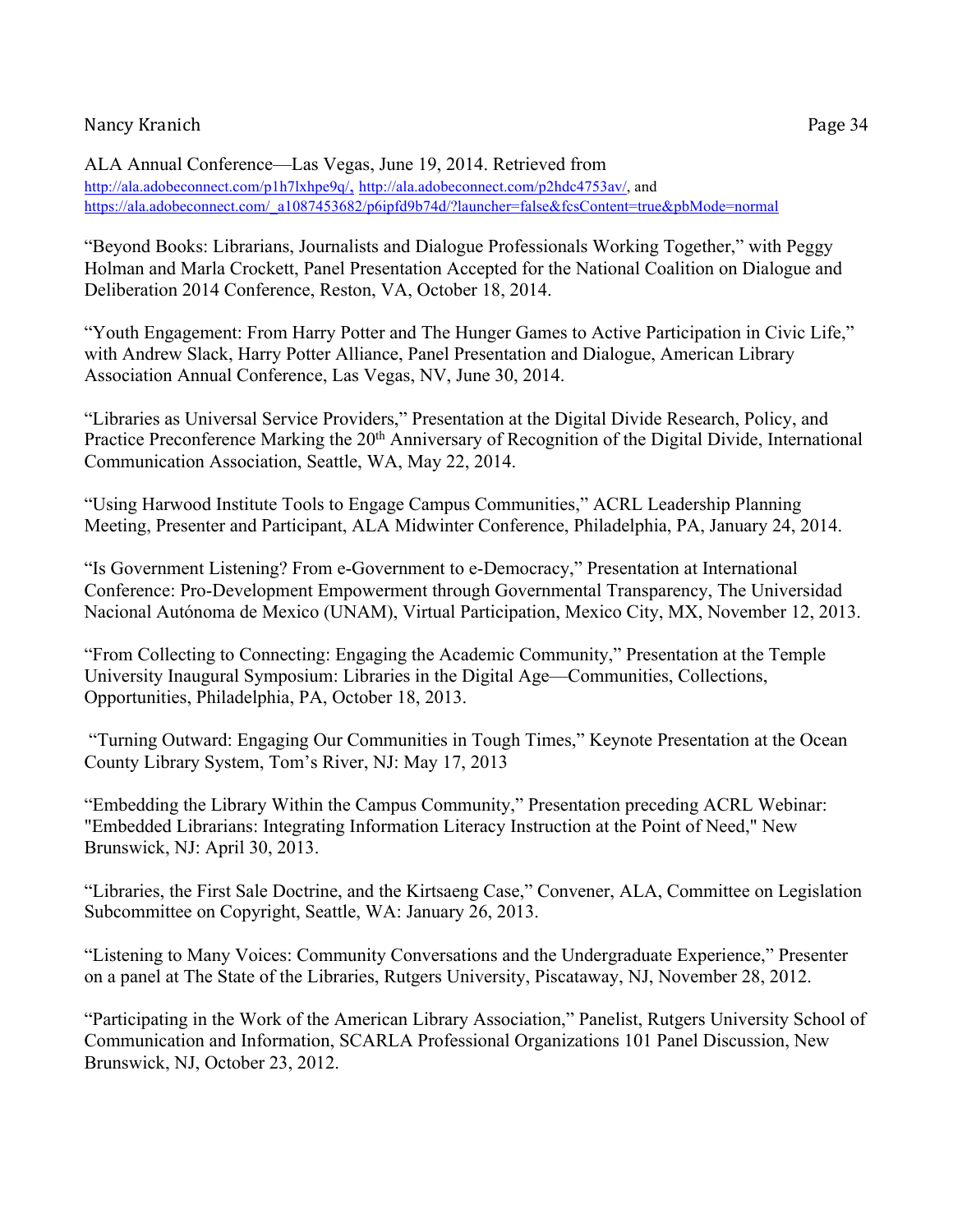"Open Access: Toward a 21st Century Knowledge Commons," Panelist at the Rutgers University Libraries Open Access Week, New Brunswick, NJ, October 23, 2012.

"American Libraries as Universal Service Providers," Seminar Presentation at the Universidad Nacional Autónoma de Mexico (UNAM), Mexico City, MX, August 15, 2012.

"Libraries at the Crossroads: Programming for Civic Engagement," American Library Association Annual Conference, Anaheim California, June 23, 2012.

"Why Do We Need a Privacy Revolution?" Presentation at the New Jersey Library Association, Atlantic City, NJ, June 6, 2012.

"The Conversation Continues: Hosting Public Issues Forums  $\omega$  your library," Planner and Presenter of Series of 4 Online Webinars, American Library Association Center for Civic Life, February, 28, 2012; March 27, 2012; April 24, 2012; May 22, 2012. Archived at programminglibrarian.org.

"Teen Privacy and Social Networks: Myths and Realities," Panel presentation, National Communication Association, New Orleans, LA, November 19, 2011.

"Privacy in a Public Era: Can we still be safe and free in a post 9-11 World?" Panel presentation, Rutgers University Libraries Cybersecurity Month Panel, New Brunswick, NJ, October 31, 2011.

"Beyond Books: What's Possible When Journalists and Librarians Meet?" Panel presentation, American Library Association Annual Conference, New Orleans, LA, June 25, 2011; and Virtual Conference, July 13, 2011.

"Beyond Books: The Opportunity for Journalist/Librarian Collaboration," Consensus Wrap-Up of the Beyond Books: News, Literacy, and Democracy for America's Libraries sessions, Cambridge, MA, April 7, 2011. http://www.mediagiraffe.org/wiki/index.php/Biblionews-work-statement

"Deliberative Dialogue and Civil Space," Presentation at Civil Spaces: A Panel Discussion, Rutgers University Civility Project, Douglas College, New Brunswick, NJ, February 10, 2011.

"Civic Engagement and Libraries," Podcast, Public Library Talk, December 31, 2010, http://publiclibrarytalk.blogspot.com/2010/12/nancy-kranich-civic-engagement.html.

"Civic Engagement: Libraries Foster Democracy," Podcast, *Public Library Talk Blog*, Part 1, December 31, 2010, http://publiclibrarytalk.blogspot.com/2010/12/nancy-kranich-civic-engagement.html

"The National Broadband Plan: The Role of Anchor Institutions," National Communication Association, San Francisco, CA, November 15, 2010.

"Academic Libraries and Civic Engagement," American Association of State Colleges and Universities—American Democracy Project, Washington, DC, November 11, 2010.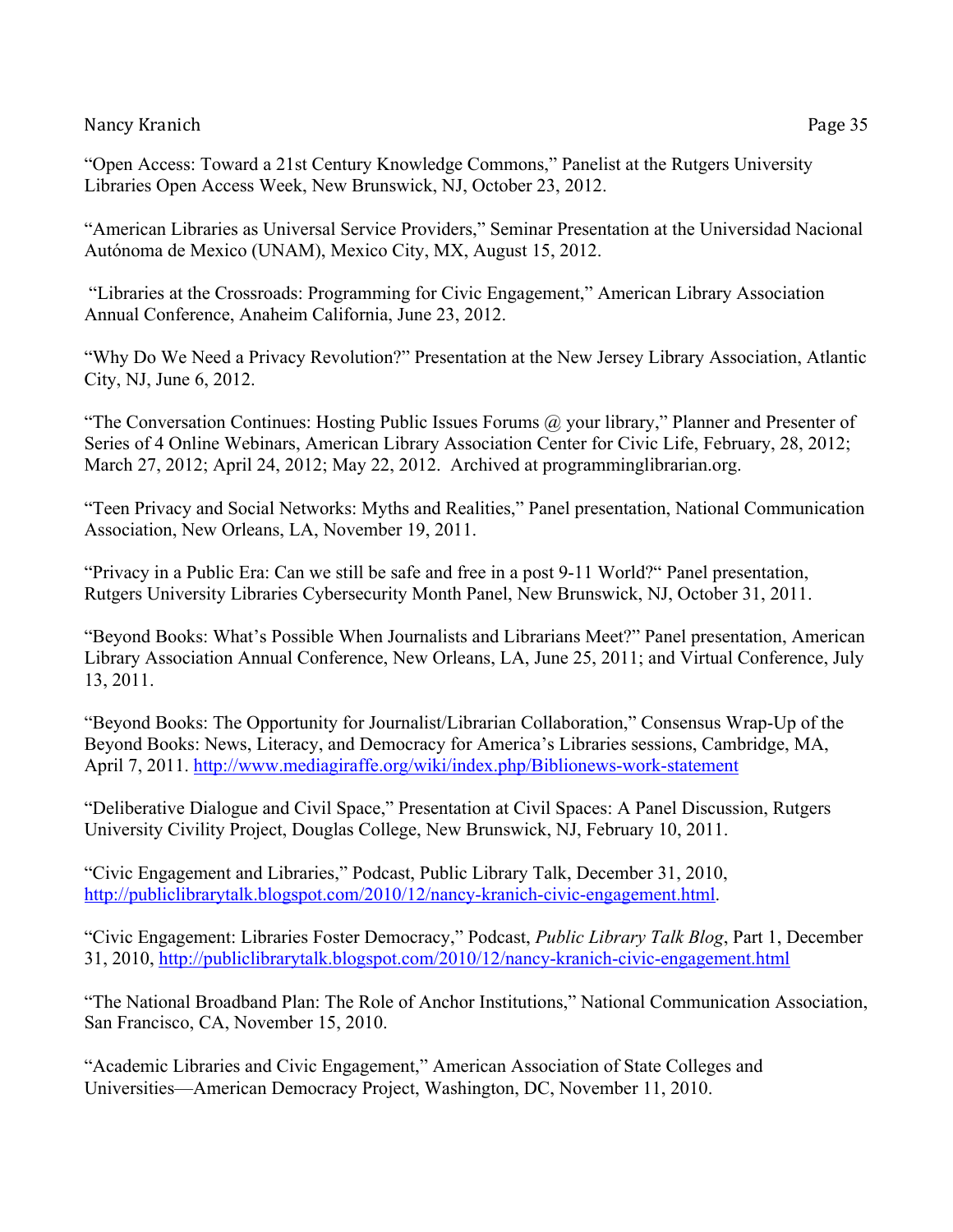"US-Russia Relationships: Implications for Public Attitudes," Kettering Foundation 50<sup>th</sup> Anniversary Celebration of the Dartmouth Conference, Woodrow Wilson Center, Washington, DC, October 25, 2010.

"Privacy and Civility," Rutgers University Project Civility, Panel on Uncivil Gadgets, New Brunswick, NJ: November 3, 2010.

"The Googlization of Libraries: Should We Care?" Illinois Library Association key note conversation with Siva Vaidhyanathan, "The Googlization of Everything: Should We Care?" Chicago, IL, September 28, 2010.

"Turning Outward: Engaging Our Communities in Tough Times," Presentation at the Illinois Library Association, Chicago, IL, September 28, 2010.

"Pump Up the Volume: Be Heard on Legislation," Panel Presentation at the American Library Association Midwinter Conference, Boston, MA, January 16, 2010.

"Building Partnerships for 21st Century Skills: Bridging Divides and Closing Gaps," Panel Presentation at the National Communication Association Annual Conference, Chicago, IL, November 14, 2009.

"E-Democracy: Opportunity or Barrier to Participation in the Digital Age," Panel Presentation at the National Communication Association Annual Conference, Chicago, IL, November 13, 2009.

"Google Books: What's in It for Libraries?" Presentation at Rutgers University MLIS Program Colloquium, October 28, 2009.

"Privacy as a First Amendment Right," Panel Presentation for Banned Books Week, Rutgers University Libraries, New Brunswick, NJ, September 29, 2009.

"The Nature and Role of Information Commons," Presentation for OneWebDay at University of Wisconsin—Milwaukee, September 22, 2009.

"The Ethics of Building 'Balanced' Collections," Presentation at the ACRL Ethic Committee Program at the ALA Annual Conference, Chicago, IL, July 12, 2009.

"Civic Engagement and Academic Libraries," Presentation at the ACRL Law and Political Science Section Program at the ALA Annual Conference, Chicago, IL, July 11, 2009.

"The Google Book Settlement: Continuing to Explore What's In It for Libraries," Presentation at an ALA Committee on Legislation panel, ALA Annual Conference, Chicago, IL, July 11, 2009.

"Shaping the Future: Re-imagining Citizenship through E-Government," Samore Lecture, UW-Milwaukee, May 8, 2009.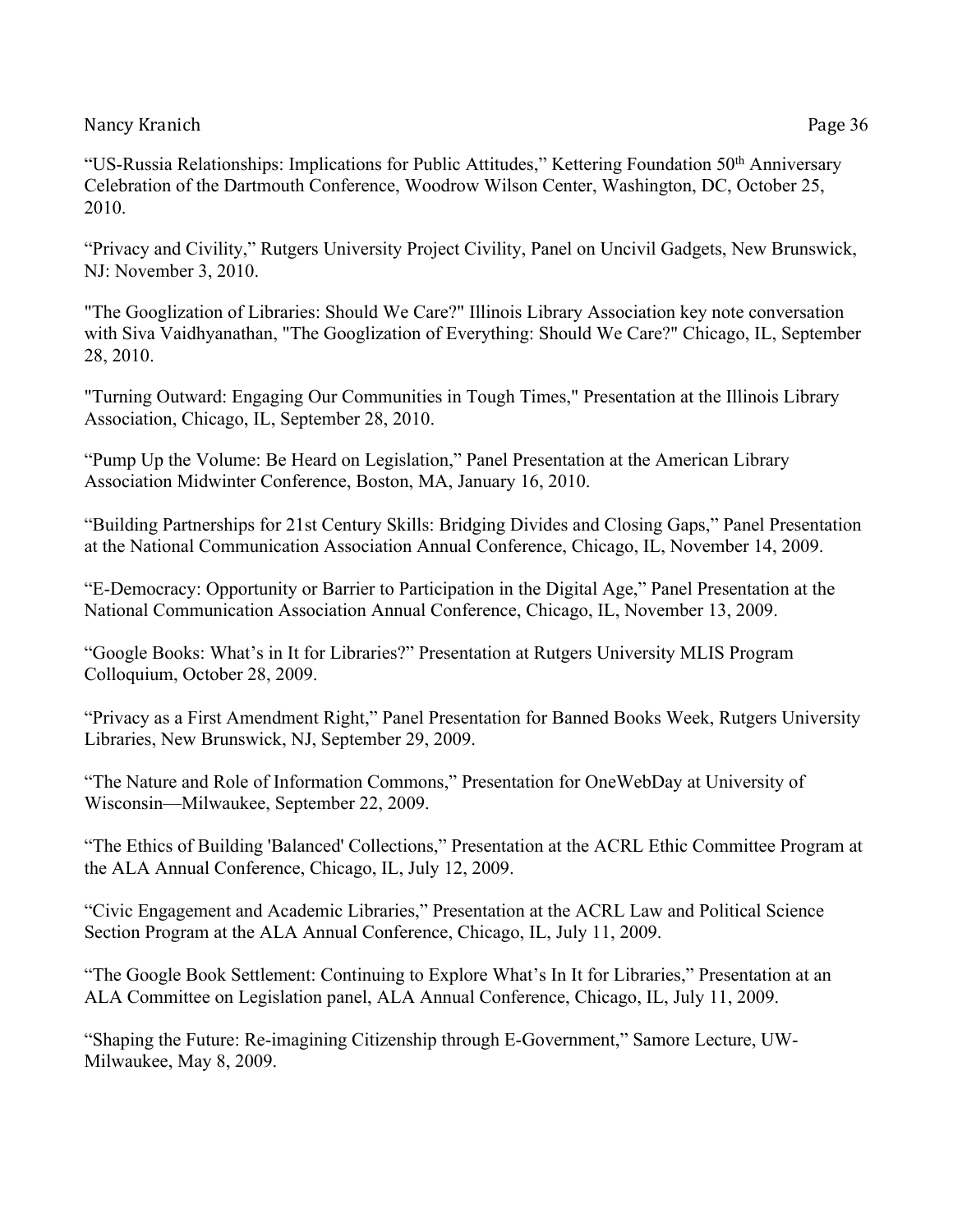"The Google Books Settlement: How Will It Affect Libraries, Scholarship, Publishing and Reading?" Presentation and Moderator at a Rutgers University Panel, New Brunswick, NJ, April 30, 2009.

"James Madison Award Presentation to Thomas Susman," Freedom of Information Day, Freedom Forum, Washington, DC, March 13, 2009.

"Libraries and the Civic Sphere," Presentation for Rutgers University LIS Colloquium, New Brunswick, NJ, February 11, 2009.

"The Google Book Settlement: What's In It for Libraries," Presentation at an ALA Committee on Legislation panel, ALA Annual Conference, Chicago, IL, January 24, 2009.

"The Information Commons," Doctoral Colloquium at Long Island University, C.W. Post Center, October 30, 2008.

"Banned Books: What's Hot and What's Not," Keystone State Reading Association, Valley Forge, PA, October 20, 2008.

"The Ethics of Copyright," American Association of School Librarians, ALA Annual Conference, June 29, 2008.

"Library Advocacy," Bulgarian Library Association, Sofia, Bulgaria, May 13, 2008.

"Bridging the Divide: Libraries Transform Communities—An Overview of Libraries and Civic Engagement," Public Library Association National Conference, Minneapolis, MN, March 26, 2008.

"People Watching with a Purpose: Meeting Needs Before They Need It—Civic Engagement," Soaring to Excellence Teleconference, College of DuPage, Glen Ellyn, IL, February 8, 2008.

"Deliberative Democracy," Presentation and Moderator at the ALA Legislation Committee Meeting, Philadelphia, PA, January 11, 2008.

"Information, Civic Engagement, and Human Rights," the Boucher Memorial Lecture on Intellectual Freedom," Colorado Association of Libraries, November 10, 2007, Denver, CO.

"Libraries as Universal Service Providers," Presentation at the Pennsylvania Library Association Conference, State College, PA, October 15, 2007.

"Civic Engagement by Libraries and Librarians," Presentation at the Pennsylvania Library Association Conference, State College, PA, October 15, 2007.

"The Information Commons," Presentation at Beijing University for Posts and Telecommunications, Beijing, China, October 9, 2007.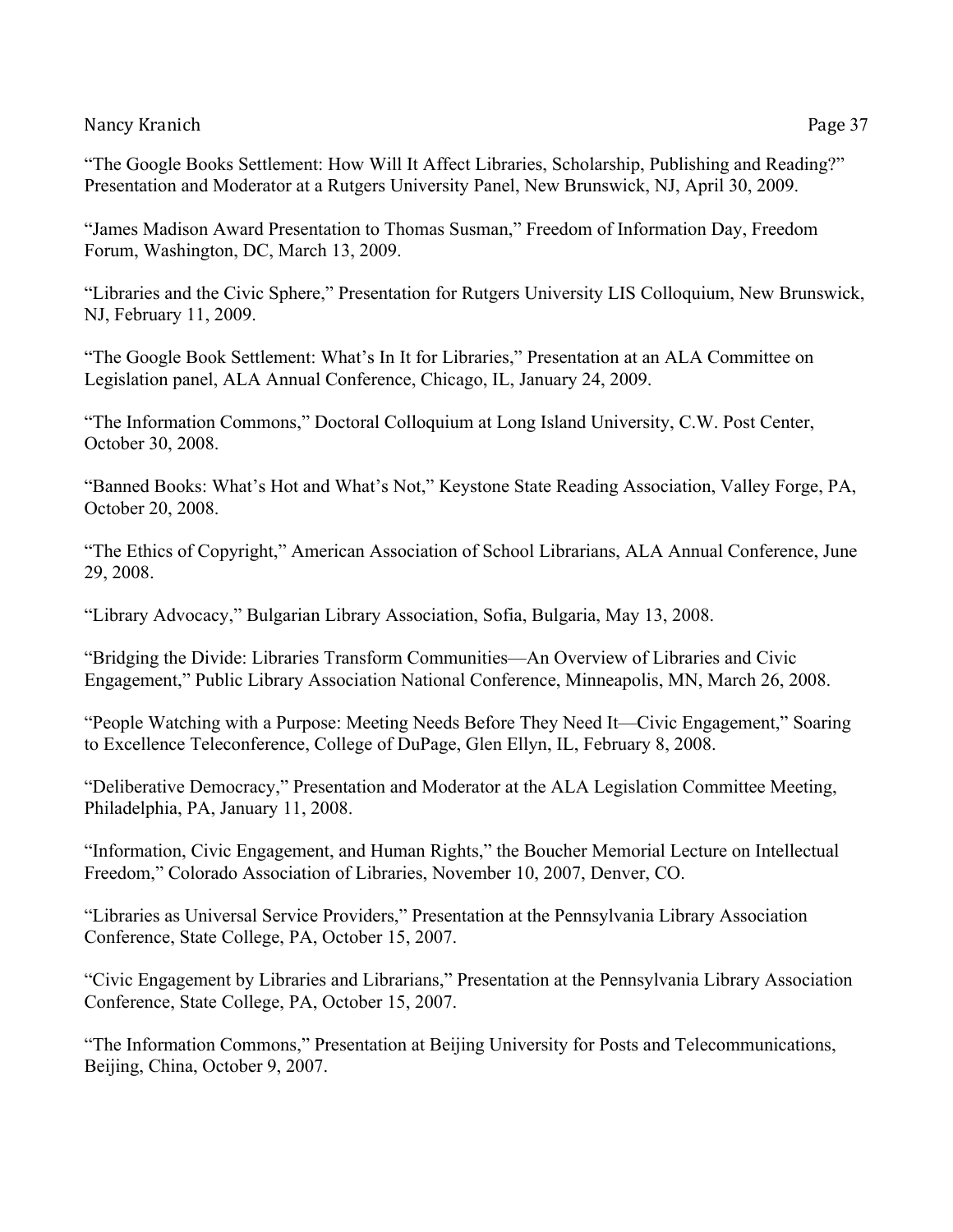"Public Issues Forums of Centre County: Bringing the Public Back into the Public Square," Presentation to the Downtown Rotary Club, State College, PA, September 27, 2007.

"Access to Information as a Human Right," Presentation at Millersville University, Millersville, PA, April 20, 2007.

"Libraries as Universal Service Providers," Panelist on The Challenges and Opportunities of the Information Age: Exploring the Frontiers of the Digital Divide, National Communications Association Annual Conference, November 17, 2006, San Antonio, TX.

"The Media Affects You: Start Affecting It," Panelist at the Penn State Media Activism Workshop, October 17, 2006, State College, PA.

"Access and Intellectual Freedom," Presentation at the University of Wisconsin, School of Library and Information Science Centennial Program, September 30, 2006, Madison, WI.

"Possibilities and Responsibilities for Civic Engagement," Presentation at the Libraries and Productive Aging Institute, Americans for Libraries Council, August 1, 2006, Chapel Hill, NC.

"The Ethnic Press, Libraries, and Community: How We Can Strengthen the Ties?" Panel Moderator at the ALA Annual Conference, June 25, 2006, New Orleans, LA.

"Fostering Civic Engagement with Older Americans through Libraries," Presentation to the ALA Preconference on Library Service to Older Adults, June 23, 2006, New Orleans, LA.

"Practicing Democracy: Methods, Successes and Failures," Speech to the Centre County League of Women Voters, State College, PA, April 26, 2006.

"The Big Chill: Staying Safe and Free in a Post 9-11 World," Presentation at SUNY-Cortland, March 28, 2006.

"The Impact of Federal Antiterrorism Measures on State College, PA," Presentations in support of a Bill of Rights Safe Zone Resolution (passed unanimously) at the State College Borough Council Meetings, State College, PA, February 13, 2006 and February 21, 2006.

"The Information Commons: Ensuring Public Spaces for Free Speech, Civic Participation, Innovation, and Creativity in the Digital Age," Presentations at the Global Futures Symposium, Rutgers U., Livingston Campus, March 23, 2006

"Staking a Claim in the Digital Commons," Presentation at the National Communications Association Conference, Boston, MA, November 18, 2005.

"Rip and Burn or Own and Lock? The Future of the Digital Commons," MIT Communications Forum, Cambridge, MA, September 22, 2005.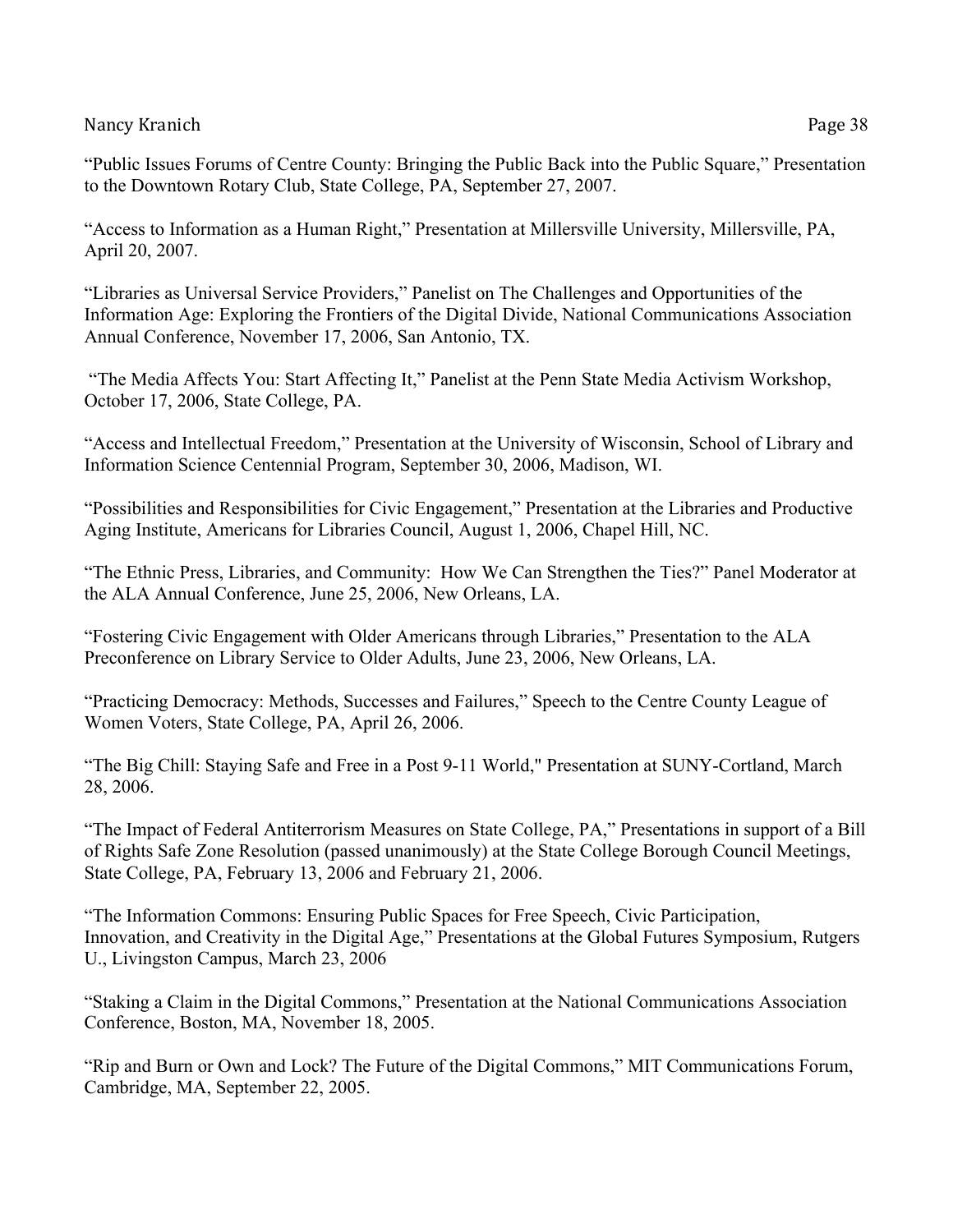"The Information Commons," Presentation at BayNet Annual Meeting, San Francisco, CA, May 10, 2005.

"Practicing Democracy: ALA Means Participation," Presentation at the Tennessee Library Association, Nashville, TN, April 7, 2005.

"The Big Chill: Intellectual Freedom in 2005," Presentation at the Tennessee Library Association, Nashville, TN, April 7, 2005.

"Promoting Civic Engagement and Leading Communities through Libraries," Presentation for the Thinking Ahead Symposium, Salt Lake City, March 18, 2005.

"Libraries as Universal Service Providers," Presentation at the International Conference on the National Communications Commission, Taipei, Taiwan, March 8-11, 2005

"The Information Commons: Ensuring Public Spaces for Free Speech, Civic Participation, Innovation and Creativity in the Digital Age," Presentation at the International Conference on the National Communications Commission, Taipei, Taiwan, March 8-11, 2005

"Getting Around ALA: Orchestrating Democracy," Presentation at the ALA Council Orientation Boston, MA, January 15, 2005.

"The Information Commons," Presentation at Beijing University for Posts and Telecommunications, Beijing, China, December 14, 2004.

"The USA PATRIOT Act and Local Action," Presentation to the Centre County Democrats, State College, PA, November 20, 2004.

"The Information Commons: Reframing the Debate over Access," Presentation at the ALA Workshop on the Information Commons, Cerritos CA, October 29, 2004.

"Libraries as Civic Partners," Keynote Presentation at the Maine Library Association Conference, Augusta, ME, October 18, 2004.

"Privacy, Security, and Libraries," Presentation at the Maine Library Association Conference, Augusta, ME, October 18, 2004.

"Privacy, Security and Surveillance," Luncheon Speaker, Ramapo-Catskill Library Trustees Annual Meeting, Middletown, NY, October 17, 2004.

"The Information Commons," Luncheon Address, Telecommunications Policy Research Conference, Roslyn, VA, October 1, 2004.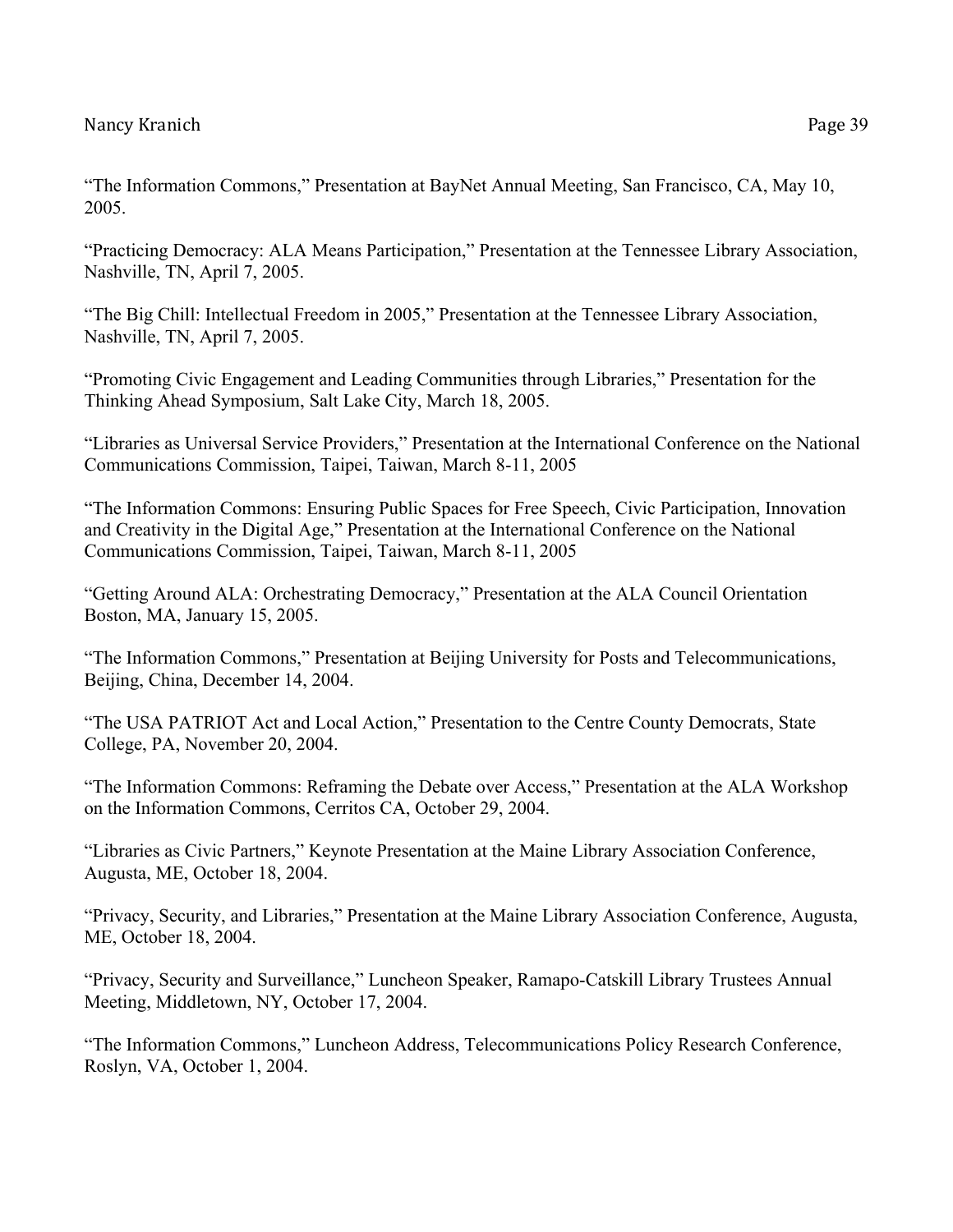"You Can't Say That: Censorship and the Media," Presentation at the Nassau County Library Association Conference, Long Island University, Greenvale, NY, September 30, 2004.

"Copyright and the Commons," Presentation to the American Association of School Librarians, ALA Annual Conference, Orlando, FL, June 28, 2004.

"Walking the Highwire: Exploring the Tension between Intellectual Freedom and Intellectual Property," Presentation sponsored by the Intellectual Freedom Round Table at the American Library Association Annual Conference, Orlando, FL, June 26, 2004.

"Libraries and Civic Engagement," Presentation at the American Library Association Annual Conference, Orlando, FL, June 26, 2004.

"Libraries: Why They Are More Important Than Ever in the Digital Age," Presentation to the International Visitors Program, U.S. State Department, NYC, June 17, 2004.

"The USA PATRIOT Act," Presentation at SUNYLA Conference, Cortland, NY, May 26, 2004.

"Professional Issues –What Are the Hot Topics Today?" Presentation at a Rutgers University SLIS Colloquium, New Brunswick, NJ, February 25, 2004

"The USA PATRIOT Act and the Academy," Presentation to the Wesleyan University Academic Technology Round Table, Middletown, CT, February 18, 2004.

"Libraries and the Information Commons," Presentation at the OITP Forum on the Information Commons, ALA Midwinter Conference, San Diego, January 10, 2004.

"Libraries, Democracy and Civic Engagement," Presentation at the Libraries as Public Forum Training Session, ALA Midwinter Conference, San Diego, January 9, 2004.

"Who Owns Information? Digital Information Today, Tomorrow, and Yesterday," Panel presentation at the National Communication Association Conference, Miami Beach, FL, November 22, 2003.

"Applying Librarianship Approaches to ICT Research, Policy, and Practice," Panel presentation at the National Communication Association Conference, Miami Beach, FL, November 21, 2003.

"Challenging the Constitutionality of Federally Mandated Library Internet Filters," Panel presentation at the National Communication Association Conference, Miami Beach, FL, November 21, 2003.

"The Role of Libraries in Serving Multi-ethnic, Multi-lingual Information Needs," Panel presentation at the National Communication Association Conference, Miami Beach, FL, November 20, 2003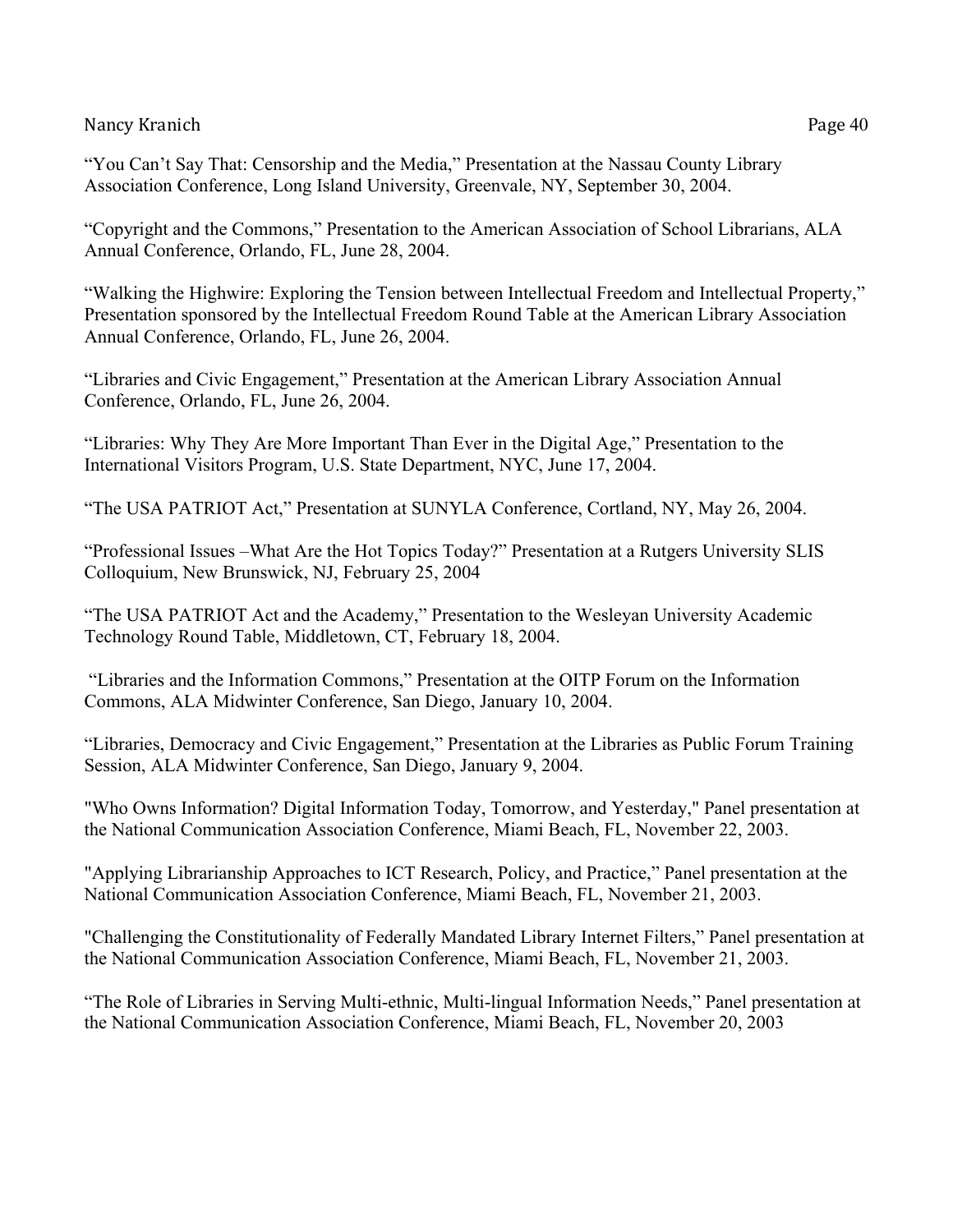"The USA PATRIOT Act," Presentation at the Library of Congress, September 25, 2003; Indiana University-South Bend, October 3, 2003; Rutgers University SCILS, October 25, 2003; Westport Public Library, October 28, 2003; Teaneck Public Library, November 12, 2003.

"The Role of Libraries in Civil Society," Presentation to the International Visitor Project for Russia: Managing Multicultural Library Services, U.S. State Department, New York City, October 15, 2003.

"Why Filters Won't Protect Children or Adults," Presentation at the Princeton Public Library, September 23, 2003.

"Free Inquiry, Access and Privacy for 21st Century Learners," Presentation at the EFL Forum and at a Capitol Hill Briefing sponsored by Senator Maria Cantwell, Washington, DC, April 3-4, 2003.

"Libraries and Fundraising," Presentation to a delegation of librarians and public officials from Azerbaijan, U.S. State Department, New York City, February 20, 2003.

"The ALA-APA, Why We Need a New Organization," Presentation at ALISE, January 23, 2003, Philadelphia, PA.

Thomson ISI Samuel Lazerow Memorial Lecture, Indiana University School of Library and Information Science, Bloomington, IN, December 11, 2002.

"Better than Bookstores: Sales and Distribution," Panelist at the Small Press Center, New York, NY, November 21, 2002.

"Intellectual Freedom in a Time of War," Presentation before the Association of Connecticut Library Boards, Water's Edge Inn, Westbrook, CT, October 10, 2002.

"Becoming an Effective Advocate," Presentation at the Texas Leadership Conference, Austin, TX, September 30, 2002.

"Why We Still Need Libraries," Keynote speech at the Texas Leadership Conference, Austin, TX, September 29, 2002.

"Libraries and Information Policy in Times of Crisis," Keynote speech at the British Columbia Information Policy Annual Conference, Vancouver, BC, Canada, September 26, 2002.

"Advocating for Academic Libraries," Presentation at the ACRL Legislative Advocacy Pre-Conference Atlanta, GA, June 14, 2002.

"ALA's New Allied Professional Association," Presentations at the ALA Annual Conference Membership Meeting, Council, Planning and Budget Assembly, Executive Board, Atlanta, GA, June 14- 18, 2002.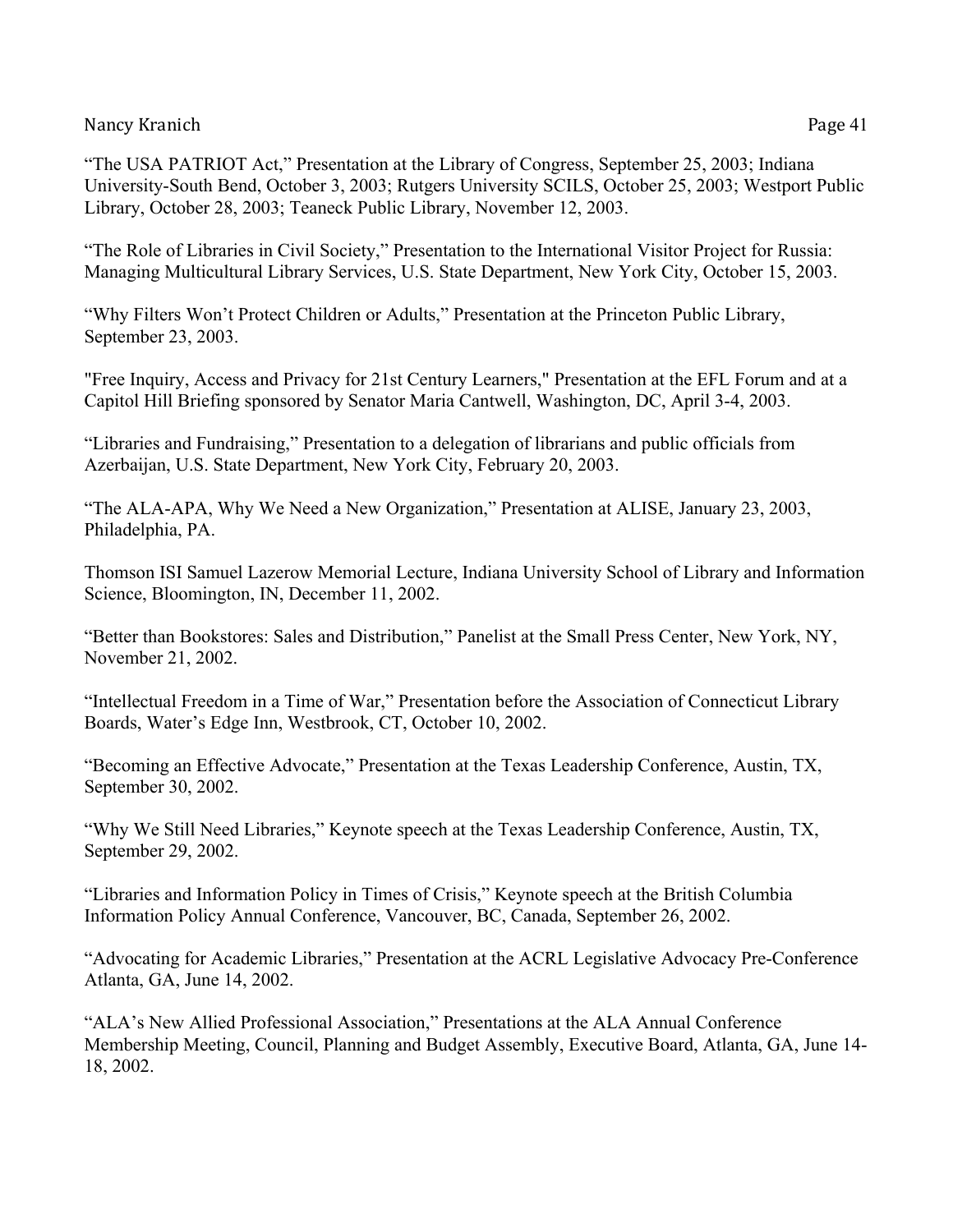"Libraries: Ensuring the Public's Right to Know in the Information Age," Presentation at the National Library of Serbia, Belgrade, May 29, 2002.

"Libraries in the Digital Age: Enhancing Teaching and Learning," Speech at the International Conference: Management of a University Library , Polotsk State University, Polotsk, Belarus, May 22, 2002.

"Literacy in the Digital Age," Presentation at the CPSR/NCA DIAC Conference, Seattle, WA, May 17, 2002.

"Libraries Create Social Capital," speech at the New Jersey Library Association, Somerset, NJ, April 11, 2002.

"Internet Filtering Today: The Children's Internet Protection Act," panelist at the Florida Library Association, Daytona Beach, FL, April 10, 2002.

"Why We Still Need Libraries," Keynote speech at the Florida Library Association, Daytona Beach, FL, April 9, 2002.

"The New Regulatory Environment and Its Impact on Children and Media," panelist at the Annenberg Public Policy Center, U. of PA, Summit on Children's Media, St. Thomas, Virgin Islands, April 5, 2002.

"Why We Still Need Libraries," lunch speaker at the York, PA Rotary Club, March 6, 2002.

"The Digital Divide Is Not Just About Access," panelist at the IAMCR/ICA Symposium on the Digital Divide, Austin, TX, November 17, 2001.

"Why Do We Still Need Libraries?" Nasser Sharify Lecture, Pratt Graduate School of Information and Library Science," New York City, October 28, 2001.

"Sharing Our Passion," Keynote speech at the New Jersey Recruitment Summit, Manalapan, NJ: October 26, 2001.

"New Technology: What to Cash in on and What to Avoid," Panel presentation at the Small Press Center, New York City, October 23, 2001.

"Bridging the Digital Divide," Keynote speech before the Indiana Library Federation District 4 Conference, Plainfield, IN, October 5, 2001.

"CIPA: Pro and Con," Presenter at the Rutgers University School of Information and Library Science, New Brunswick, NJ, October 3, 2001.

"Libraries: Ensuring the Public's Right to Know," Keynote speech before the General Federation of Women's Clubs, St. Paul, MN, June 23, 2001.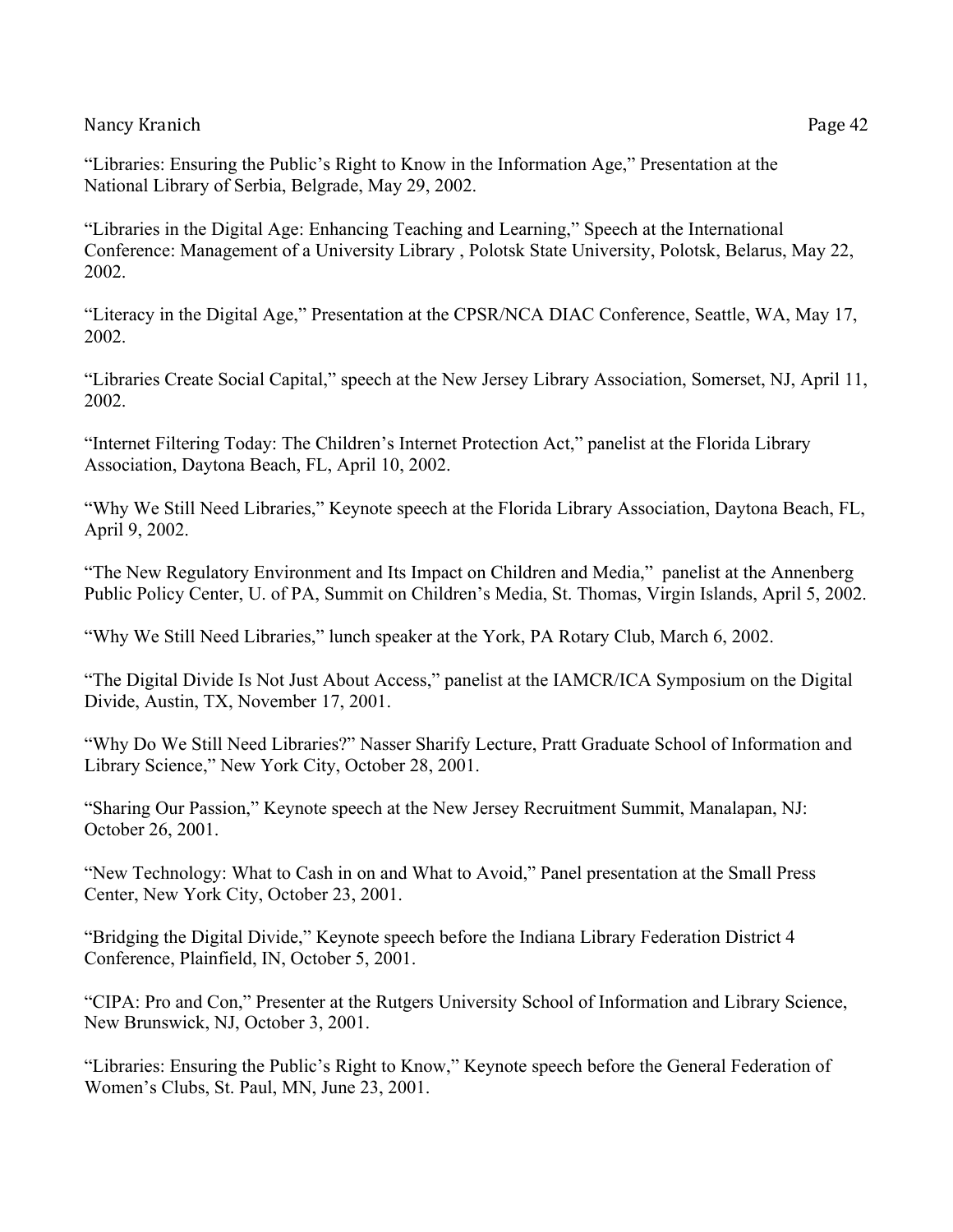"Communication Research and the Digital Divide: Opportunities through Libraries," panelist at the International Communication Association Conference, Washington, DC, May 25, 2001.

"The Digital Library in the Age of Electronic Publishing," panelist at the TextOneZero Conference on Electronic Publishing, Brooklyn, NY, May 23, 2001, and BookExpo, Chicago, IL, June 2, 2001.

"Libraries: Advocating for Democracy, Civil Society and the Public's Right to Know," key note and other presentations at a workshop to strengthen library associations in the South Caucasus, Tblisi, Georgia, May 4-9, 2001.

"Libraries: Ensuring the Public's Right to Know in the Information Age," presentations to the Washington Library Association, Spokane, WA, April 6, 2001; UCLA Alumni Association, Los Angeles, CA, April 7, 2001; New Mexico Library Association, Albuquerque, NM, April 18, 2001; Oklahoma Library Association, Oklahoma City, OK, April 19, 2001; Pratt Institute Library School Beta Phi Mu Chapter, NYC, April 23, 2001; Catholic University Betty Stone Lecture, Washington, DC, April 25, 2001; and Pennsylvania Library Trustees, Pittsburgh, PA, May 18, 2001.

"Building Information Smart Communities," presentation at the Texas Library Association, San Antonio, TX, March 28, 2001.

"E-Government: Making Government More Accountable and Efficient," panel presentation to the Congressional Internet Caucus, Washington, DC, March 22, 2001.

"The American Library Association vs. The United States," presentation at a press conference announcing the filing of a lawsuit to overturn the Children's Internet Protection Act (CIPA), New York City, March 20, 2001.

"The Campaign for America's Libraries and ACRL," presentation at the ACRL National Conference, Denver, CO, March 18, 2001.

"The James Madison Award for John Podesta," presentation on Freedom of Information Day at the Freedom Forum, Roslyn, VA, March 16, 2001.

"Libraries and Democracy: Advocating for the Public's Information Rights," presentation to Oahu librarians, Honolulu, Hawaii, March 3, 2001.

"Libraries for 2020," presentation to Hawaii and Maui librarians, Hilo, Hawaii, March 1, 2001 and Kahului, Maui, March 2, 2001.

"Free Speech v. Filtering: The Internet in Schools and Libraries," presentation at the Freedom Forum First Amendment Center, New York, February 20, 2001.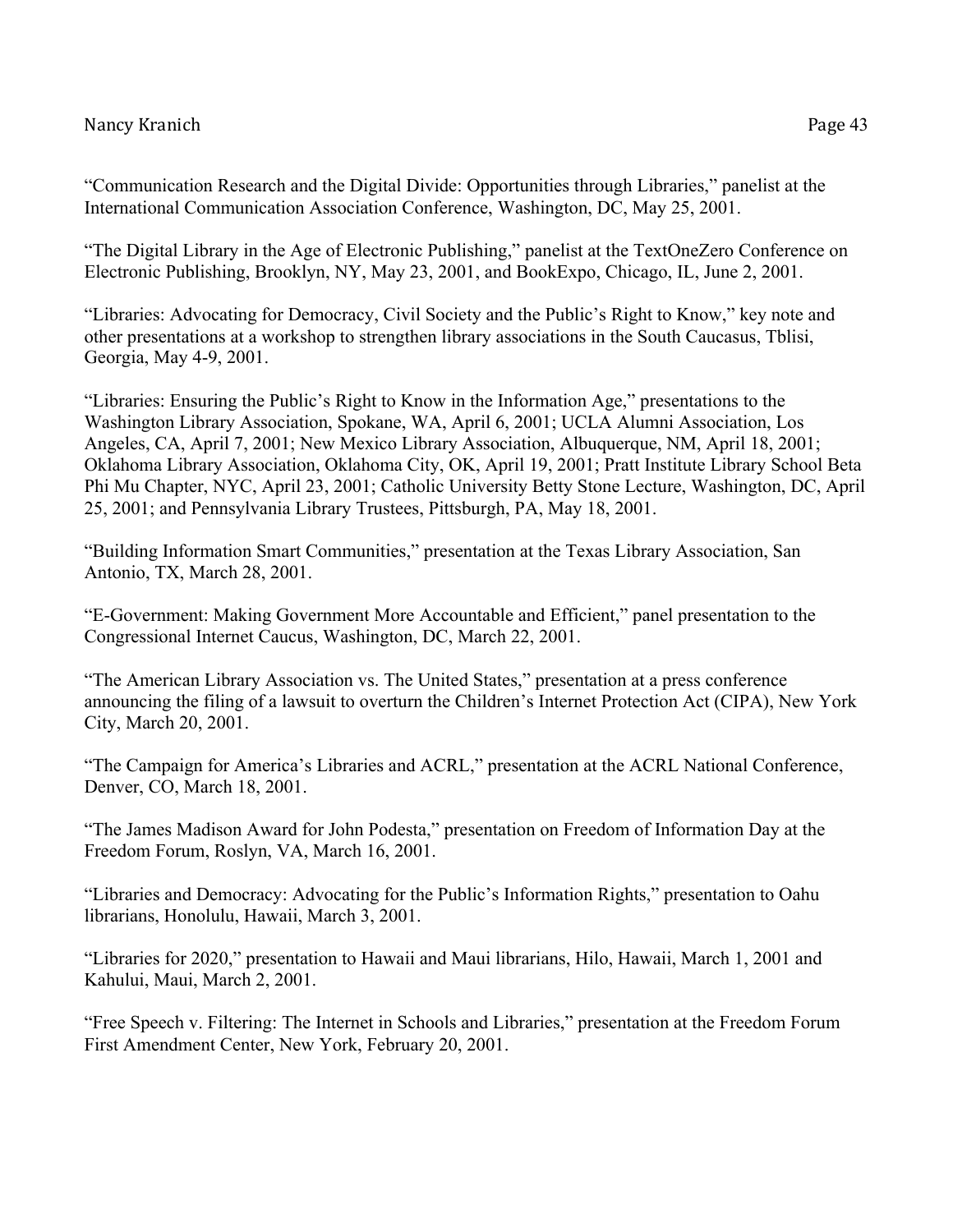"Libraries, Advocacy, and the Campaign for America's Libraries," presentation at the Library Public Relations Council, New York City, February 15, 2001.

"The First Amendment 2001" presentation at the Freedom Forum First Amendment Center, a discussion with Media Studies Journal Fall 2000 contributors, New York, February 6, 2001.

"The Campaign for America's Libraries," presentation to the ALA Council, New Members Round Table, and Campaign Workshops, Washington, DC, January 13-14, 2001.

"The ALA Council and Democratic Deliberation," presentation at the ALA Council Orientation Session, Washington, DC, January 13, 2001.

"Libraries: A Place to Stake a Career," Speech at the Queensborough Public Library Page Graduation, Jamaica, NY, January 10, 2001.

"More Than BigBookstore.com: Libraries Can Provide Alternatives," Edith Coulter lecture, California Library Association, Santa Clara, November 12, 2000.

"The Role of Libraries in Bridging the Digital Divide," presentation at the National Communication Association annual conference, Seattle, WA, November 11, 2000.

"Libraries, Equity and the Digital Divide," presentation at the New York Library Association, Saratoga Springs, NY, November 4, 2000.

"Libraries: Ensuring the Public's Right to Know in an Information Age," keynote presentation at the Kentucky Library Association, Louisville, KY, October 19, 2000.

"Building Smart Communities," presentation to the Georgia Library Association, Jeckyll Island, GA, October 12, 2000.

"The Digital Divide," presentation at the New England Library Association, Worcester, MA, October 2, 2000.

"Building 21st-Century Advocates," presentation to the Libraries for the Future Advocacy Network, Kansas City, MO, September 23, 2000.

"Libraries: Bridging the Digital Divide," keynote address at the Colorado Library Association, Snomass, CO, September 15, 2000.

"Libraries: Enhancing Teaching and Learning," keynote address at the Mexico Library Association, College and Research Libraries, San Luis Potosi, Mexico, September 13, 2000.

"Gypsy or Peasant: Career Options of Library Leaders," presentation at the Tucson Public Library, Tucson, AZ, August 2, 2000.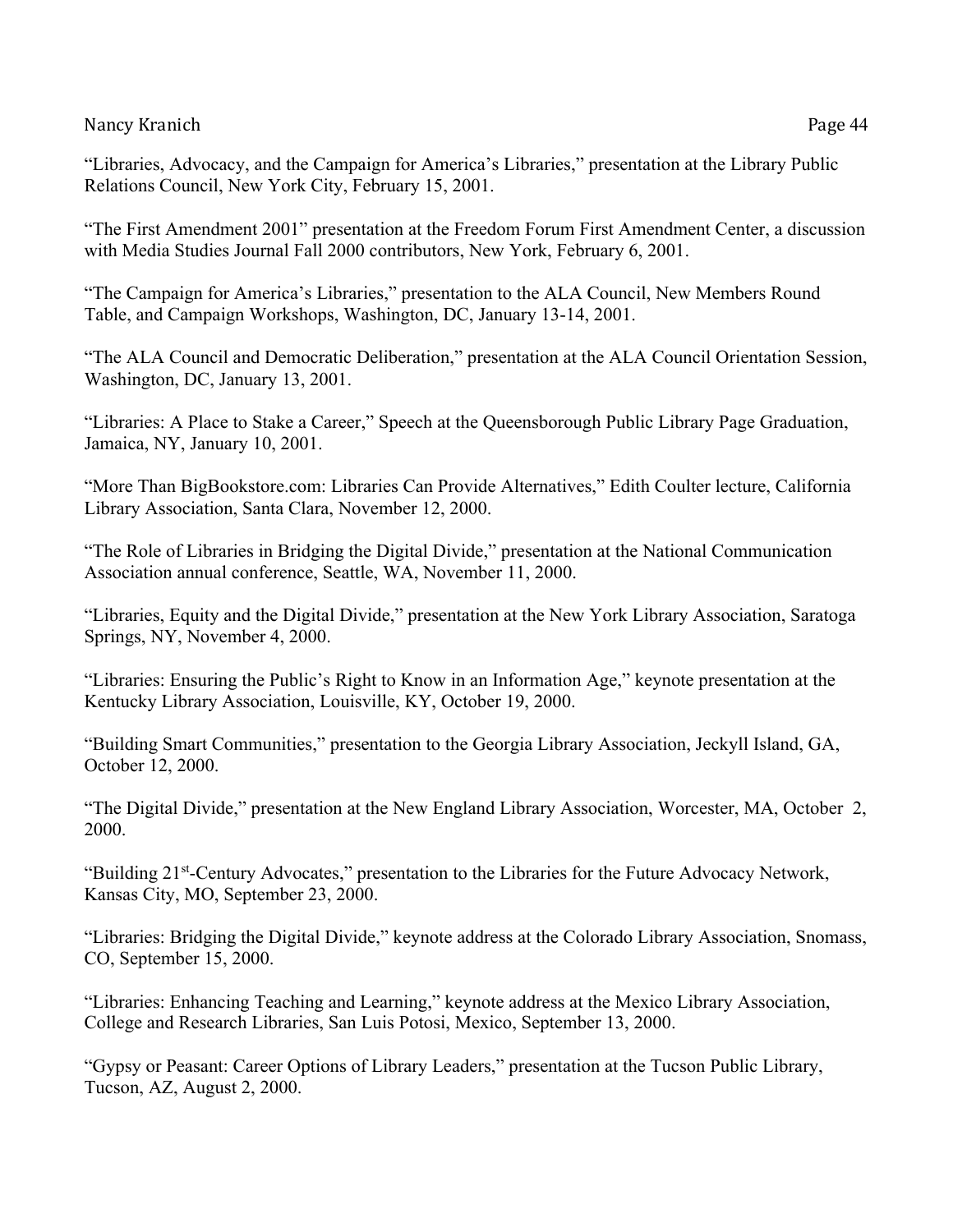"Information Literacy for the 21st Century," presentation at the U. of Arizona Library, Tucson, AZ, August 2, 2000.

"Building Information Smart Communities," presentation to the Greater Tucson Economic Development Council, Tucson, AZ, August 2, 2000.

"Puttin' on the Ritz: FDR, Democracy and Libraries," Inaugural address at the ALA Annual Conference, Chicago, IL, July 11, 2000.

"Being Digital: Opportunities for Library Collaboration in the 21st Century," Keynote address at the Rochester Regional Library Council Annual Meeting, Rochester, NY, June 1, 2000.

"The Role of Libraries and Professional Societies in Shaping the Network Society," Discussion leader at the DIAC-2000 CPSR Symposium, Seattle, WA, May 22, 2000.

"High Tech, Low Tech, No Tech: Moving Beyond Economics to Bridge the Digital Divide," Workshop presentation at the DIAC-2000 CPSR Symposium, Seattle, WA, May 21, 2000.

"Access to the Public Sphere," Plenary session presentation at the DIAC-2000 CPSR Symposium, Seattle, WA, May 20, 2000.

"Intellectual Freedom Issues: A National Perspective," Presentation at the Utah Library Association, Ogden, UT, May 18, 2000.

"Staking Our Claim in the 21st Century Academy: Emerging Roles for Librarians Throughout the World," Presentation at the Argentina Library Association, Buenos Aires, April 27, 2000.

"Managing Library Associations: A Case Study of Strategic Planning at the American Library Association," Presentation at the Argentina Library Association, Buenos Aires, April 26, 2000.

"Spanish Book Buying in the U.S," Presentation at the Argentine Book Fair/Argentina Library Association, Buenos Aires, April 25, 2000.

"Ensuring the Public's Right to Know: Librarians Make it Happen," Keynote speech at the Argentina Library Association, Buenos Aires, April 25, 2000.

"Information Equity and Independent Media," Panelist at the Project Censored Press Freedom Conference, Fordham University, New York City, April 12, 2000.

"The Digital Millennium Copyright Act: A Librarian's Perspective," Roundtable participant at the Columbia University Law School Kernochan Center for Law, Media, and the Arts, New York City, April 11, 2000.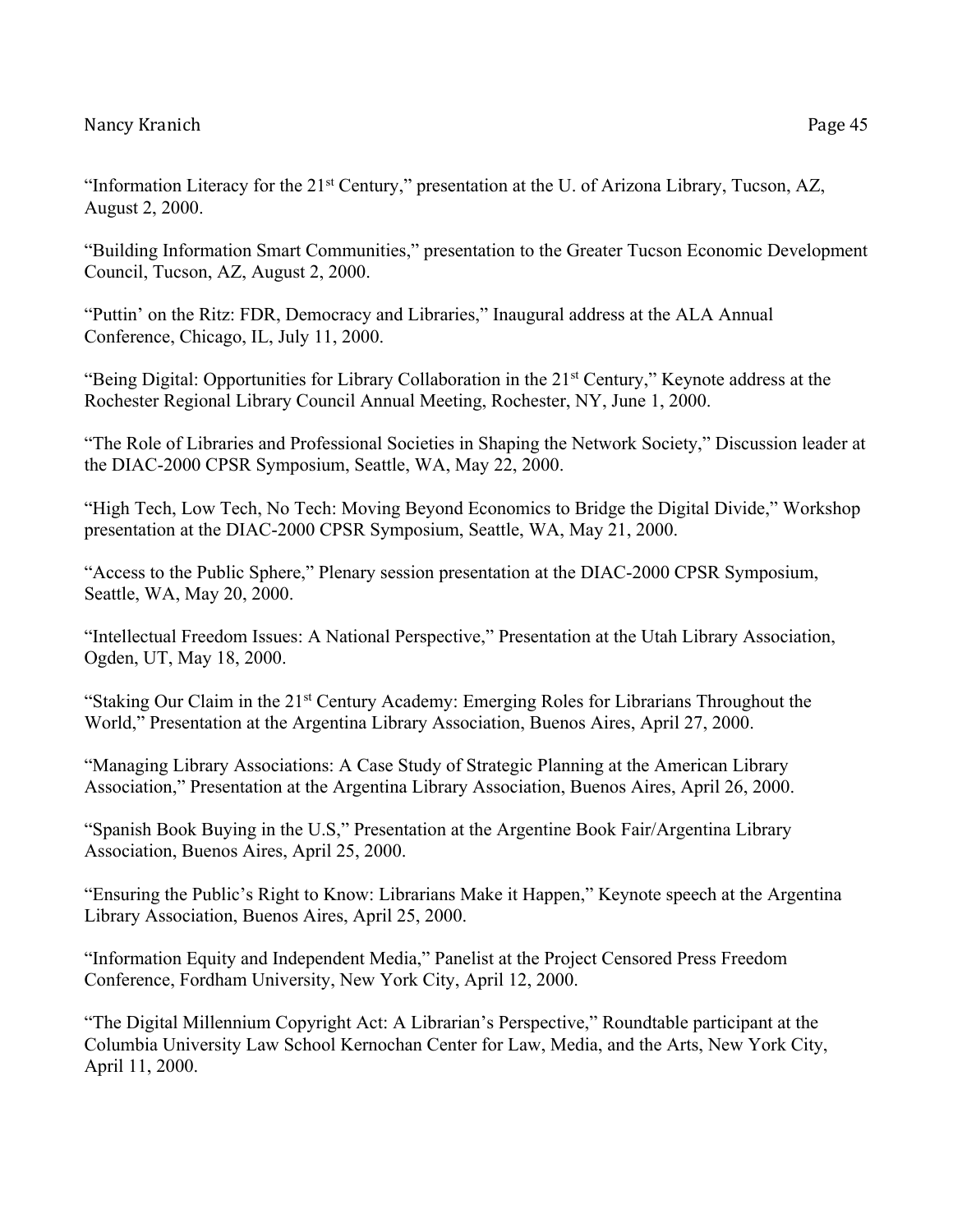"Staking a Claim in the 21st Century Academy: Emerging Roles for Librarians," Presentation at the ACRL Delaware Valley Chapter, Academic Librarianship Speaker Series, University of Pennsylvania Van Pelt Library, Philadelphia, PA, April 4, 2000.

"Building Smart Communities," Presentation at the Smart Communities Conference, WNYLRC, Buffalo, NY, March 24, 2000.

"The Digital Divide," Presenter and facilitator at the Freedom Forum Freedom of Information Day Celebration, Roslyn, VA, March 16, 2000.

"Literacy and Learning," Panel Presentation at a Digital Dialogue with Educators, Program Leaders, and Professional convened by Digital Democracy USA, NYC, March 8, 2000.

"Filtering in the Schools," Panel Presentation at the NYS Association of Computers and Technologies in Education (NYSCATES), NYC, March 4, 2000.

"Net Loss: A Discussion of Information Equity and How to Fight the Corporate Takeover of the Internet," Presentation at Housing Works Used Book Cafe sponsored by FAIR (Fairness and Accuracy in Reporting), New York City, February 24, 2000.

"A Question of Balance: Libraries and Publishers Promoting Scholarship," Presentation before the Bielefeld, Germany, 2000 Conference, Videoconference February 8, 2000.

"Libraries: The Cornerstone of Democracy," Speech before Archons of Colophon, NYC, December 15, 1999.

"New York Public Libraries Salaries," Testimony before the NYC Council, Committee on Parks, Recreation, Cultural Affairs, and International Intergroup Relations, NYC City Hall, December 10, 1999.

"Libraries: The Cornerstone of Democracy," Speech at the Queens Borough Public Library Director's Forum, Jamaica, NY, December 10, 1999.

"Libraries Are the Cornerstone of Democracy," Keynote Address for the METRO Annual Meeting, NYC, October 14, 1999.

"School Libraries and Literacy in the Next Millennium," Keynote Address for the NYC Public Schools Professional Development Workshops, Queens College, NYC, October 5, 6, 1999.

"Creating a New York State Digital Library," Academic Libraries 2000 Conference, Albany, NY, October 1, 1999.

"Building a Global Digital Library," paper presented at the NIT >99 Conference, Taipei, Taiwan, August 18, 1999.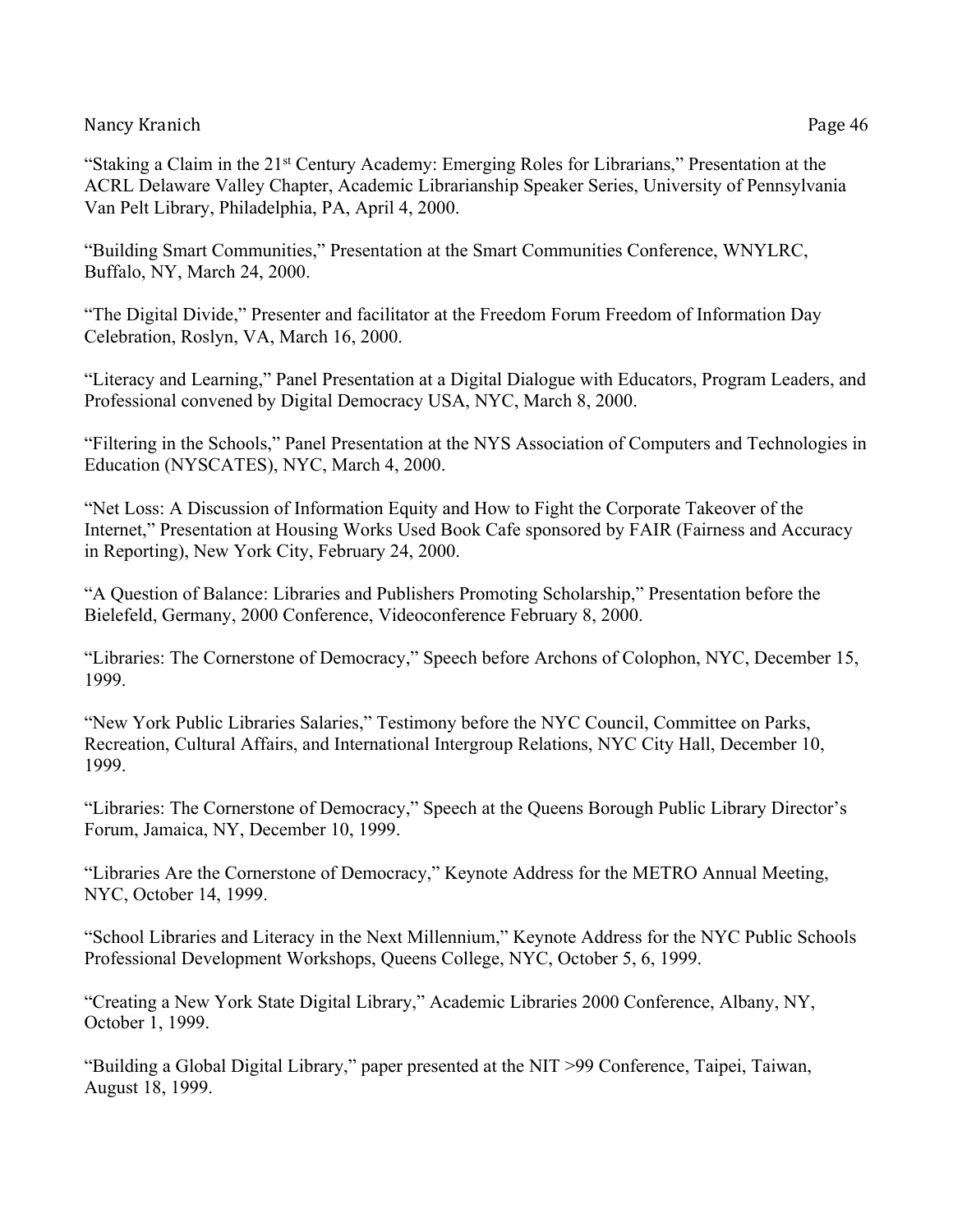"A Question of Balance: the Role of Libraries in Providing Alternatives to the Mainstream Media," Speech before the ALA, Social Responsibilities Roundtable/Alternatives in Print Task Force, New Orleans, LA, June 27, 1999.

"The Library's Role in Teaching and Learning," Presentation before the Tulane University Library Staff and Invited Faculty Members, New Orleans, LA, June 25, 1999.

"Staking Our Claim in the 21st Century Academy: Emerging Roles for Librarians," Presentation before A Joint Symposium Sponsored by ACRL New Jersey and Greater New York Chapters on Librarians and Leadership: The Role of Librarians in Higher Education, New York City, May 14, 1999.

"Ensuring the Public's Right to Know: Librarians Make It Happen," Keynote Speech at the University of Wisconsin SLIS Centennial Celebration, Madison, WI, May 1, 1999.

"Building a State Digital Library: Collaboration for the 21st Century," Presentation at the Texas Library Association, Dallas, TX, April 22, 1999.

"Posting Chemical Plant Worst-case Scenarios on the Net," Panel Moderator for National Freedom of Information Day Conference, Freedom Forum, Arlington, VA, March 16, 1999.

"ALA Presidential Candidate's Forum," Teleconference from the College of DuPage, March 12, 1999.

"Ensuring the Public's Right to Know: Librarians Make It Happen," Presentation at Rutgers University Library School, March 10, 1999.

"The Tangled Web We Weave: Rights, Responsibilities and Freedom of Expression in the Library Internet Access Controversy," presentation at the National Communications Association Conference, New York City, November 24, 1998.

"The Free Market and Freedom of Information," presentation at the National Communications Association Conference, New York City, November 21, 1998.

"Local Web Network Issues," facilitator of panel discussion at METRO symposium: Building Library Webs: Integrating Online and Web-Based Resources in a Networked Environment, New York City, October 21, 1998.

"Collaboration: Lessons From the New York State Digital Library," presentation before the Western Council Planning for Digitization Conference, Denver, Colorado, September 18, 1998.

"NYCRL Digital Library Symposium: Welcome, Introductions, and Charge to Participants," presentation at the NYCRL Digital Library Symposium, New York University, June 1, 1998.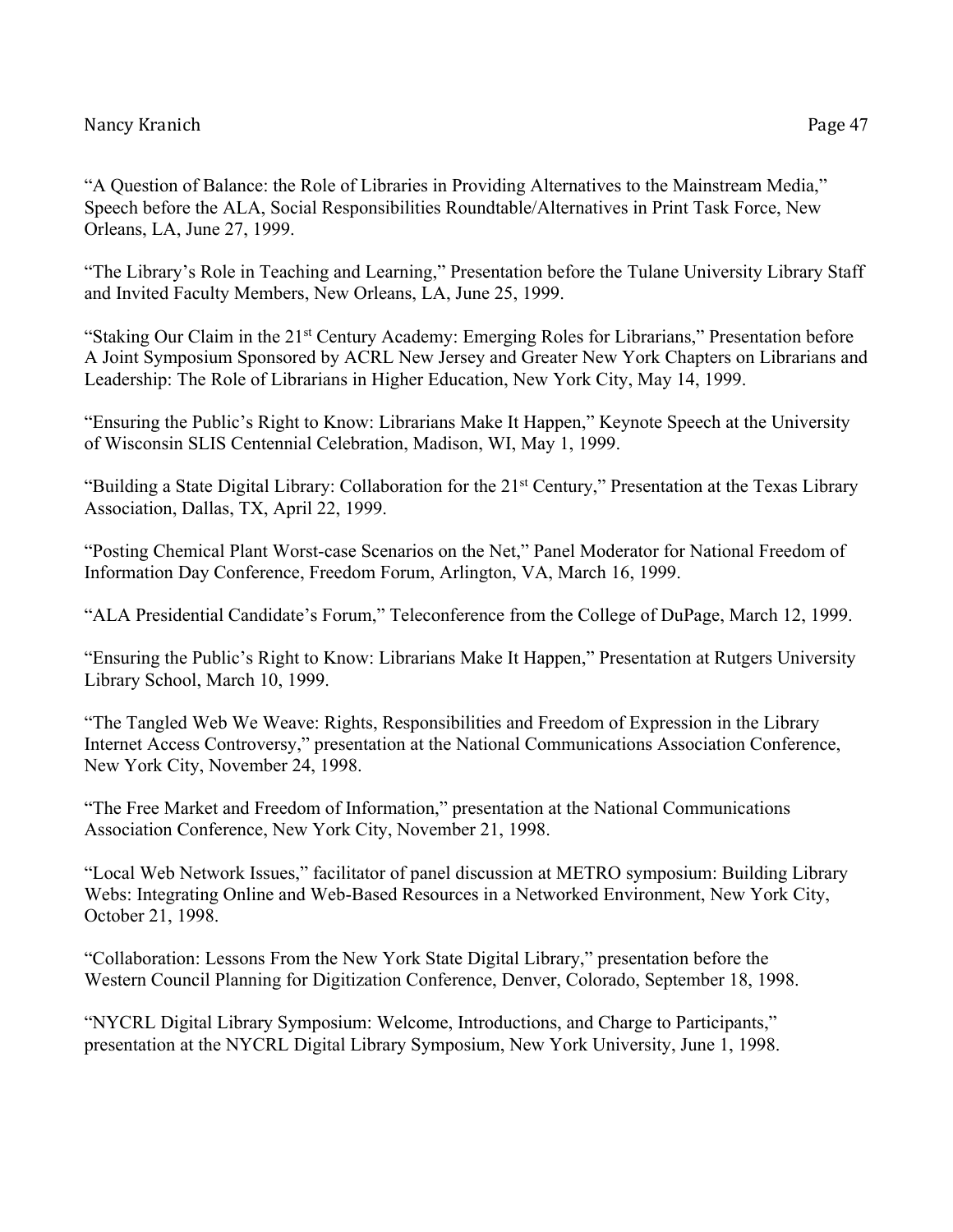"Phi Beta Capitalism," award presentation to Lawrence Soley, Project Censored Awards, New York City, April 27, 1998.

"Digital Libraries: Building a Bridge to the 21<sup>st</sup> Century," speech before the Nassau County Library Association, Academic and Special Libraries Division, Brookville, NY, April 24, 1998.

"Freedom of Information in the Publishing Industry The Impact on Scholarly Publishing," presentation for the Media Literacy Club, New York University, March 11, 1998, aired on C-Span, April 11, 1998.

"The ALA Executive Director Search Process: A Final Report," Presentation to the ALA Council, New Orleans, LA, January 11, 1998.

"Seamless Scanning in the Virtual World: a View from NYCRL", presentation at the NYLA ASLS/SMART program, New York Library Association Conference, Syracuse, NY, October 31, 1997.

"Building a Post-917 Action Plan," presentation at the NYLA Legislation Committee program, New York Library Association Conference, Syracuse, NY, October 31, 1997.

"Life After the Telecommunications Act," facilitator at the Media and Democracy Congress, New York City, October 17, 1997.

"Ensuring the Public's Right to Know in a Digital Age: Librarians Make It Happen," presentation at the Iowa Library Association, Sioux City, IA, October 9, 1997.

"Envisioning Our Future: The Digital Library as New Paradigm, Survival for the 21<sup>st</sup> Century," presentation at the Colorado State Library Joint Projects Planning Workshop, Mt. Princeton, CO, September 24, 1997.

"The ALA Planning Process," presentation to the Planning and Budget Assembly, ALA Annual Conference, San Francisco, June 27, 1997.

"Creating a New York State Digital Library: Survival for the 21st Century," presentation at the Long Island Library Association Conference, Huntington, NY, May 21, 1997.

"Big Brother Goes High Tech," presentation of Project Censored Award, New York City, May 6, 1997.

"The New York State Digital Library: Building on the Past, Planning for the Future," presentation at the ACRL/NY Annual Symposium, New Paltz, NY, March 21, 1997.

"Community Networking and Telecommunications Policy," facilitator at the "Freeing the Media" conference, NYC, February 1, 1997.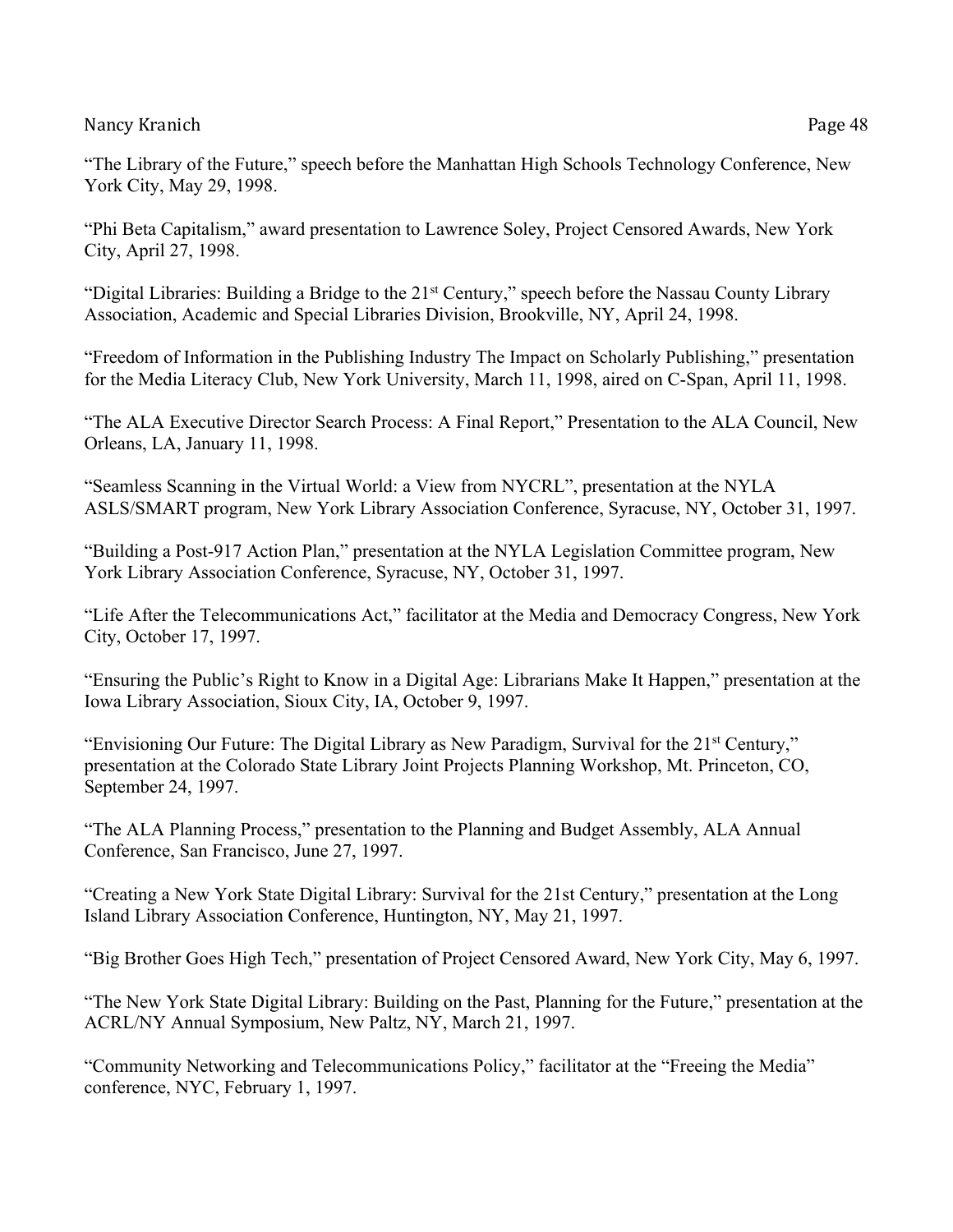"ALA v. Pataki," presentation on behalf of the American Library Association at the press conference to announce a lawsuit challenging the New York State Communications Decency Act, NYC, January 14, 1997.

"A 50-Year Celebration of Access to Government Information," presentation at the Depository Library 50th Anniversary, Hartford, CT, Public Library, December 16, 1996.

"Information Inequality: Public Space and the Information Age," presentation at the Learning Alliance, New York, October 23, 1996.

"The Information Superhighway and the Free Flow of Ideas," Plenary Speech at the Computers for Social Change Conference, Bronx, NY, June 22, 1996.

"The Academic Library Market," Presentation to the NYU Publishing Institute, NYC, June 18, 1996.

"The New York State Digital Library: Building on the Past, Collaborating on the Future," Presentation at METRO, NYC, June 6, 1996.

"Government Information Dissemination: Issue Briefing," Facilitator at ALA Legislative Day Briefing, Washington, DC, May 6, 1996.

"Keeping On-line Speech Free: Street Corners in Cyberspace," Presentation at the 1996 Project Censored Awards Ceremony, New York City, April 24, 1996.

"Social Implications of Computer Communications Technologies," Presentation to the Columbia University Revson Fellows, New York City, February, 13, 1996.

"The ALA Legislative Process," Presentation to ALA Council Orientation Program, San Antonio, TX, January 21, 1996.

"Government Information: Hot Issues," Presentation at the ALA Legislative Update, San Antonio, TX, January 21, 1996.

"Information Highway or Corporate Monorail?" Speech at the Learning Alliance, New York City, December 12, 1995, broadcast on Manhattan Neighborhood Network, February 6, 1996.

"Developing a New York State Digital Library," Presentation to the New York State Board of Regents Cultural Education Committee, Albany, NY, September 13, 1995.

"Government Information: Why This Area Is Contentious," presentation at the ALA Forum on Government Information Policy, Washington, DC, July 19, 1995.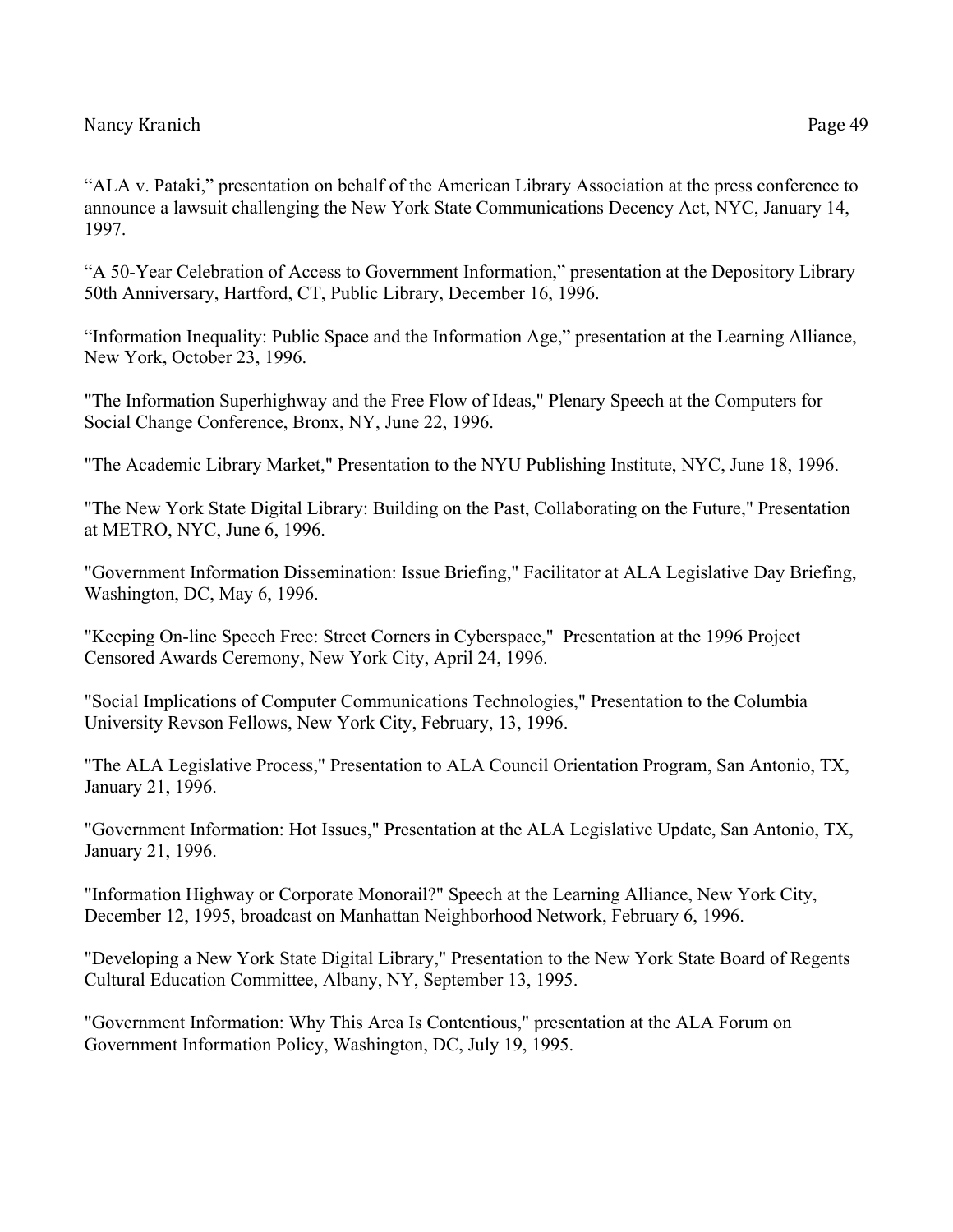"Ownership of Information and the Role of Libraries in the Information Age," presentation to the Faculty Resource Network Summer Seminar, New York University, June 6, 1995.

"Copyright in the Age of Technology," speech before the U.S. Department of Energy National Laboratories, Library Operations Working Group, Annual Meeting, Brookhaven National Laboratory, New York, May 4, 1995.

"The ALA Council Listserv, Pilot Project Review and Options for Future Use," presented at the ALA Council session, ALA Midwinter Conference, Philadelphia, February 7, 1995.

"Resolutions," presented at the ALA Council Orientation session, ALA Midwinter Conference, Philadelphia, February 5, 1995.

"Government Information: Hot Issues and Strategies," presentation at the Legislative Update, ALA Midwinter Conference, Philadelphia, February 4, 1995.

"Access to Information: Getting It and Keeping It," Rudy Weiss Memorial Lecture, New York Library Association Annual Conference, Syracuse, NY, October 21, 1994.

"Insights into the National Information Infrastructure," presentation before the ASIS Metro NY Chapter, 23rd Seminar, New York City, September 23, 1994

"The National Information Infrastructure: Superhighway or Dead End?" presentation before the National Association of State Directors of Administration and General Services (NASDAGS) Conference, Portland, Maine, August 14, 1994.

"Bringing Government to the People," speech before the Public Library Association/ALA Annual Conference, Miami, FL, June 26, 1994.

"Forging a National Information Policy: Where is the Public? Forging Coalitions for Public Access," speech before the Canadian Library Association Annual Conference, Vancouver, B.C., June 17, 1994.

"NREN/NII," keynote address at the New Jersey Intercampus Network Library Committee/ Educational Activities Task Force, Annual Conference, Randolph, NJ, May 20, 1994.

"Adventures in Cyberspace," speech before the Palmer School of Library and Information Science Alumni Association, Annual Dinner, Long Island, NY, May 11, 1994.

"Converging Interests on the NII: Commercial Ventures, Policy and Public Access," presentation before the ASIS/New England Chapter Annual Conference, Cambridge, MA, May 6, 1994.

"Libraries Without Walls," presentation to the Authors Guild Roundtable to explore the extent to which public libraries should be able to disseminate copyrighted electronic works, New York City, April 14, 1994.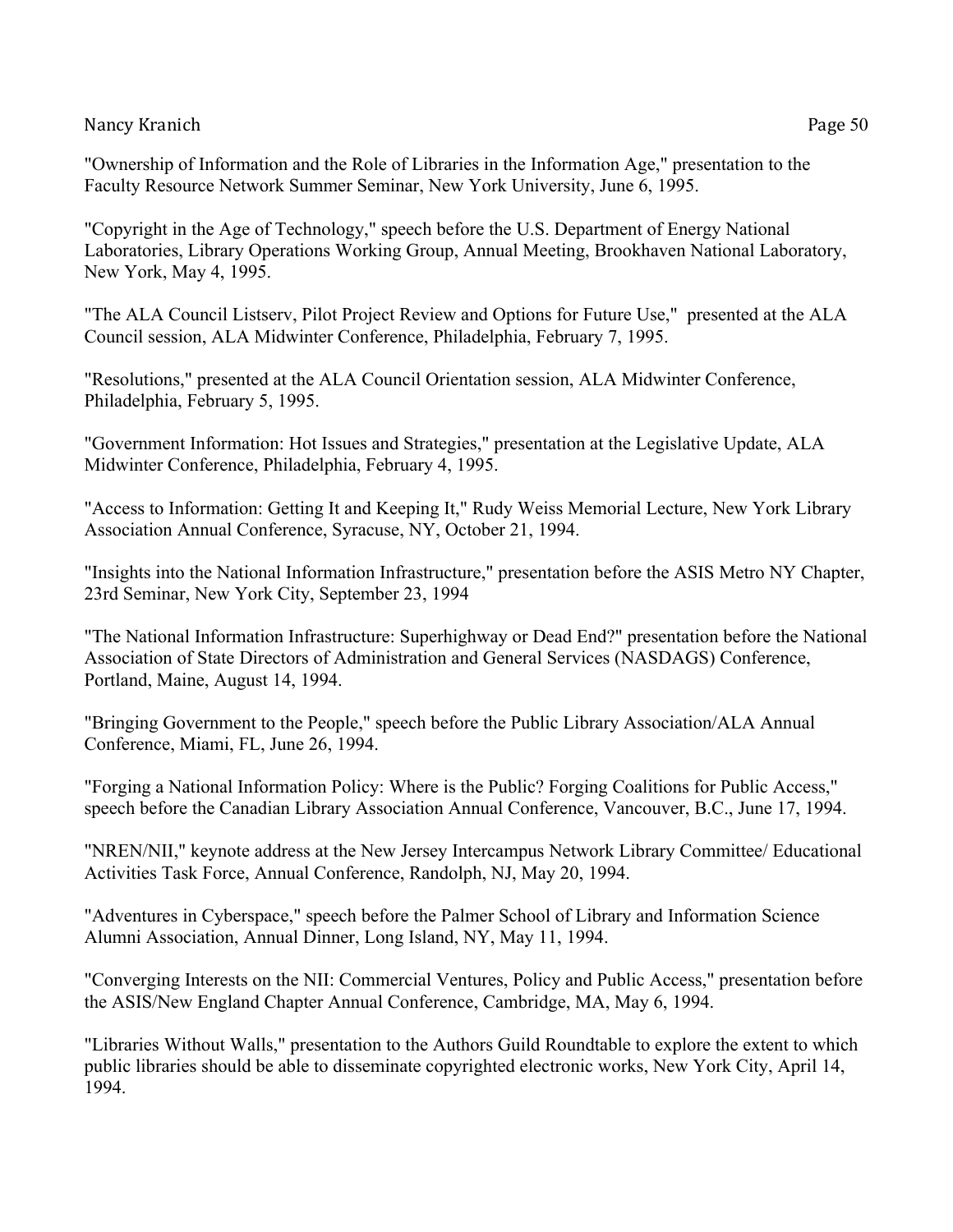"Government Documents for Library Administrators: Lobbying for Libraries," Presentation at the METRO-GODIG Continuing Education Program, New York City, December 1, 1993.

"Building Powerful Partnerships: Librarians' Action Plan for the National Information Infrastructure," Presentation at the ACRL New York Annual Symposium, New York City, November 17, 1993.

"The Public's Right to Know and Universal Access," Presentation at a White House Briefing about the Access to and Use of Government Information Colloquium, Washington, DC, August 11, 1993.

"Staking a Claim in Cyberspace," Interview on a Paper Tiger Television production, July 1, 1993.

"Barriers Preventing Public Access," Presentation at the Access to and Use of Government Information Colloquium, Blue Mountain Center, NY, June 11, 1993.

"Measuring Library Effectiveness," Presentation at a METRO Workshop, New York City, May 7, 1993.

"The GPO/Gateway to Government Bill," Presentation at the Meckler Conference on the Internet and Libraries, Philadelphia, PA, December 8, 1992.

"Strategies and Coalitions for Gaining Access to Government Information," Speech before the British Columbia Library Association, Vancouver, B.C., Canada, November 6, 1992.

"Information--Commodity or Public Good?" Presentation to the Rutgers University School of Library and Information Science Colloquium, New Brunswick, NJ, October 28, 1992.

"Market Failure and Government Information," Presentation to the NYU Libraries Faculty, New York City, May 20, 1992.

"Government Information as a Commodity," Presentation at the Intellectual Freedom Program, Maryland Library Association, Solomons Island, Maryland, May 14, 1992.

"Confidentiality: How the NYU Library Stacks Up," Presentation at the Intellectual Freedom Roundtable program on Confidentiality, New York Library Association Annual Conference, New York City, November 22, 1991.

"Access to Government and Legal Information: Issues in the National Information Policy Arena," Presentation at the Second Northeast Regional Law Library Conference, Philadelphia, PA, November 9, 1991.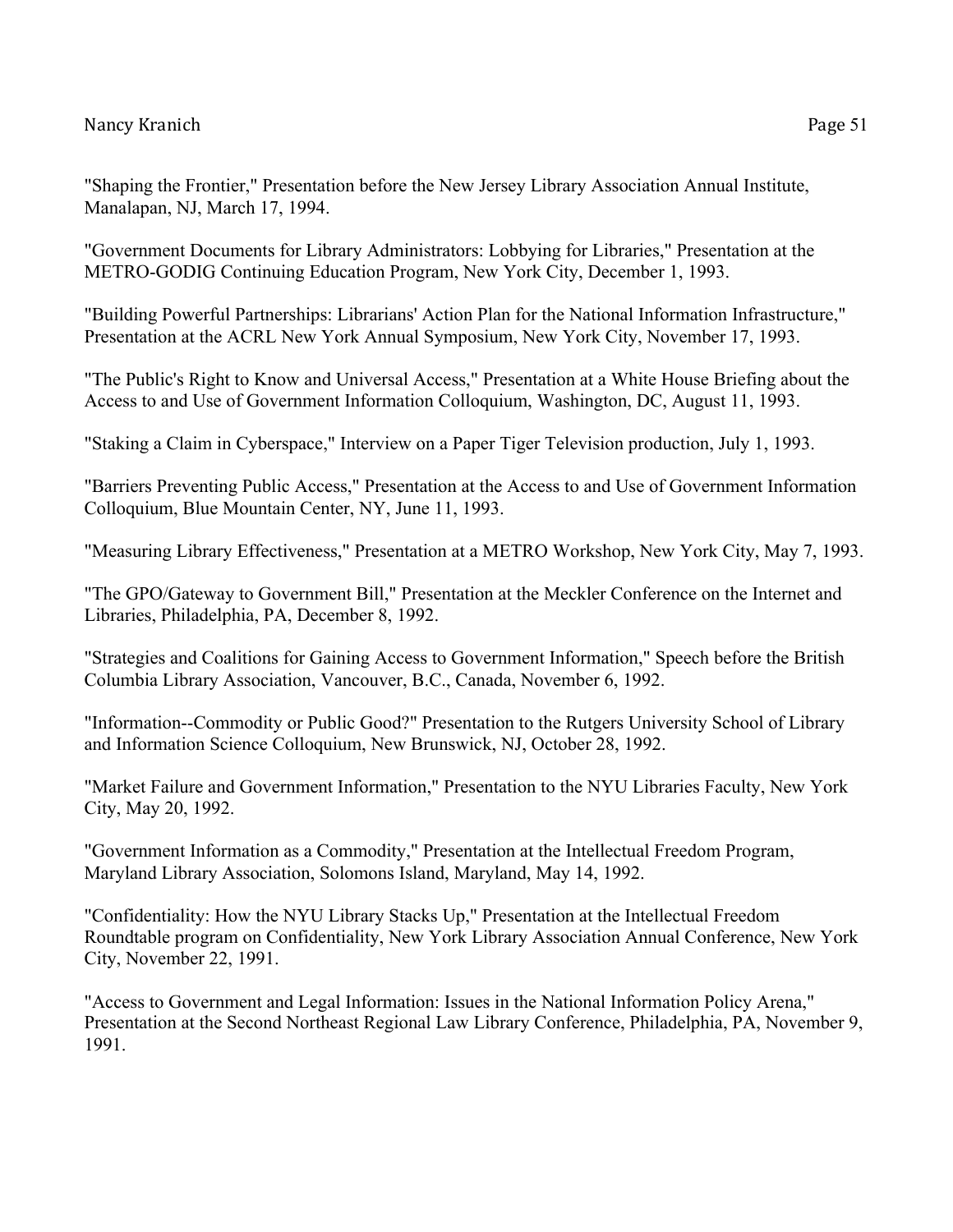"Speaking Up About Your Right To Know," Presentation at the National Library Week Workshop, American Library Association Conference, Atlanta, GA, July 1, 1991.

"The GPO Windo Bill," Presentation at the Legislation Update, American Library Association Conference, Atlanta, GA, June 29, 1991.

"Government Information in the Electronic Age," Presentation at the Computers for Social Change Conference, New York City, June 26, 1991.

"Libraries Battle Government Censorship," Presentation during the NYU Alumni Reunion Weekend, New York, June 1, 1991.

"Your Right to Know: Making It Happen In Your Community," Presentation at the Public Library Association National Conference, San Diego, CA, March 22, 1990.

"Federal Funding for Academic Libraries," Paper presented at the Florida State University Conference on The Funding of Public and Academic Libraries: The Critical Issues for the '90's, Tallahassee, FL, March 11, 1991.

"Government Information: For Whom?" Presentation to the ACRL/NY, Greater Metropolitan Area Chapter Symposium, NYC, November 14, 1990.

"The Right to Know--Libraries Make It Happen," Presentation before the Regional Library Cooperative V, Central Jersey Annual Meeting, Freehold, NJ, October 30, 1990.

"Libraries in a Changing and Competitive Society," Panelist at Symposium honoring Pratt Institute Library School's 100th year, NYC, October 6, 1990.

"Public Information Dissemination and Access," Presentation before the Eastern Government Technology Conference, Albany, NY, September 28, 1990.

"Democracy and Access to Government Information," Panel presentation before the New York State Governor's Commission on Library and Information Services, Syracuse, NY, July 12, 1990.

"Access to Government Information," Presentation to the Rhode Island Department of Library Services/U. of R.I. Library School Forum, Providence, R.I., June 12, 1990.

"Public Data Access: The Role of Libraries," Presentation at the Computers for Social Change Conference, New York City, June 8, 1990.

"Electronic Publishing: Service Opportunities and Problems," Presentation before the Joint Spring Workshop, Washington, DC, March 30, 1990.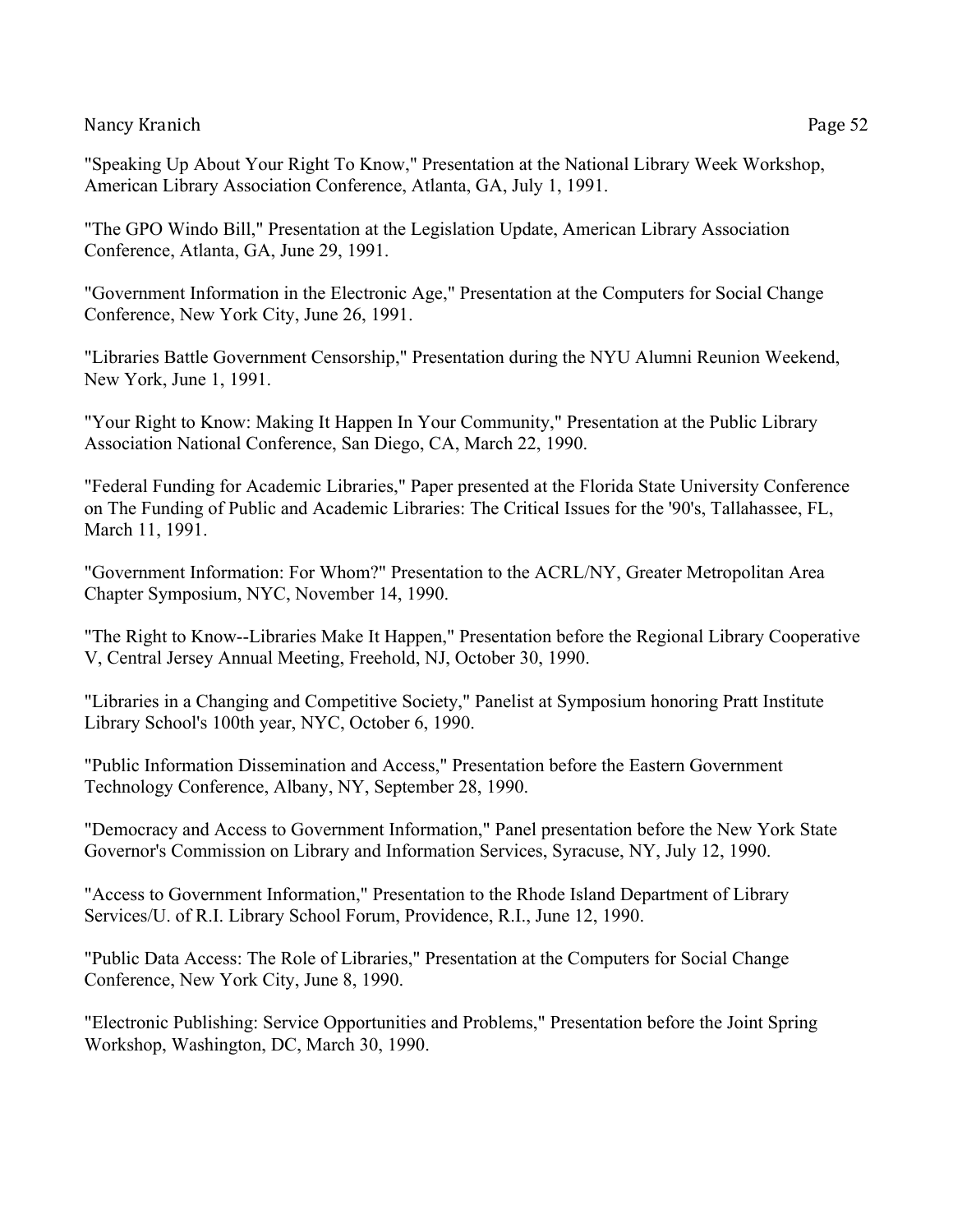"Access to Government Information," Presentation before the METRO Government Documents Interest Group, New York, NY, March 23, 1990.

"Electronic Dissemination of Federal Information," Presentation before the American Society for Information Science Conference, Washington, DC, October 30, 1989.

"The Role of Libraries in Disseminating Electronic Public Information," paper presented at the Benton Foundation's Consultation on Electronic Public Information and the Public's Right To Know, Washington, DC, October 24, 1989.

"Goals and Needs for Public Access to Environmental Data: A Librarian's Perspective," Presentation before the U.S. Environmental Protection Agency First Conference on Public Access to Environmental Information, Washington, DC, October 22, 1989.

"Issues Related to Government Information," Presentation before the University of Michigan Libraries Resident Program and Library School, Ann Arbor, MI, October 16, 1989.

"Information Access, The Fifth Freedom: The Implications of Information Access as a Citizen Right for Libraries," Presentation at the American Library Association President's Program, Dallas, TX, June 25, 1989.

"Public Data Access: Federal Government," Presentation at the Conference on Computers for Social Change, New York City, June 9, 1989.

"Federal Information Dissemination Policies and Practices," Testimony before the House Subcommittee on Government Information, Justice, and Agriculture, May 23, 1989.

"Federal Government Information Policy," keynote speaker for Colloquium at the University of Maryland College of Library and Information Services, College Park, MD, April 12, 1989.

"The FBI Library Awareness Program," presentation at the State University of New York - Plattsburgh, March 27, 1989.

"Federal Policy Concerns of the Coalition on Government Information," speech before the Federal Library and Information Center Committee 6th Annual Forum on Federal Information Policies, Library of Congress, Washington, DC, March 22, 1989.

"Access to Information and Resources: Conflicting Rights and Interests," speech at the Rutgers University Colloquium in Library and Information Studies, New Brunswick, NJ, March 1, 1989.

"Less Access to Less Information," speech before the Utah Library Association, St. George, UT, February 15, 1989.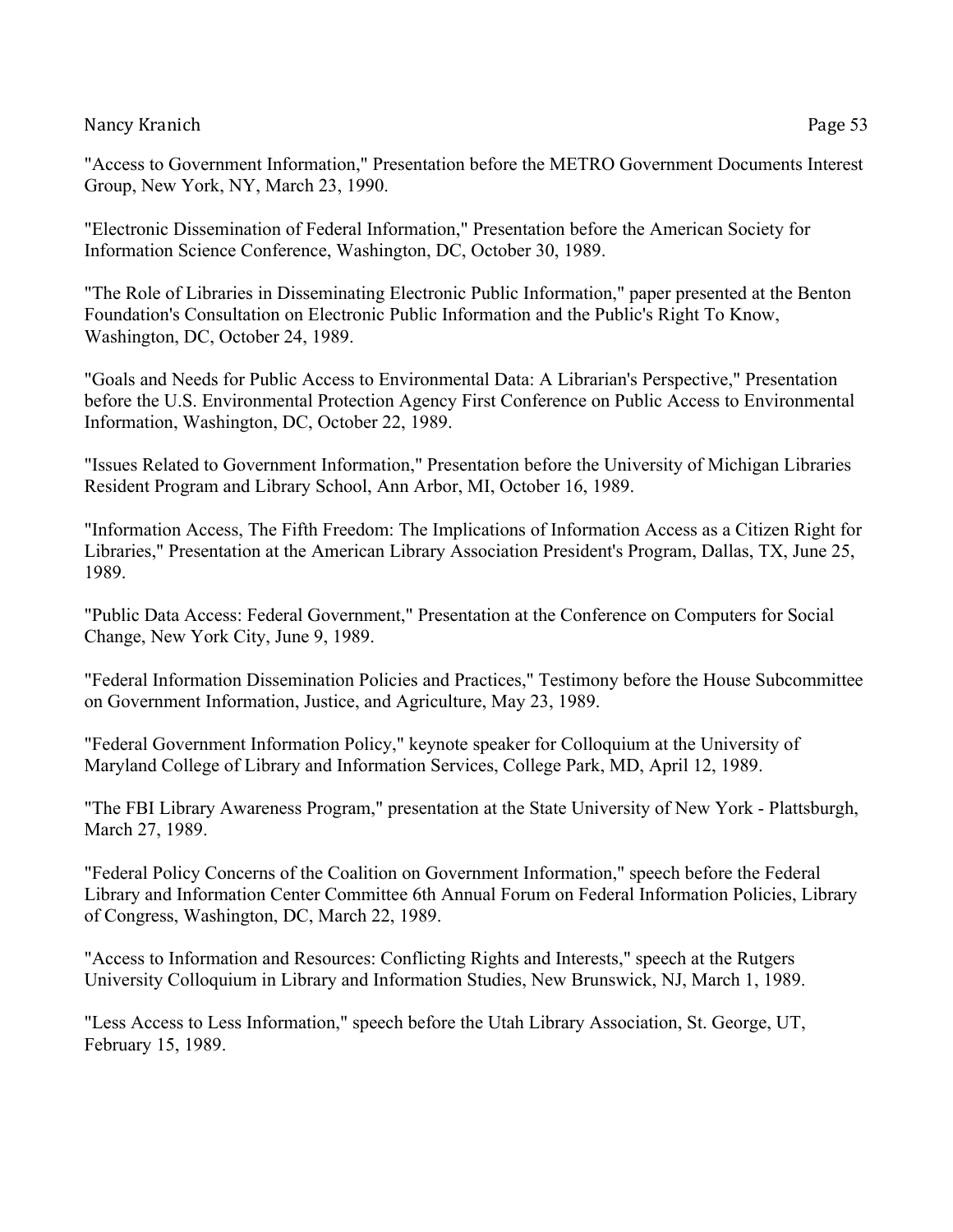"Access to Government Information: Strategies and Actions for the Next Administration," Moderator of Forum sponsored by the Coalition on Government Information, Washington, DC, January 6, 1989.

"When the FBI Knocks on Your Door" speech before the New Jersey Library Association/New Jersey State Library Institute: "Spies In the Aisles", Monmouth County Library, Manalapan, NJ, December 16, 1988.

"Is the Government Threatening First Amendment Rights in Your Library?" Panel discussion before the Academic Freedom Committee, World University Service, New York City, December 10, 1988.

"The FBI Library Awareness Program," Speech before the Librarian's Assembly, University of Pennsylvania, Philadelphia, PA, November 16, 1988.

"Armed For Action: Getting Access to Government Information and Keeping It," Speech before the California Academic and Research Libraries (CARL) - South, San Diego, CA, October 21, 1988.

"Freedom of Information: The Impact of Technology," Speech presented at the Library Information and Technology Association National Conference, Boston, MA, October 4, 1988.

"Never Look a Gift Horse in the Mouth," speech for the LAMA Financial Management Committee program "Now That You've Got the Grant: Establishing a Good Track Record in Financial Administration," ALA Conference, New Orleans, LA, July 11, 1988.

"Profiles in Leadership," panelist for the ALA President's Program, "Visionary Leaders for 2020: Developing Leadership in Human Resources for Library and Information Science," ALA Conference, New Orleans, LA, July 10, 1988.

"Armed for Action: The Coalition on Government Information," speech for the ACRL Legislation Committee/GODORT program "Information Access: Issues and Action," ALA Conference, New Orleans, LA, July 10, 1988.

"The Great Information Depression of the 1980's," speech before the Massachusetts Library Association, Springfield, MA, May 2, 1988.

"Providing Effective Public Services for the Future," panelist at Columbia University Libraries, staff development seminar, New York City, April 29, 1988.

"Access to Government Information: Getting It and Keeping It," presentation to the Association of College and Research Libraries Delaware Valley Chapter, Philadelphia, PA, October 21, 1987.

"Privatizing Information Policy: Threat to the Constitution?" panel convener for the American Society for Public Administration, Northeast Regional meeting, New York City, October 13, 1987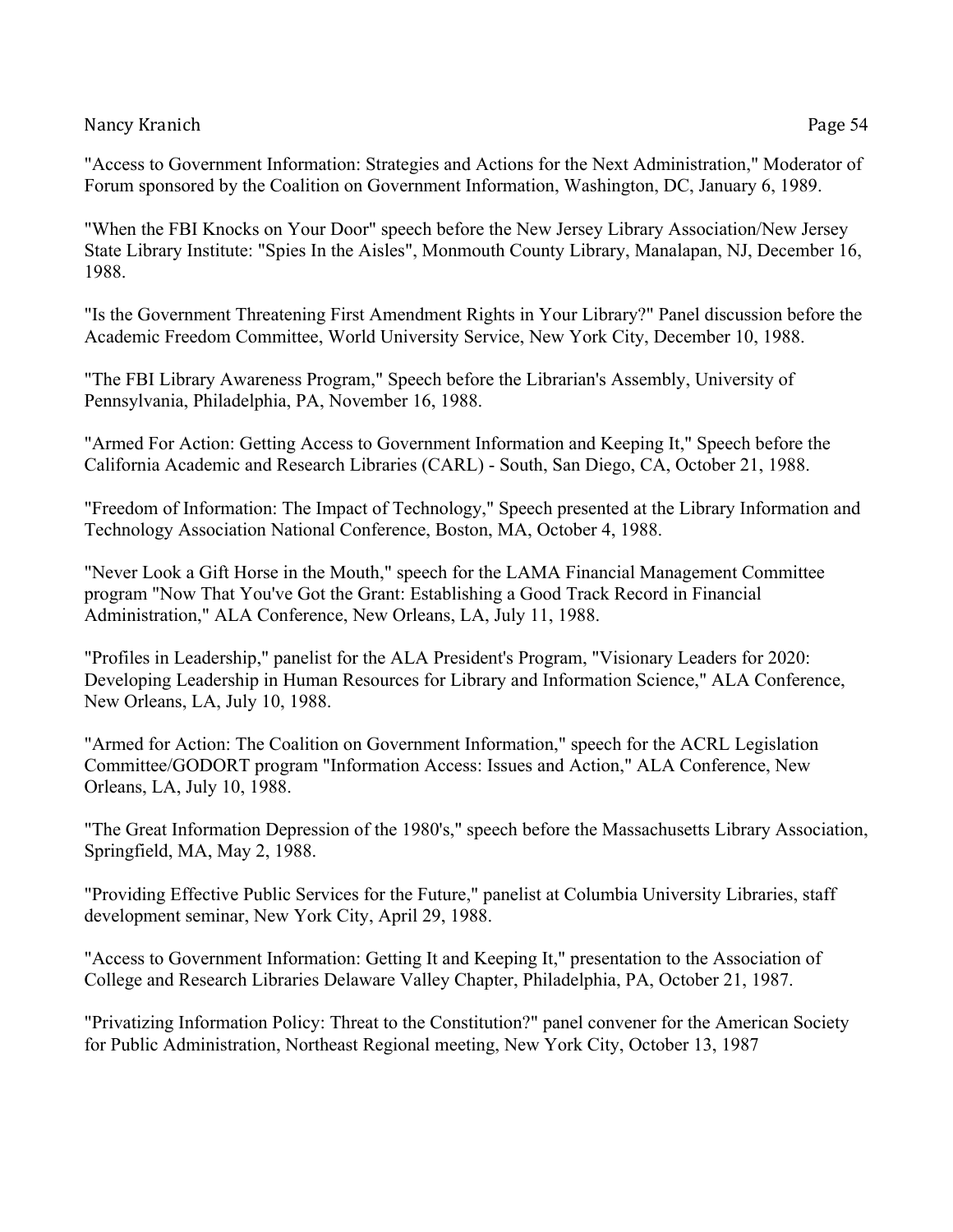"Government Efforts to Control Information," presentation to the Long Island Library Conference, Garden City, NY, May 20, 1987.

"The Coalition on Government Information," presentation at the ALA Legislation Committee Information Update, Chicago, IL, January 19, 1987; San Antonio, TX, January 9, 1988; and before ALA Council, January 22, 1987; July 12, 1988, January 10, 1989.

"Yes You, A Lobbyist: Academic Librarians and Legislative Action," speech before the Pennsylvania Library Association, Lancaster, PA., November 9, 1986

"Changing Government Information Policy," paper presented to the Organization of American Historians/National Council on Public History, New York City: April 12, 1986.

"Impact of the Online Catalog on Library Users," panel presentation to the ACRL/New York Chapter, New York City: November 15, 1985.

"The Higher Education Act Reauthorization," testimony before the House Postsecondary Education Subcommittee, Washington, D.C.: September 6, 1985.

"Federal Funding of Libraries," panel presentation to the SUNYLA Annual Conference, Buffalo, NY: June 6, 1985.

"Marketing the Online Catalog," presentation to the ACRL/Delaware Valley Chapter and PLA/CRD, Bethlehem, PA: May 17, 1985.

"Higher Education Act Revision, Title II-A Need Criteria," presentation at the Legislative Update, American Library Association Midwinter conference, Washington, DC: January 6, 1985.

"NYU's Online Catalog Public Relations Program," presentation before the ACRL Public Relations in Academic Libraries Discussion Group, Dallas, TX: June 23, 1984.

"First Amendment Issues: Access to Information," panel respondent, Columbia University School of Library Service, Beta Phi Mu, Nu Chapter, New York City, April 25, 1984.

"Cooperation through Automation: Changing Job Descriptions," speech before the Connecticut Library Association, Library Technical Assistants Division Hartford, CT: April 2, 1984.

"Library Governance," presentation to students in the Columbia U. Library School Library Administration class, February 6, 1984.

"Geac at NYU: Expectations and Experiences," presentation before the staff at Massachusetts Institute of Technology Libraries, Cambridge, MA, October 21, 1983.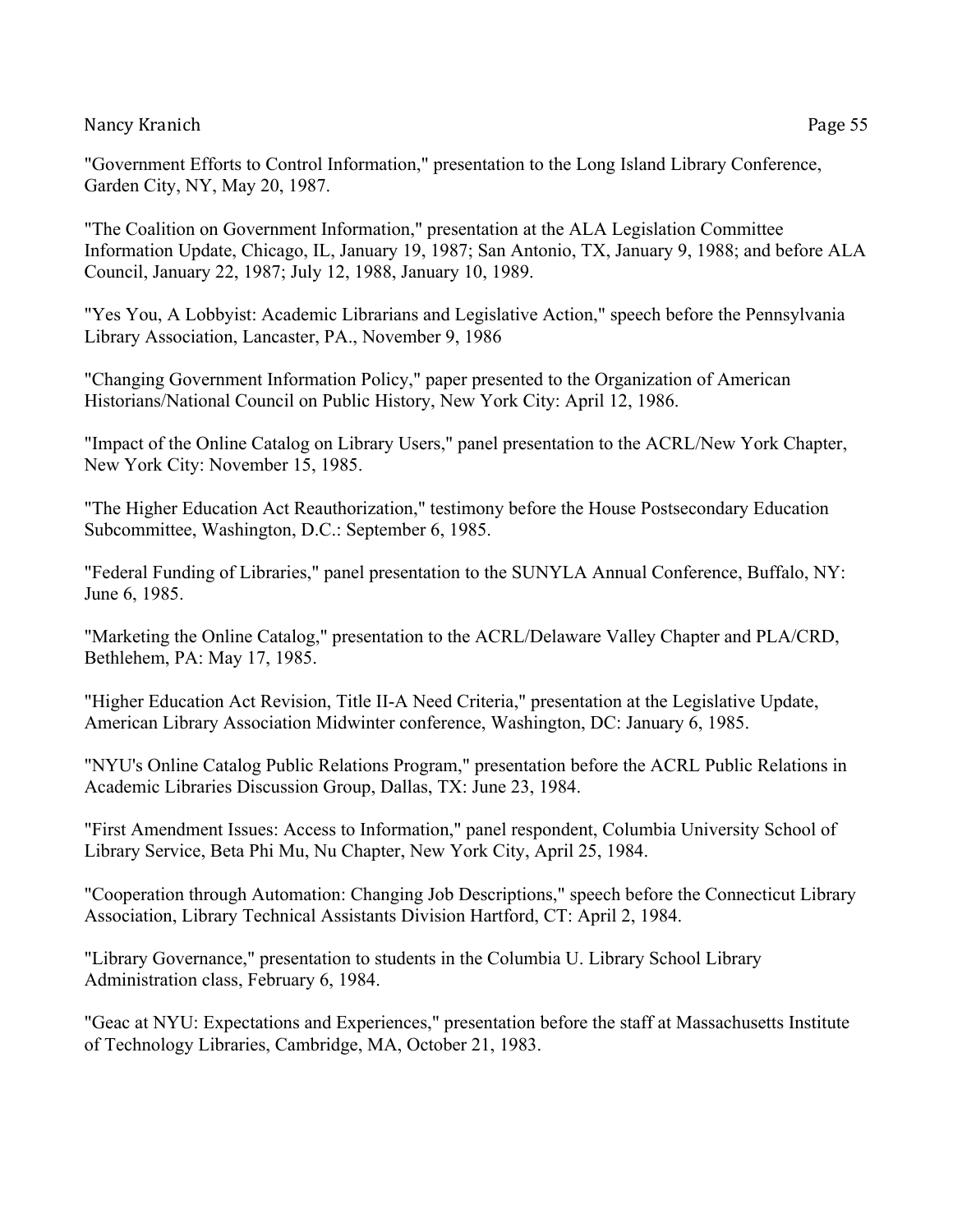"Getting Ready for Automation in the University Library," presentation to the Indiana State University Libraries staff, with Gail Persky, Terre Haute, Indiana, October 28, 1983.

"Buttonholing Your State Legislator," panel presentation for the ACRL Legislation Committee, Los Angeles, CA: June 25, 1983.

"The Impact of Copyright on Scholarly Communication," panel presentation on the NYU Copyright Suit, American Library Association Legislation Committee, Los Angeles, Calif: June 27, 1983.

"Good Fences Make Good Neighbors; Maintaining Special Relationships with Special Libraries in an Urban Environment," speech before the New York Library Association, Academic and Special Library Section, Albany, NY, October 22, 1982.

"State Legislation-Exploring Its Impact on Academic Libraries," Speech delivered at the Nassau/Suffolk Library Institute, Hauppaugue, NY, May 19, 1982.

"Job Dissatisfaction: Can Lobbying Help?" Speech delivered at the Pratt Institute Library School Alumni Day, Brooklyn, NY, November 15, 1980.

"Fee or Free?" Session leader at the annual meeting of the New York Library Association at the Concord, Monticello, NY, October 1, 1980.

"Bibliographic Services: Free or Fee? A Theoretical and Practical Perspective," speech before the New Jersey Library Association, Atlantic City, NJ, May 1, 1980.

"Planning Guidelines for Preservation," speech before the NYLA/CULS and Special Libraries Association Upstate New York Chapter annual conference, Rochester, NY, May 10, 1980.

Testimony before the New York State Senate/Assembly Subcommittees on Libraries, New York City, April 25, 1980, February 19, 1982, and December 10, 1985.

"User Fees: Are They Inevitable?" presentation before the Connecticut Library Association annual meeting, Norwich, CT, April 25, 1979.

Grantsmanship Institute, group leader at the NYLA annual conference, October, 1979.

# MEDIA

"Lecturer Elaborates on Obama's Net Neutrality Statement," Interview with the Rutgers U *Targum,*  November 17, 2014*.* http://www.dailytargum.com/article/2014/11/lecturer-elaborates-on-obama-netneutrality-statement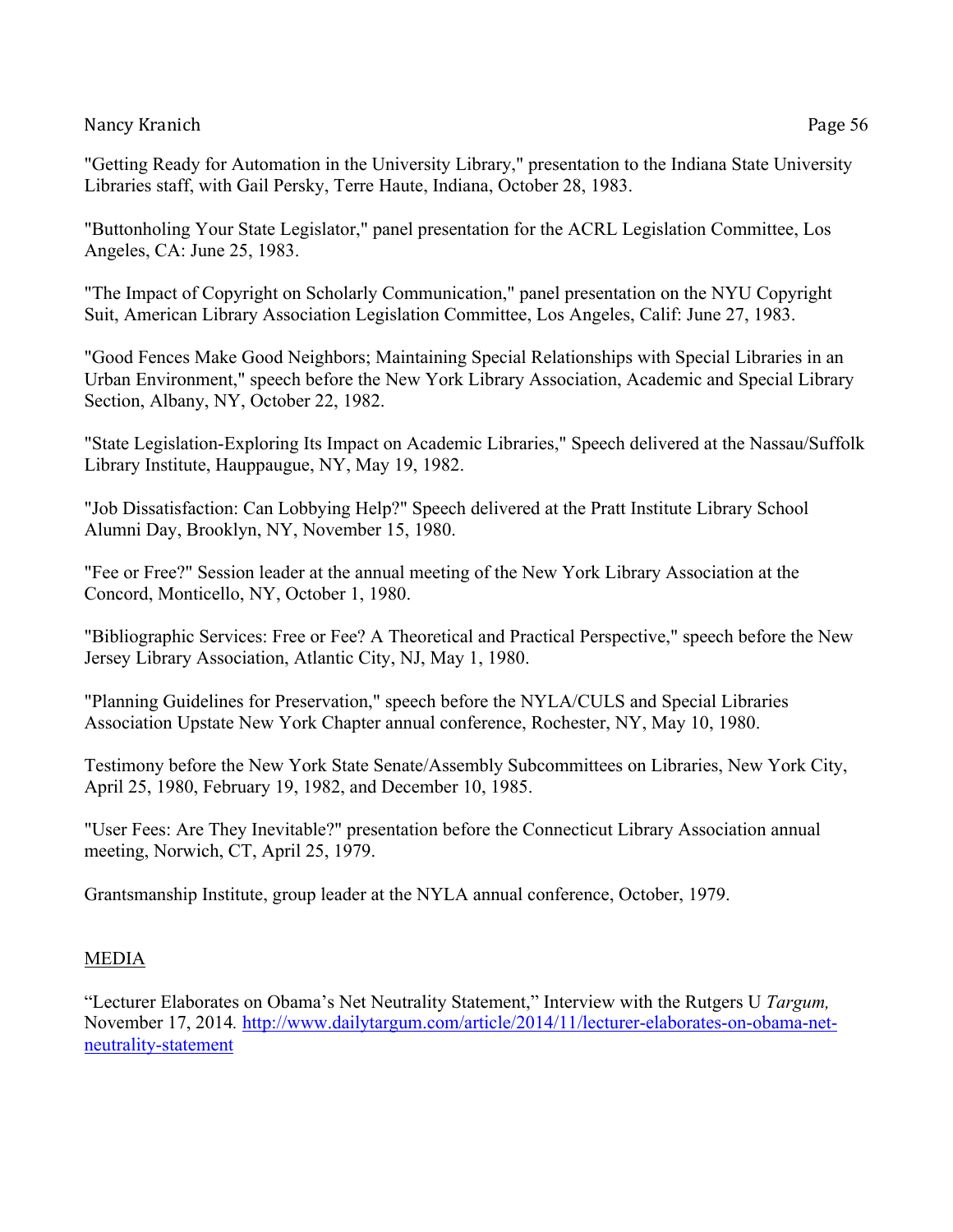"American Libraries and the Digital Divide," Anáhuac University Radio Biblioteca. El Sonido de las Páginas, Programa Radiofonico, Mexico City, MX, August 17, 2012.

"Privacy and the Internet," Interviews after the Tyler Clementi tragedy with the Home News, and NJ 101.5.

Life and Death Decisions: Who Decides?" "Pennsylvania Inside Out, WPSU, November 1, 2006.

"National Library Week and the Importance of Libraries," WUST-AM, Washington, DC, taped April 8, 2004.

"Free Access to Library Databases: News and Trends," NewsProNet, taped April 16, 2002 for airing on local NBC news shows May 2002.

"ReAdiscover America @ your library," Radio America, KFIV, Tacoma, WA, April 19, 2002; KRCB Sonoma Spotlight, Sonoma, CA, April 18, 2002; WYKT-FM show with Mike Tomano, Chicago, April 18, 2002; KLAY-AM show with Bruce Bond, Seattle, WA, April 18, 2002.

"Libraries as Vacation Destinations," *The Savvy Traveler,* Public Radio International, taped March 18, 2002.

"KQED Forum with Michael Krasney," 1-hour talk/call-in show, San Francisco, June 19, 2001.

"The Digital Divide," KFOG Radio, San Francisco, June 18, 2001.

Editorial Board and Business Section, *San Francisco Chronicle*, June 14, 2001.

"Libraries and Technology," the Pam Dixon radio show, live on June 10, 2001.

"Say It Out Loud: Libraries are Hot," interview with Patrick Reardon from the *Chicago Tribune*, published June 1, 2001.

"Libraries and Democracy Building," interviews with 2 television stations, one live radio broadcast, and 2 newspapers during workshop for South Caucuses library associations in Tblisi, Georgia, May 5-8, 2001.

"The Campaign for America's Libraries," WICC-AM (Bridgeport, CT) April 5, 2001; AP; USA Today; Scripps Howard; Washington Hispanic News, April 3, 2001; Media TV, Toronto, April 25, 2001; KPXQ Radio, Phoenix, April 2, 2001; KRUO radio, St. Louis, April 2, 2001; KJSF radio, St. Louis, April 2, 2001; KNOX radio, North Dakota; April 2, 2001.

"Teen Age Girls and the Digital Divide," *Chicago Sun Times*, April 13, 2001.

"Copyright and Libraries," interview with Amy Harmon, *The New York Times*, March 23, 2001.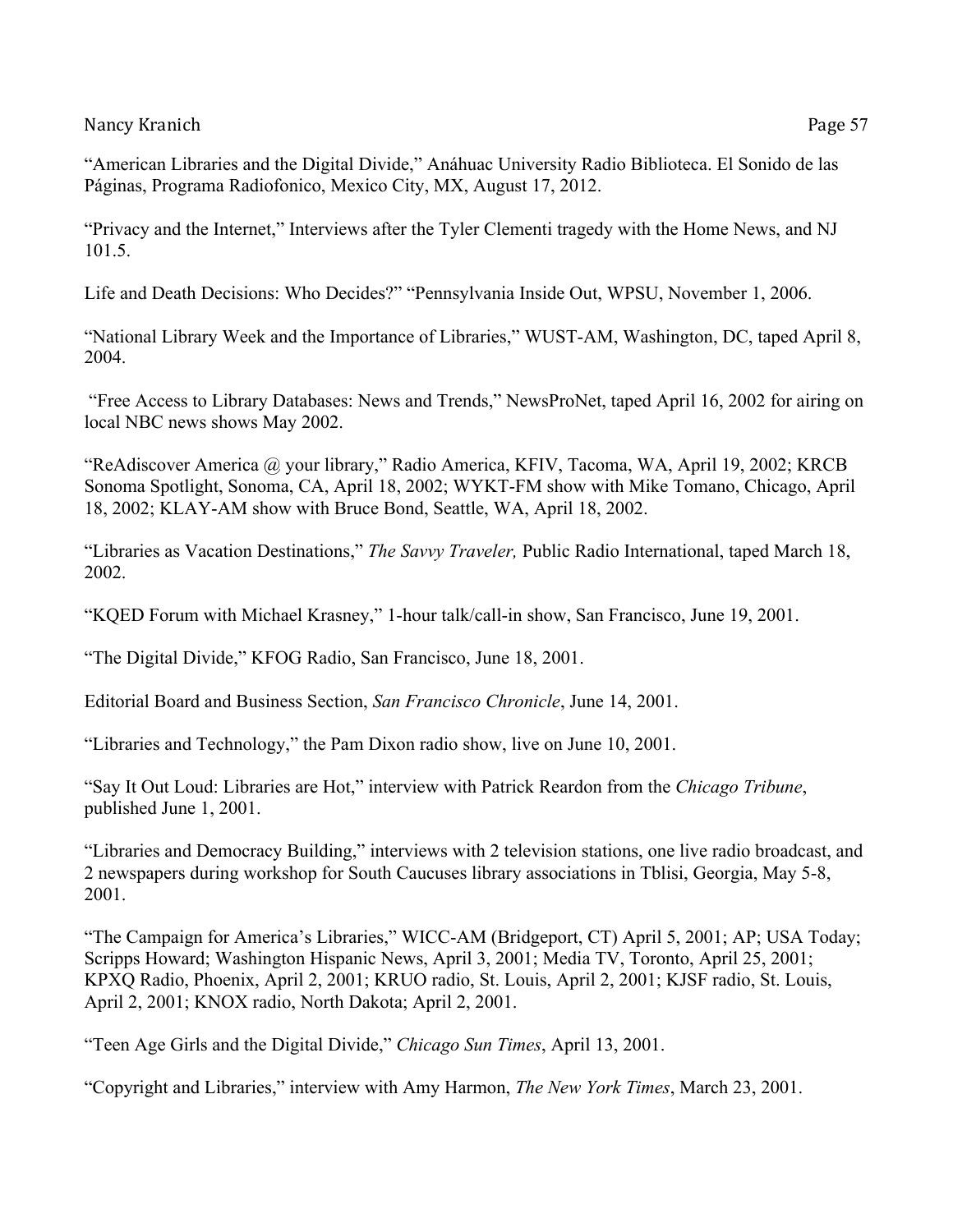"The American Library Association vs. The United States," media interviews about the ALA lawsuit to overturn the Children's Internet Protection Act (CIPA). Interviews and coverage in: *The Washington Post*, Reuters, AP, *The York (PA) Dispatch*, Fox News, WINS, WOR, WNRI (Providence), KYSA (San Antonio). March 19-22, 2001; WFLA talk radio, Orlando, FL, May 22, 2001; State Your Case call-in show with George Korda, WNOX,Knoxville, TN, July 21, 2001; WELI Morning Show with Jerry Kristafer, New Haven, CT, April 3, 2002; KFIV, Modesto, California, April 19, 2002.

"Pat Schroeder's New Chapter," interview in the *Washington Post* with Linton Weeks, February 7, 2001.

"21st-Century Literacy," interview with Margot Adler, National Public Radio, February 2001.

"Prison Libraries," interview with Margot Adler, National Public Radio, February 2001.

"Libraries in the 21st Century," interview with Mary Alice Williams for *Amazing Women,* iNext TV (on the web) February 2001.

"The Newbery and Caldecott Awards," *The NBC Today Show,"* January 16, 2001.

"The Old-Fangled Search Engine; In a Digital Age, Do Libraries Still Count?" interview in the *Washington Post* by Linton Weeks, January 13, 2001.

"Libraries and the Digital Divide," *Good Day Washington,* Fox News, January 11, 2001.

"Library Card Sign-Up Month," USA Radio Networks, Daybreak USA, 8/28/00.

"Banned Books," Chat Room host for Table Talk," *Salon.com.* 9/26-9/30/00.

"Banned Books," Radio Interviews: WFUV, 9/25/03; BBC Radio, 9/24/03; Public Eye with Al Vuona, WICN-FM, Worcester, MA, 10/2/00; WRVO call in with Chris Ulanowski, Oswego, NY, 9/28/00; The Sam Greenfield Show, WEVD, NYC, 9/27/00; The Living Room, KPFA with Kris Welch, Los Angeles, 10/27/00; VoxPop, WAMC-FM, Albany, NY, 9/26/00 and 9/28/99; The Steve and Johnnie Show, WGN, Chicago, 9/26/00; The Jim Bohannon Show, syndicated call-in show, Arlington, VA, 9/25/00; Mo in the Midday, WVON, 9/25/00; The Bill Ayres Show, NYC, 9/24/00; The Ruth and Ed Shaw Show, Syndicated, Lighthouse Pt, FL, 9/24/00; WGY, Schenectedy, NY, 9/22/00; Midday with Mike Pentack, Pittsburgh, PA, 9/21/00; Beneath the Surface with Jon Wiener, KPFK-AM, Los Angeles, 9/20/00; Eye on the Coast, WFIT-FM, Melbourne, FL, 9/19/00; The Casper Citron Show, WOR-AM, New York, 9/19/00; Counterspin, Pacifica Network, 9/18/00; Bill Straus Show, KXAM-AM, Scottsdale, AZ, 9/28/99; Jim Hightower Show, United Broadcasting Network, 9/27/99; America, Good Morning Show, Talk Radio Network, 9/27/99; Openline, WOSU-FM, Columbus, OH, 9/23/99; A Chautaqua, KOPN-FM, Columbia, MO, 9/21/99; The Bev Smith Show, American Urban Radio Network, 9/20/99;Tom Calhoun Show, KTRS-AM, St. Louis, MO, 9/19/99.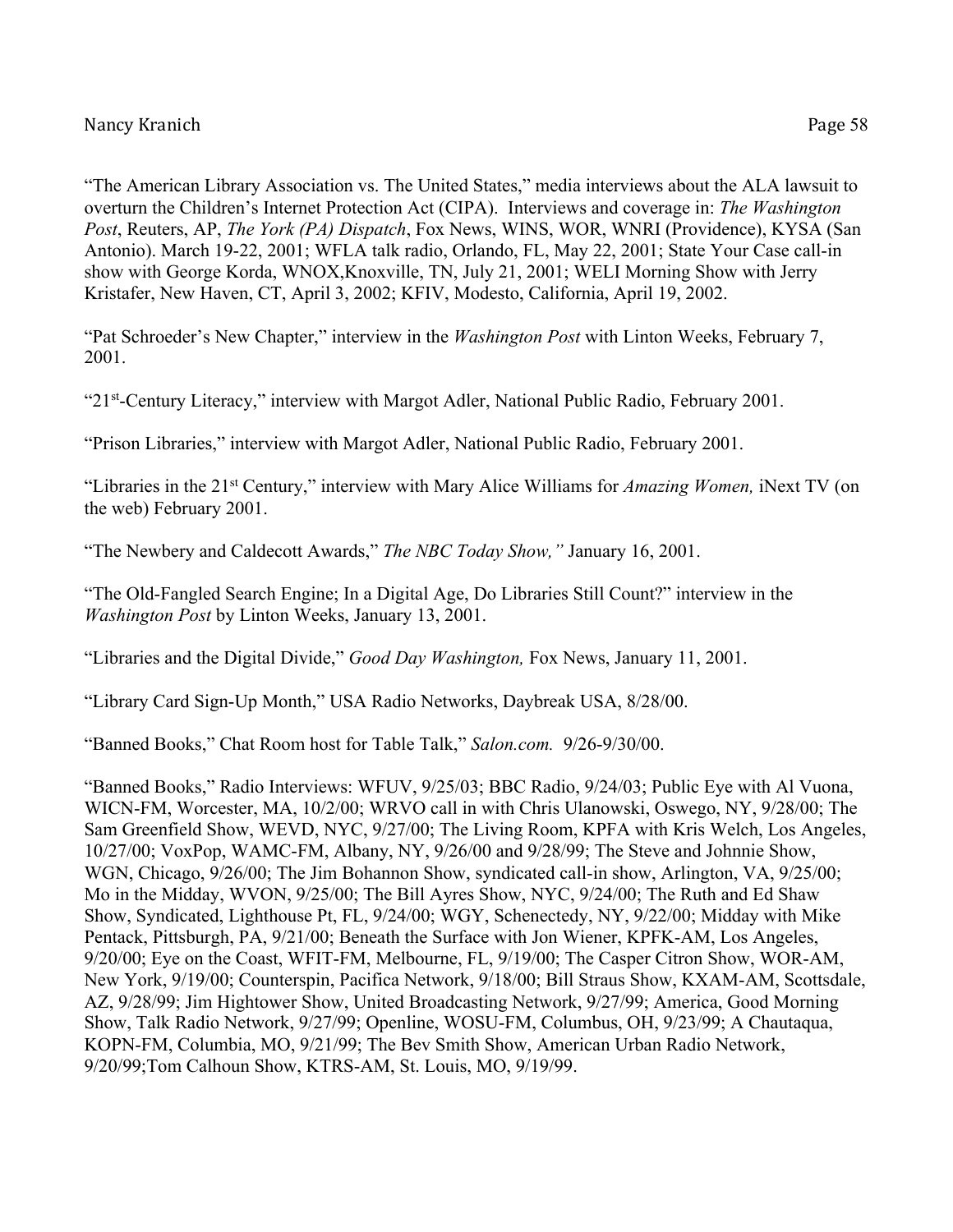"Kids Who Aren't Logged On and Literate Will Be Lost in the 21<sup>st</sup> Century," Get Net Wise Press Conference, Washington, DC: National Press Club, July 29, 1999, aired on C-Span August 1, 1999.

"Project Censored and the Most Underreported Stories of the Year," Interview on Sunday Salon, Pacifica Radio Network, April 4, 1999.

"Freedom of Information," interview with German National Radio host Gebhardt Eike, November 18, 1998.

"The Information Superhighway: Counterpoint," aired on Cityfolk radio program, WFUV 90.7, Public Radio from Fordham University, Bronx, NY, March 1, 1996.

"The Information Superhighway," Interview on WBAI Radio with Laura Flanders, NYC, December 8, 1995.

"Checkpoint '95: The Bridge Project," panelist in a 90 minute interactive broadcast linking the U.S. with Russia and Austria discussion history, myth and the information age, Paper Tiger TV, New York, June 20, 1995.

"Library Advocacy Now Campaign," New York Beat--live call in show, WNYC-AM, New York City, April 13, 1995.

"Americans Can't Wait: Library Advocacy Now--Freedom of Information Day Awards," Radio Interview, WCBM AM, Maryland, March 15, 1995; WTOP, Maryland, March 15, 1995; WARW FM, Maryland, March 17, 1995.

"Freedom of Information Day, 1994", Voice of America Radio Interview, Broadcast in English Worldwide, March 16, 1994.

"The FBI Library Awareness Program," interview on WBAI radio, New York City, July 26, 1988.

"Library Spies: The FBI and Surveillance of Libraries," interview on National Public Radio -- All Things Considered, September 20, 1987.

### SPECIAL SKILLS AND CONTINUING EDUCATION

Coursework in community engagement, deliberative democracy, conflict management, negotiation, parliamentary procedure, educational services management, digital library administration, grantsmanship, time management, systems analysis, group dynamics, information systems, fees for services in academic libraries.